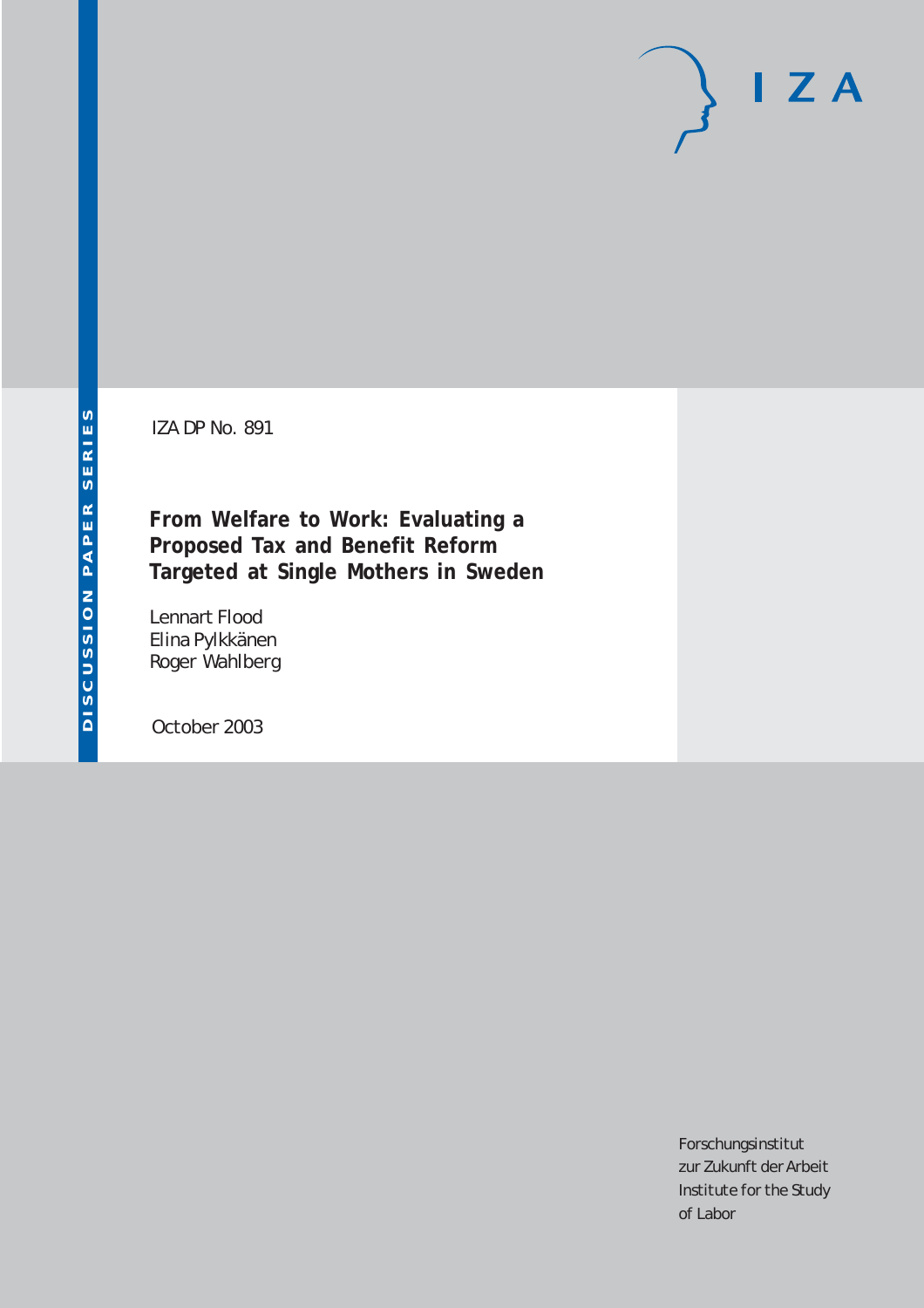# **From Welfare to Work: Evaluating a Proposed Tax and Benefit Reform Targeted at Single Mothers in Sweden**

# **Lennart Flood**

*Göteborg University and IZA Bonn* 

# **Elina Pylkkänen**

*Göteborg University* 

## **Roger Wahlberg**

*Göteborg University* 

Discussion Paper No. 891 October 2003

IZA

P.O. Box 7240 D-53072 Bonn **Germany** 

Tel.: +49-228-3894-0 Fax: +49-228-3894-210 Email: [iza@iza.org](mailto:iza@iza.org)

This Discussion Paper is issued within the framework of IZA's research area *Evaluation of Labor Market Policies and Projects.* Any opinions expressed here are those of the author(s) and not those of the institute. Research disseminated by IZA may include views on policy, but the institute itself takes no institutional policy positions.

The Institute for the Study of Labor (IZA) in Bonn is a local and virtual international research center and a place of communication between science, politics and business. IZA is an independent, nonprofit limited liability company (Gesellschaft mit beschränkter Haftung) supported by Deutsche Post World Net. The center is associated with the University of Bonn and offers a stimulating research environment through its research networks, research support, and visitors and doctoral programs. IZA engages in (i) original and internationally competitive research in all fields of labor economics, (ii) development of policy concepts, and (iii) dissemination of research results and concepts to the interested public. The current research program deals with (1) mobility and flexibility of labor, (2) internationalization of labor markets, (3) welfare state and labor market, (4) labor markets in transition countries, (5) the future of labor, (6) evaluation of labor market policies and projects and (7) general labor economics.

IZA Discussion Papers often represent preliminary work and are circulated to encourage discussion. Citation of such a paper should account for its provisional character. A revised version may be available on the IZA website ([www.iza.org](http://www.iza.org/)) or directly from the author.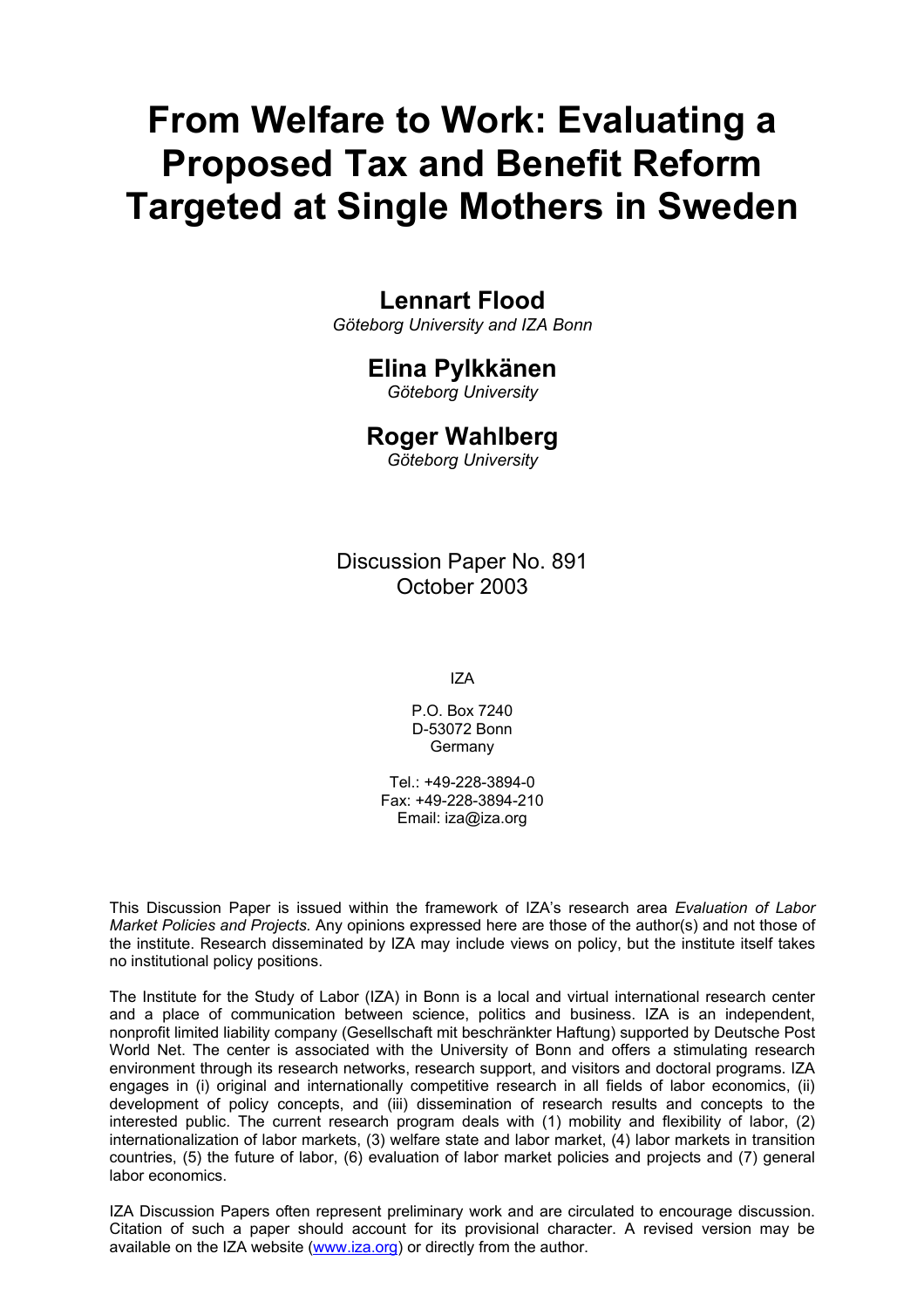IZA Discussion Paper No. 891 October 2003

# **ABSTRACT**

# **From Welfare to Work: Evaluating a Proposed Tax and Benefit Reform Targeted at Single Mothers in Sweden**

In this paper we propose a tax and benefit reform to increase the working hours and to decrease the welfare participation of single mothers in Sweden. We have access to highquality tax and income data, and use a detailed tax-benefit program to generate precise budget-sets. We formulate and estimate a structural, static model of labor supply and welfare participation. The results suggest that labor supply among single mother households in Sweden is quite elastic, and that there is self-selection into welfare. The proposed reform would generate welfare-gains for virtually everyone in the sample, yet would be revenue neutral.

JEL Classification: J22, I38

Keywords: single mothers, labor supply, welfare participation, tax and benefit reform

Corresponding author:

Lennart Flood Department of Economics Göteborg University Box 640, SE 405 30 Göteborg Sweden Tel.: +46 31 773 1331 Fax: +46 31 773 1043 Email: [Lennart.Flood@economics.gu.se](mailto:Lennart.Flood@economics.gu.se)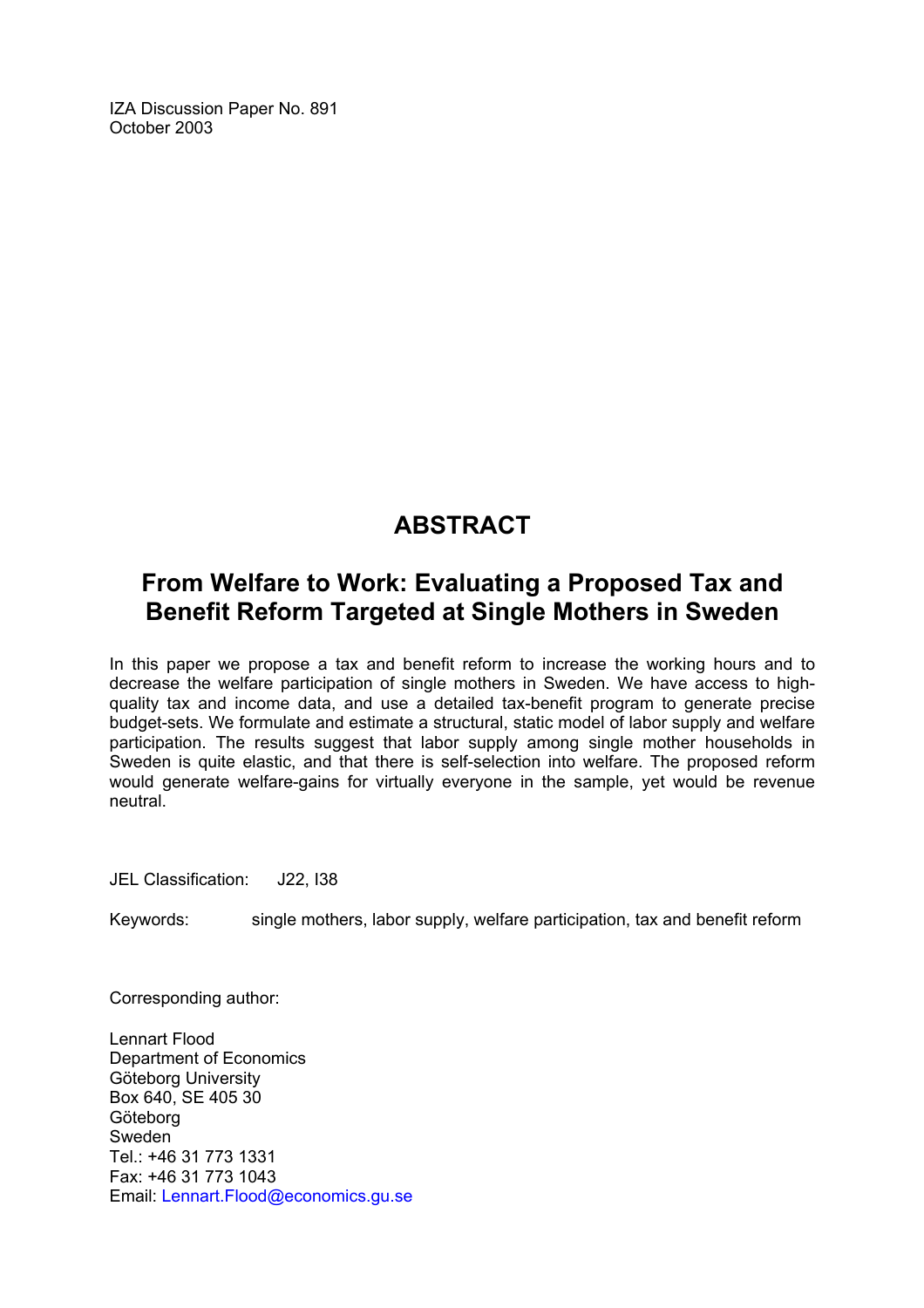#### **1. Introduction**

 $\overline{a}$ 

The Swedish government has officially declared a goal of reducing Social Assistance (SA) by half and increasing the rate of employment to 80 % during the years 1999- 2004. <sup>1</sup> Since 1997 there has in fact been a sharp decline in SA for the whole population, but a much slower decline for single mothers. Single mothers also have large disincentive effects; for example, the net financial benefit for unemployed single mothers of going to work is almost negligible. $<sup>2</sup>$ </sup>

During the 1990s, the United States (U.S.) and the United Kingdom (U.K.) made major changes in many of the tax and transfer programs that affect single mothers. The main purpose of these reforms was to increase work incentives by reducing high marginal tax-rates. Similarly, the Swedish welfare system was the target of a number of reforms in the 1990s. However, Sweden has relied more on broad and general coverage, less on discretionary and targeted systems. Instead of eliminating nationwide eligibility and payment rules, as was done in the U.S. when AFDC was replaced with TANF in 1996,<sup>3</sup> Sweden eliminated any regional variation. Since 1998 uniform SA rules has been implemented.

In the U.S. and U.K., the main tool for reducing high marginal tax-rates has been targeted tax credits. Sweden, on the other hand, abolished a targeted tax-deduction for single mothers in 1991, in favor of a general basic deduction. Effective tax-rates on

<sup>&</sup>lt;sup>1</sup> The SA target is measured by whole-year full-time equivalent; i.e. the number of recipients, compensation level, and their duration on SA matters. The employment target refers to 80 % of individual's aged 20-64. 2 According to a report from the Swedish Ministry of Finance (Eklind et al. 1997), the net replacement-

rate for single mothers is about 90 %.

 $3$  See Blank (2002) for a review of the latest and most important changes in U.S. welfare programs.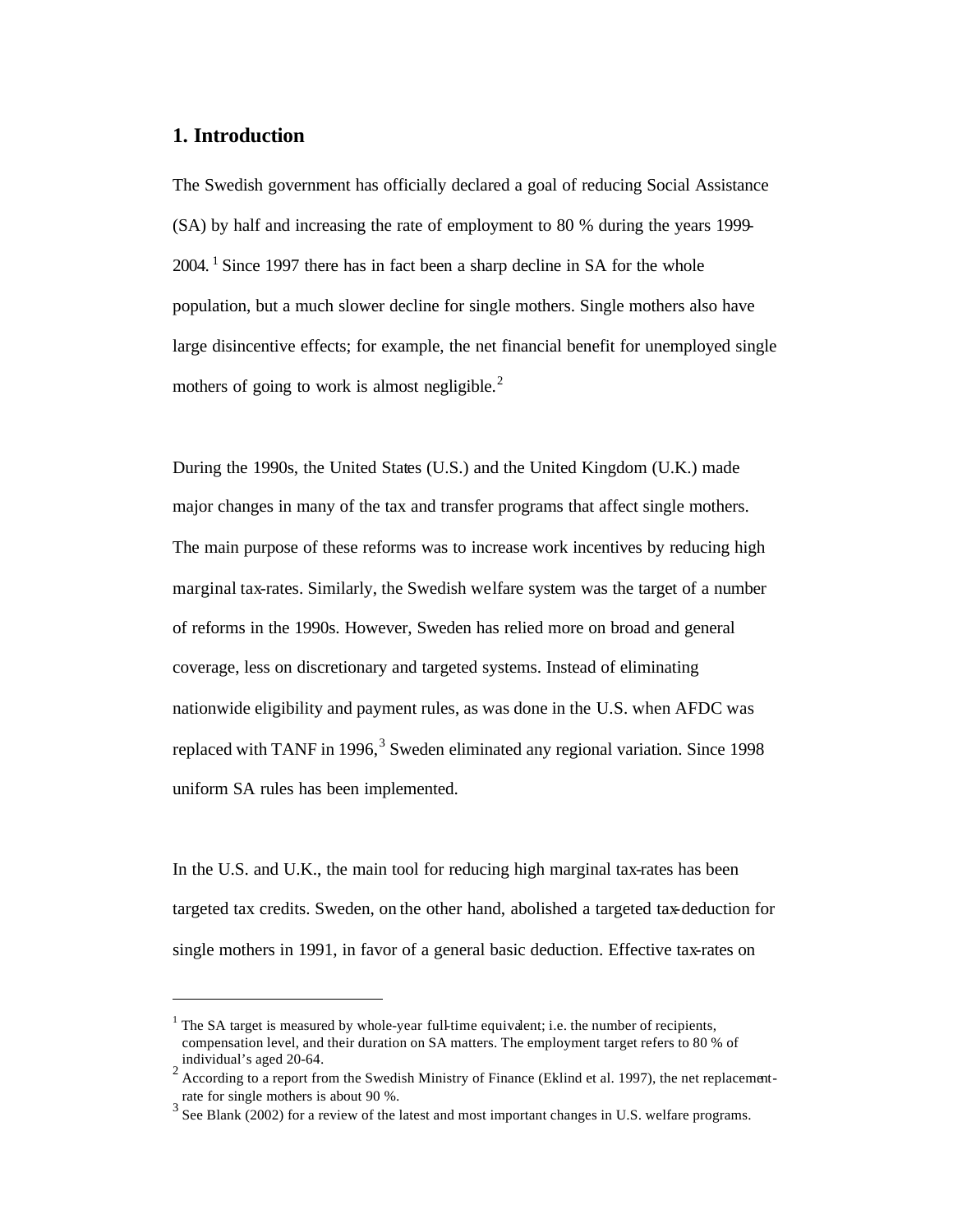low-incomes were reduced generally. Thus not just for single mothers or working families with children. The deduction applies to everyone with taxable income.

There have been few studies on the combined effects of taxes and benefits on single mother's labor supply behavior and welfare participation. Most of the existing work concerning the disincentive effect of transfer programs has focused on the labor supply response of single mothers to changes in the U.S. Aid to Families with Dependent Children (AFDC) program, Levy (1979) and Moffitt  $(1986)$ <sup>4</sup> Recently this literature has been extended to include the impact of the combination of cash and inkind benefits on single mother's labor supply behavior, Moffitt (1992), Keane and Moffitt (1998). The most recent and relevant studies for our purpose, are for the U.K. Blundell and Hoynes (2003), Duncan and Giles (1998) and for the U.S. Meyer and Rosenbaum (2001), indicate strong incentive effects from tax credits. The broadening of the tax credit seems to have had a major effect, increasing labor force participation and reducing welfare participation. In Sweden there has been only one study Andrén (2003), again revealing strong incentive effects.

The purpose of this paper is to propose and to evaluate the effects of, a reform targeted at single mothers, designed to increase labor-market participation as well as hours of work, to reduce welfare-dependence, and at the same time to be more or less self-financed. This reform is inspired by the U.S. and U.K. "from welfare to work" reforms, but is adapted to the Swedish welfare system. The main ingredient in this proposed reform is a combination of reduced taxes, reduced SA, and the already decided "maxtaxa" reform (reduced childcare fee).

 $<sup>4</sup>$  In August 1996, AFDC (the primary benefit program for low-income households) was replaced with</sup> the Temporary Assistance for Needy Families (TANF) block grant.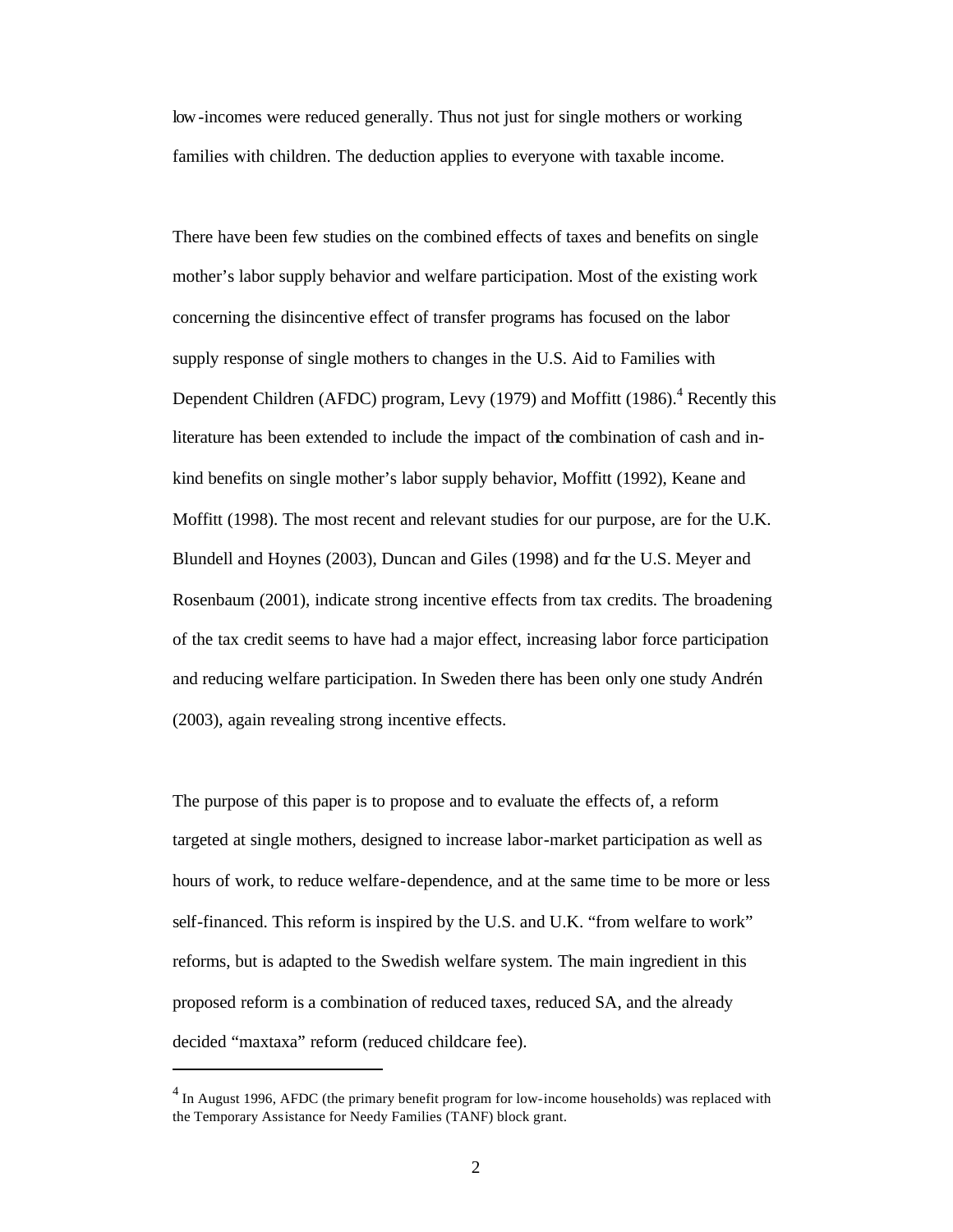The tool used for the analysis here is a structural discrete static model of labor supply and welfare participation. The discrete method for labor supply estimation has a number of advantages over continuous methods. It is uncomplicated to deal with nonlinear income taxes so that coherency conditions do not have to be imposed *a priori* Van Soest (1995). The preference-model is structural so that economic theory can be tested. It is possible to include preference-heterogeneity in the model, and it is straightforward to take into account multiple taxes and benefits in the budget-set.

Following Moffitt (1983), Hoynes (1996), and Keane and Moffitt (1998), we assume that there is a negative side effect associated with receiving SA. Further, this disutility from welfare participation was assumed to be separable, to allow for possible nonparticipation by eligible households. Finally, we allowed for unobserved heterogeneity in a very flexible way, without imposing a parametric structure, by using a semi-parametric method built on Heckman and Singer (1984).

The data used for this study is the 1999 wave from the Swedish Longitudinal Individual Data (LINDA). LINDA is completely based on register-information, and thus provides high-quality tax and income data. It is very important in a study such as this to have high-quality data, not only because there tends to be serious underreporting of welfare participation in traditional survey-data, but also because it allows one to obtain very precise budget-sets for different hours of work combinations. Furthermore, by using register-information on wages as opposed to self-reported wages, potential problems with measurement errors in wages can be reduced.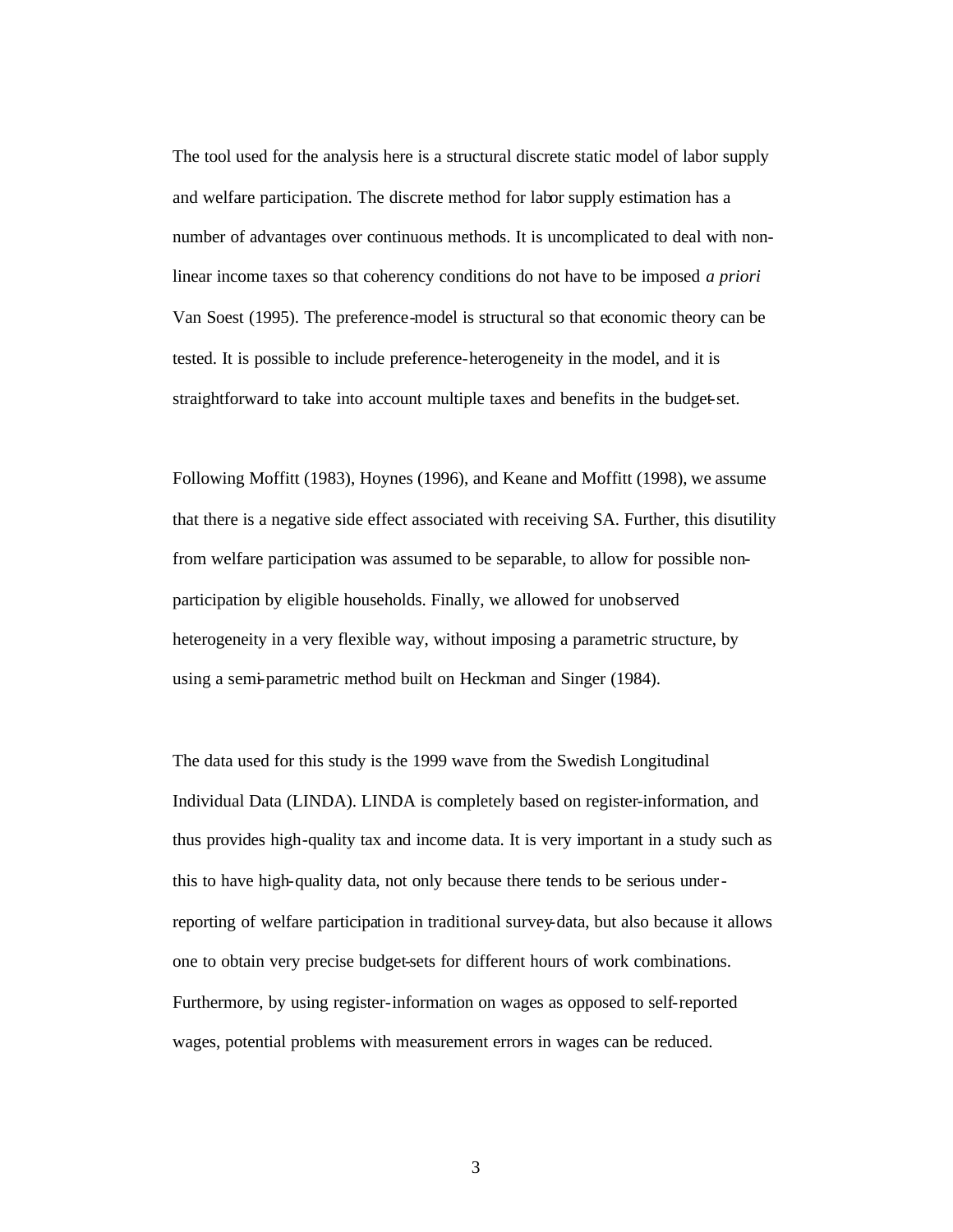To generate net income for each household, and different combinations of hours of work and welfare participation, we used a modified version of FASIT, a tax-benefit program designed at Statistics Sweden and the Swedish Ministry of Finance. FASIT contains very precise information on income tax rules, eligibility-rules for a number of welfare programs, and childcare fees, thus allowing us to generate accurate budgetsets.

The results suggest that a 1 % wage increase corresponded to an average increase in hours of work of 0.62 % suggesting that the labor supply of single mother households in Sweden is quite elastic. We found a negative covariance between SA and labor supply, implying self-selection into welfare.

When the model was used to simulate the likely behavioral responses to the introduction of the tax and benefit reform, we found a substantial increase in working hours. On average, working hours increase by 5 % and disposable income by 7 %. Further, 6 % of single mothers changed their working hours, SA participation decrease by more than 40 %, and the cost of SA decreased by 50 %.

We found potential welfare-gains for almost everyone in the sample. On average, Equivalent Variation (EV) in relation to before-reform disposable income was 6.6 % for the whole sample. However, there was considerable variation across households, relative EV for the first income quartile was almost twice that of the third. The most important effect of our reform was the increase in working hours for low-income households. In the first income quartile there was an average increase of almost 40 %.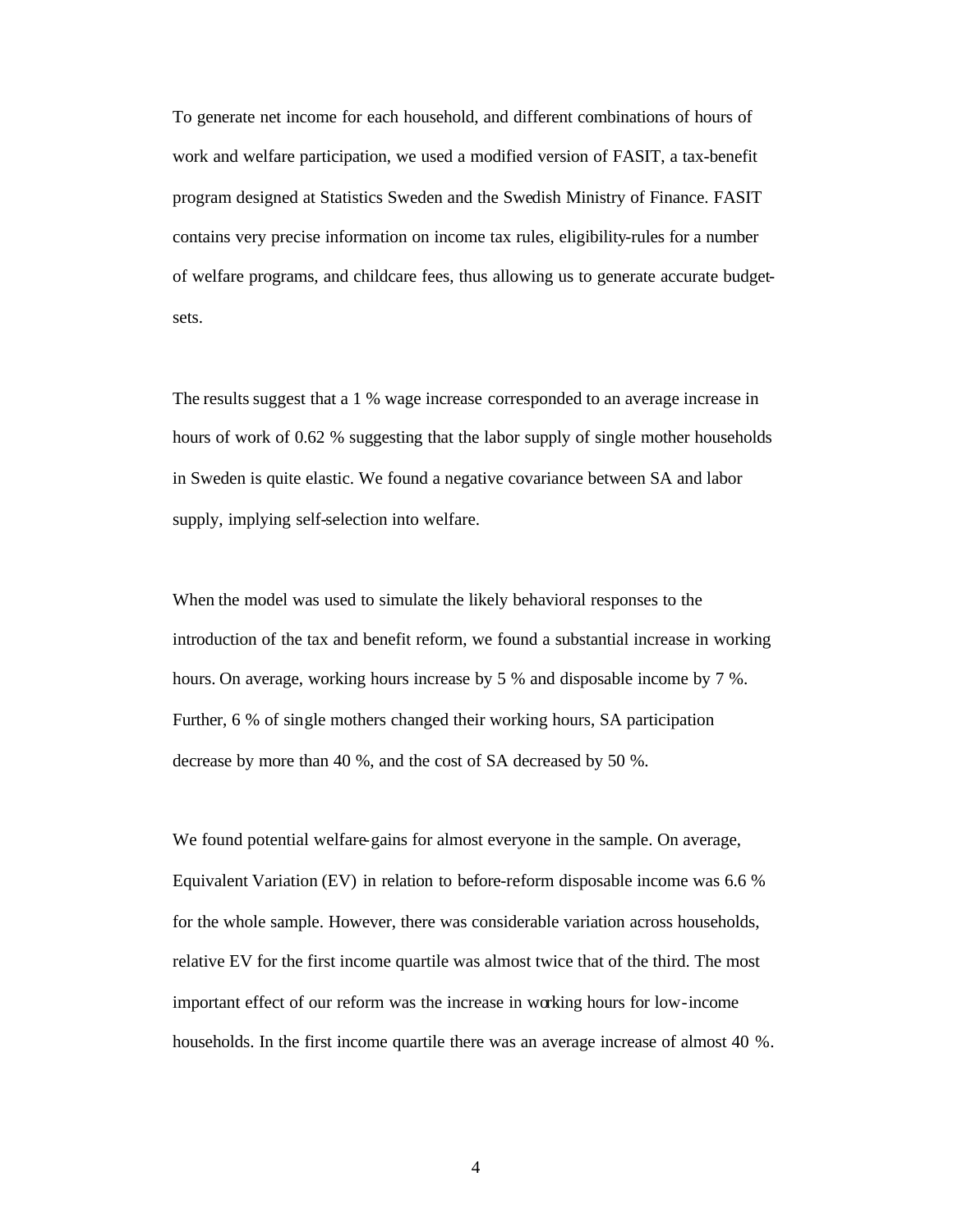Governmental revenues and expenditures were evaluated, and the proposed tax and benefit reform were more or less self-financed, due to the dramatic reduction in cost of SA.

The next section presents the main features of the Swedish income tax and benefit systems and the following section describes the proposed tax and benefit reform. Section 4 presents the economic model and empirical specification, while section 5 describes the data used. Section 6 presents the results, while Section 7 summarizes and draws conclusions.

#### **2. Income taxes and means-tested welfare programs in Sweden**

#### 2.1. Income taxes in Sweden

The Swedish income tax system consists of two parts, a municipal tax-rate and a national tax-rate, on both earned and unearned income. Every resident must file an income tax return. The individual is the taxation-unit and income taxes are independent of marital status.

The municipalities have flat tax-rates, which differ between municipalities: The average municipal tax-rate in 1999 was 31.51 %, with a minimum of 26.25 % and a maximum of 34.64 %. The national tax on earned income is progressive, with three income-brackets in 1999. For an income up to SEK 219,300 there was a zero national tax-rate; there was a 20 % tax on incomes from SEK 219,300 to SEK 360,000, and a 25 % tax on incomes above that.

Even though most taxpayers only pay municipal tax, there was some variation in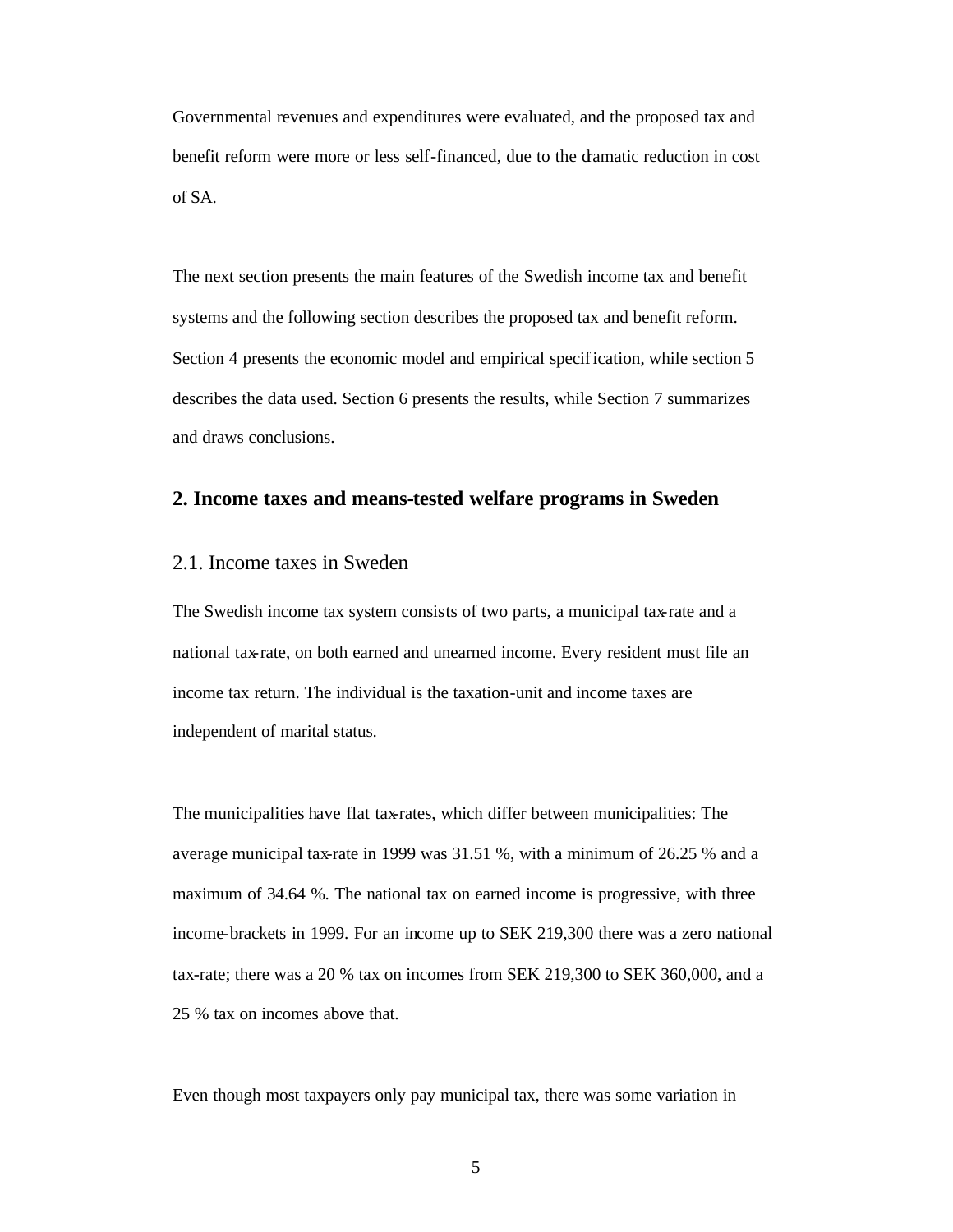marginal tax-rate due to variation in the basic deduction (see Table 1). Figure 1 shows how both the marginal and average tax-rates varies with taxable earned income. The irregular shape of the marginal tax profile is due to the 1991 tax-reform when the income tax-rate was considerably reduced for high-income earners. To compensate other groups additional basic deductions were allowed in certain income brackets. The profile of the basic deduction is shown in Figure 2, where we can see that it was designed to reduce taxes for low-income households. Overall, the marginal tax-rate on incomes from SEK 8,700 to SEK 67,900 was the same as the local tax-rate. However, from SEK 68,000 to SEK 105,200, the deduction increase with income, and the marginal tax-rate was lower (at 30 % municipal tax-rate, the marginal tax-rate was 22.5 %). For incomes from SEK 110,800 to SEK 203,700, the basic deduction was reduced as income increased, and the marginal tax-rate was higher than the municipal tax-rate.

#### 2.2. Means-tested welfare programs in Sweden

The three means-tested welfare programs in Sweden are SA, Housing Allowance (HA), and Cost of Childcare (CC).

SA is supposed to be the ultimate safety net for people having temporary money problems. Individuals are not entitled to SA if they have money in a bank account or other assets, which means for example that unemployment benefits, national child allowance, sickness benefits, and various pensions, must be exhausted first. SA is supposed to provide "decent" living, and thus depends on household composition. Since 1998, when a uniform national benefit-level replaced the previous variations in the benefit-levels, there have been no regional differences in SA benefits. To be entitled to SA, a household must have net income below the maximum benefit-level.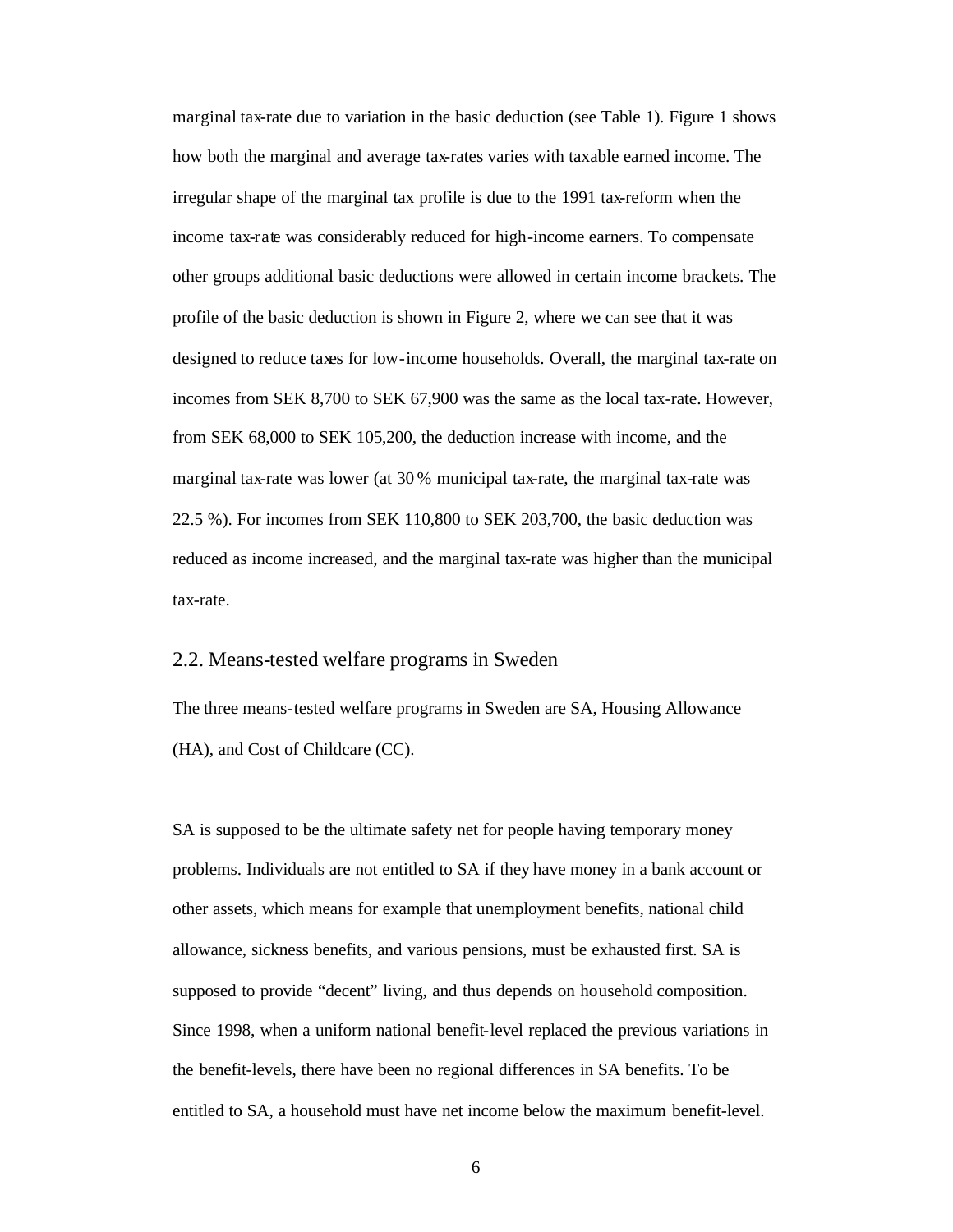There is then an implicit tax-rate of 100 % on SA as household income increases. Table 2 presents the rules for SA for a single parent household. A single mother with two children, ages 2 and 4, is entitled to  $2,320 + 1,310 + 1,230 + 760$  + housing rent + CC less after tax earned income.

HA, which is mainly directed to families with children, is also determined by nationwide rules.<sup>5</sup> The amount of HA a household is entitled to is determined by household income, rent, the number of children and the age of the parents.

Childcare payment schemes vary by municipality, household's income, and the number and ages of the children. CC is especially important in the household budget since it typically increases with hours of work. Typically, fees paid increase progressively with income. However, the recent "maxtaxa" reform implemented in 2002 reduced the CC by introducing an upper ceiling in childcare fees. For one child the monthly fee is now SEK 1,150 or 3 % of household income; for the second child it is SEK 767 or 2 % of household income; and for the third child, it is SEK 383, or 1 %. This reform reduces some households' expenditure for childcare dramatically, but the effect on single mothers was less dramatic, since this low -income group already had relatively low fees.

Figure 3 illustrates how SA, HA, and CC benefit-levels varied in 1999 with net income for a single mother with two children, ages 2 and 4. SA benefit was reduced 100 % with income. HA was constant for income below SEK 117,000, then reduced by 20.6 % of income until SEK 296,000 or more. There is no difference between the

 $<sup>5</sup>$  However, single persons less than 29 years old and without children are entitled to apply for the</sup> allowance.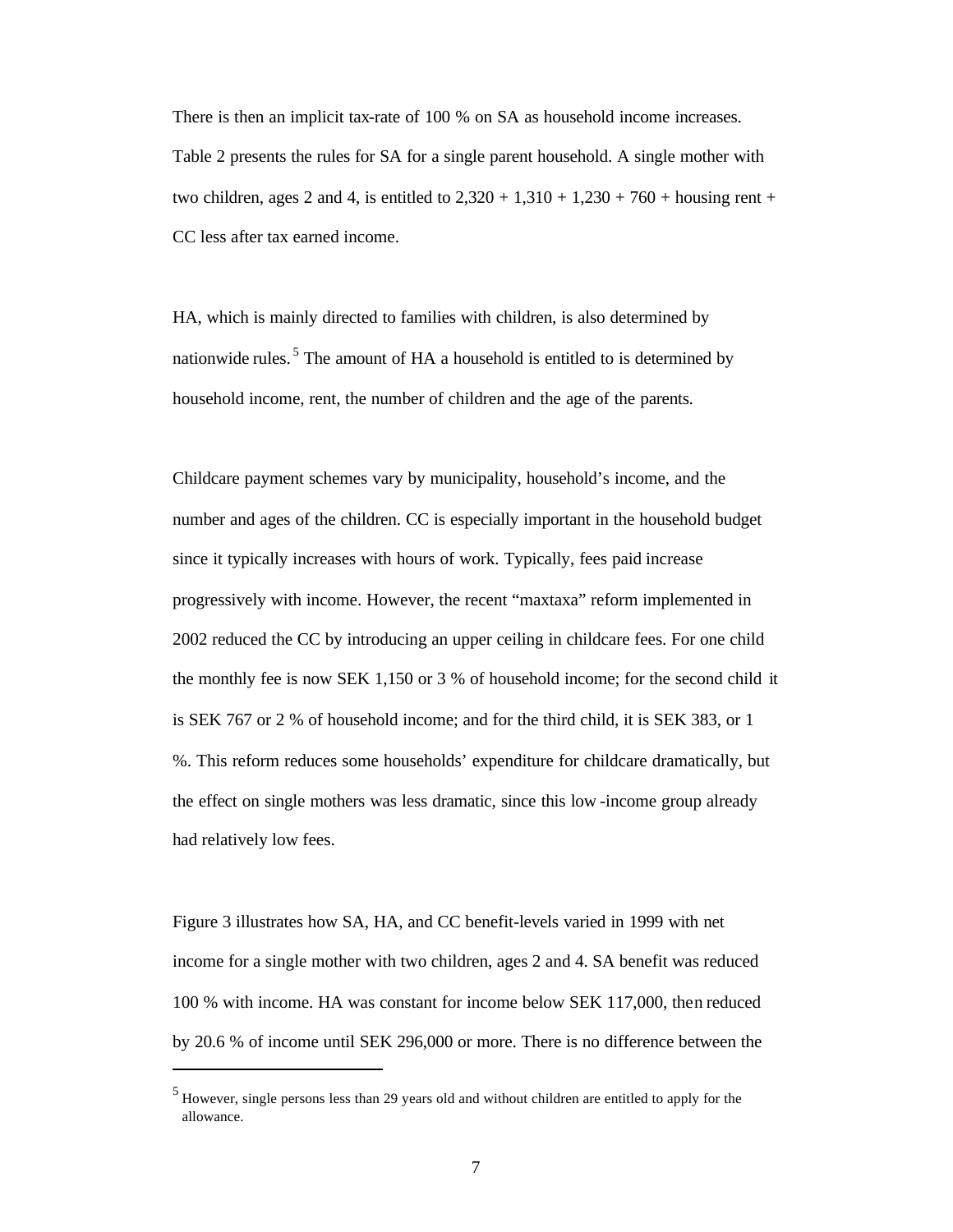new and old childcare payment schemes up to an income of SEK 119,000. For higher incomes, the new childcare payment scheme charges a lower fee. At an income of SEK 300,000, the saving is about SEK 6,000 per year.

To summarize, the main source of non-convexity in budget-sets is the generous but sharply declining welfare system designed to equalize income distribution. Progressive income taxes also produces non-conve xities, but not as large as those produced by the welfare systems.

#### **3. The proposed tax, benefit and childcare reform**

As in many other countries, there is anxiety in Sweden about the high marginal taxrates for low-income households implied by an increase in working hours. This effect is due to a relatively high-income tax-rate on low-incomes, combined with a high implied-tax on welfare benefits. In order to reduce work-disincentive effects from the current tax and benefit system, we propose the following reform:

- increase the basic tax deductions on earned income SEK 8,700 to SEK 36,400 (one "base-amount");
- reduce SA benefit-levels 10 %;
- "maxtaxa" reform that reduce childcare fee;

In line with U.K. Working Families Tax Credit (WFTC) and the Earned Income Ta x Credit (EITC) in the U.S., we include an implicit work requirement. Though each proposed change is general, the overall package is intended to target single mothers specifically.

As an illustration of the possible incentive effects of this reform, we calculated the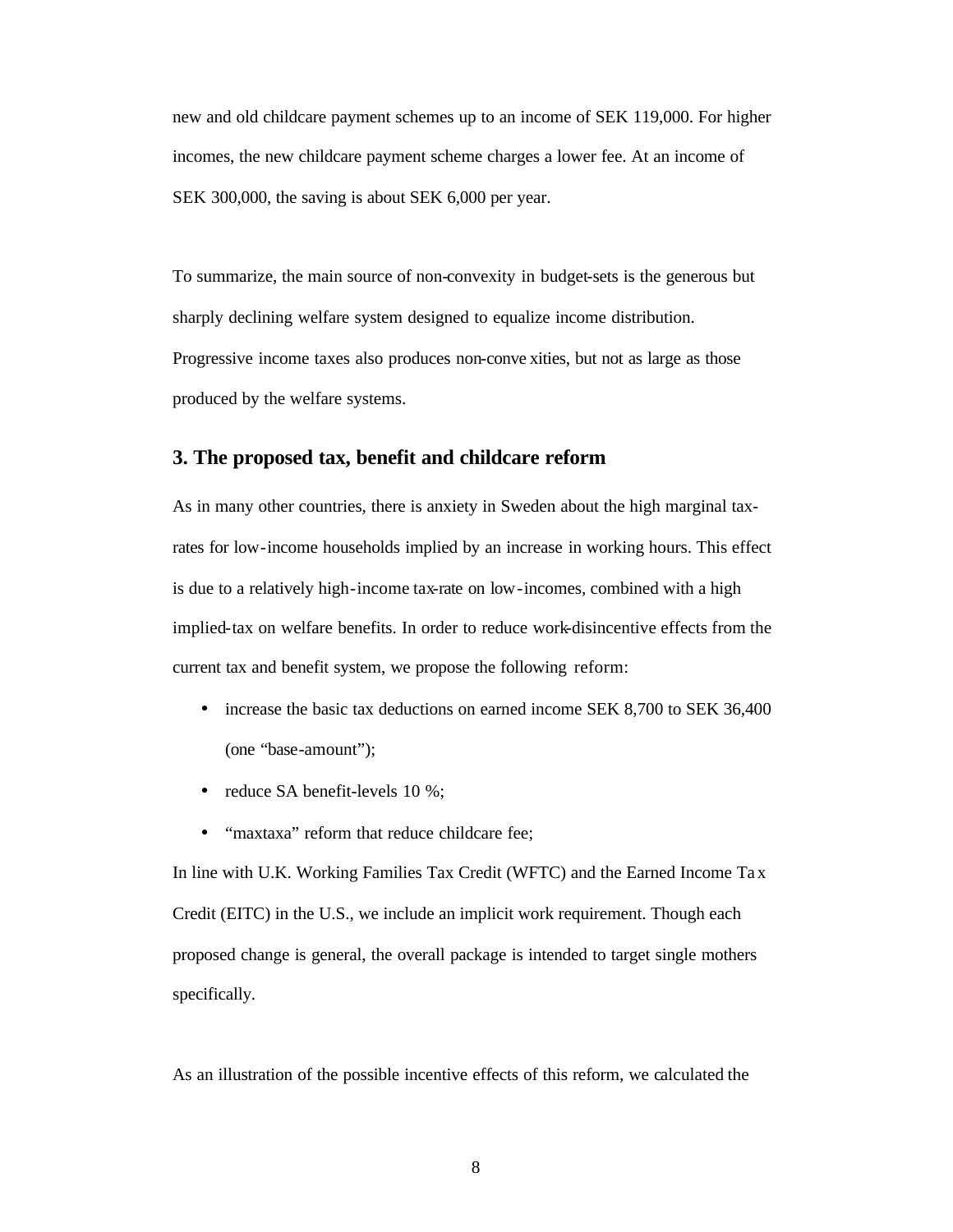net-replacement rates for the unemployed mothers in our sample. Before the reform, the net- replacement rate for going to part-time work was 91 %, while full-time work was 79 %; after the reform; these rates were 82 % and 68 %. The major reason for the reduced disincentive effect is the increase in the basic deduction, shown in Figure 2. Our proposal would shift the whole curve up. At about SEK 100,000 income the deduction would reach a maximum of about SEK 45,000. Figure 1 show the effect on average tax-rates: lower for all households, but much lower for low-income families.

It can be instructive to compare the basic deduction with a tax credit. There is a conceptual difference in that a tax credit is a subsidy paid to the household. Thus in the U.S. a single mother with two children who earned less than \$8,890 in 1996 received a 40 % EITC on dollars earned (see Meyer and Rosenbaum 2000). Because the credit was refundable and a mother of two with those earnings was not subject to federal income tax due to the standard deduction, she would have received a check from the IRS for the credit amount. In contrast, under our proposal, a single Swedish mother with a low-income, say SEK 100,000, would deduct about SEK 45,000 from her earnings and then she would pay income tax on the remaining amount.

Even if the U.S. and U.K. tax credit schedules depend on family characteristics (and regions), it is thus still possible to compare EITC and WFTC to the Swedish basic deduction. The EITC is similar to the basic deduction in that it starts at zero and extends to relatively high earnings; in 1996 the maximum credit for a single mother with two children was \$3,556, based on earnings from \$8,890 to \$11,610. Given a purchasing power adjusted exchange rate in 1996 of \$1= SEK 9.68, these levels are similar to the proposed basic deduction. The profile of the U.K. WFTC is rather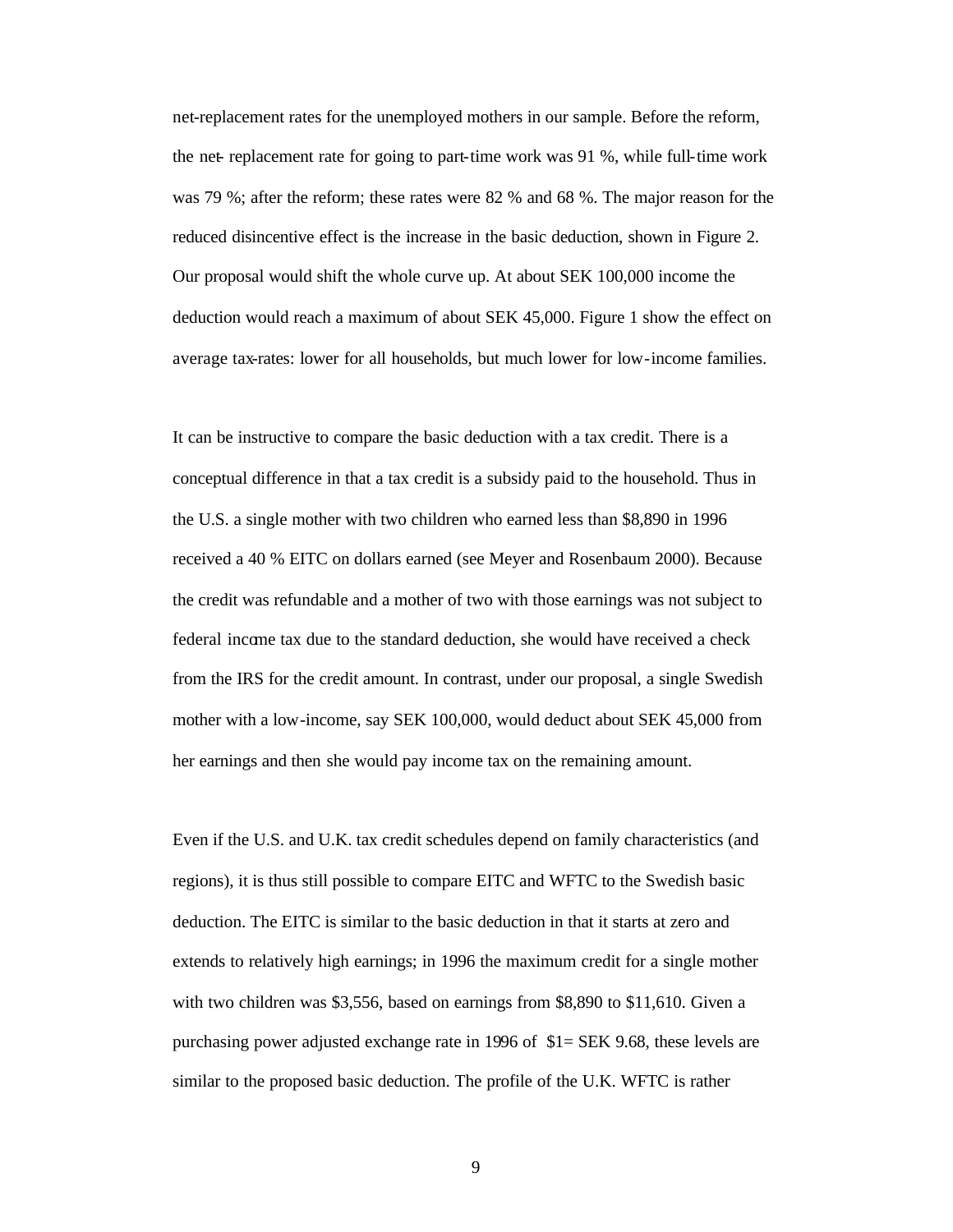different. The credit starts at a maximum amount but at a much higher level of earnings (16 hours of work per week) and then decreases gradually to zero when earnings reach £17,481.

The use of credits versus deductions has political implications. Duncan and Giles (1998) discuss the change from the family credit to the WFTC in U.K.. One motive was presentational: "In particular, increasing the generosity of the support could then be presented as a tax cut rather than an increase in Government spending". However, in terms of reducing disincentive effects, deductions and credits are essentially the same, what matters is the marginal effect.

#### **4. The economic model and empirical specification**

The traditional way to model labor supply assumes that the decision-variable, hours of work, is continuous, but restrictive assumptions must be made in order to guarantee statistical coherency (see for instance the discussion in MaCurdy et al. 1990). Moreover, an underlying assumption in traditional labor supply models is that the individual (or household) budget-set is convex. To estimate such a model, a number of important simplifications of the income tax and welfare systems must be made.

Following previous work by Van Soest (1995), Hoynes (1996), Keane and Moffitt (1998), and Blundell et al. (2000), we instead model labor supply as a discrete choice, which allows us to include more details regarding the budget-set. Specifically, we assume that each household can choose among the alternatives in the choice-set of income-leisure combinations  $(C_i, L_i)$ , where  $i=1,\ldots,I$ , and  $L_i = TE-h_i$ , with *TE* denoting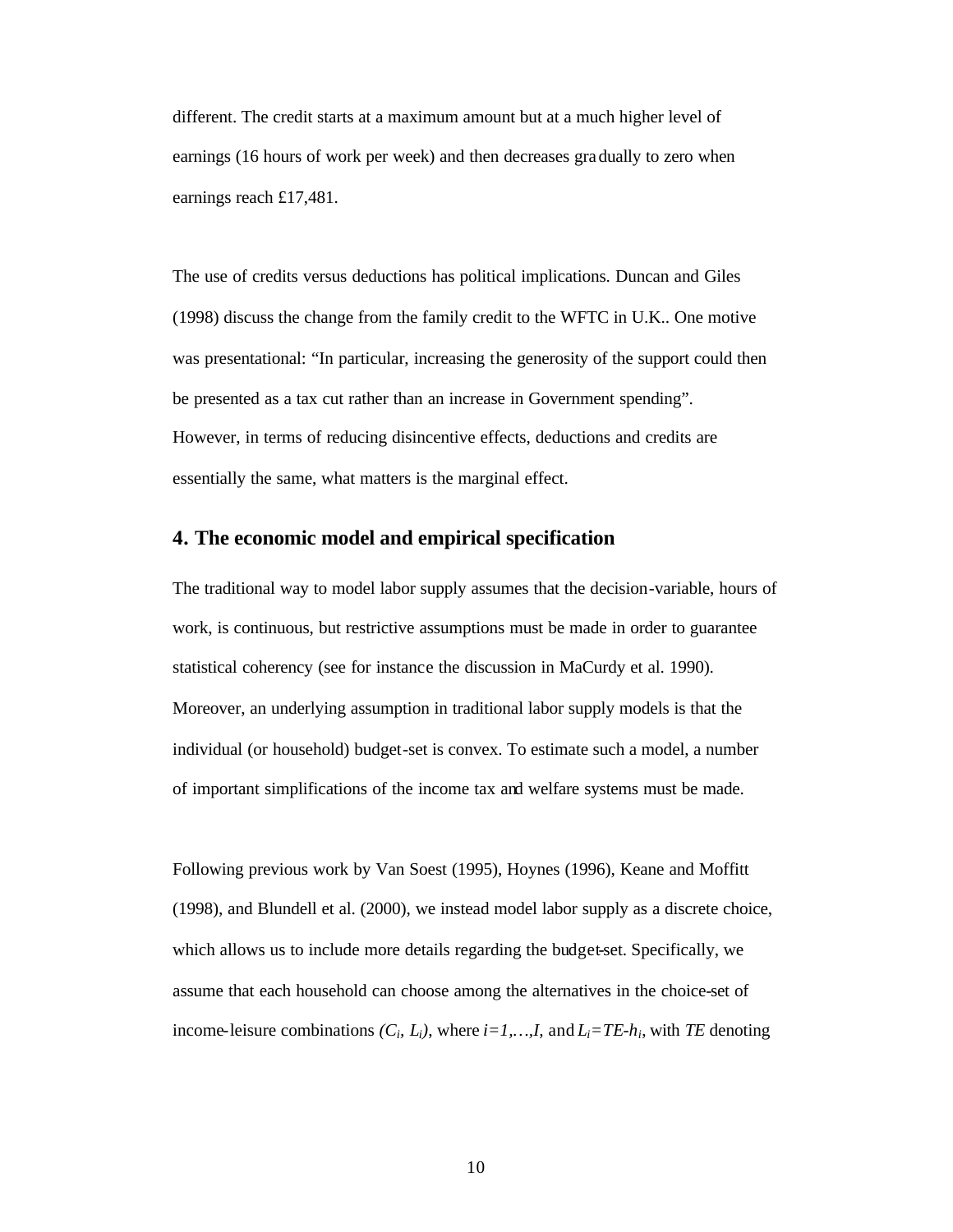time-endowment, set to 4,000 hours per year. <sup>6</sup> Thus, the choice-set for a household contains *I* different hours of work combinations. In the empirical part of the paper we set  $$ 

The utility function is assumed to increase in disposable income, and to decrease with hours of work and with welfare participation. We thus assume that there is a negative side- effect, a non-monetary disutility associated with receiving SA.<sup>8</sup>

To allow for non-participation (following Moffitt 1983, Hoynes 1996, and Keane and Moffitt 1998), the disutility from welfare participation,  $\phi_A$ , is assumed to be separable. Thus this disutility is assumed to affect the decision to participate in welfare, but not decision to work conditional on receipt of welfare.

The econometric model we used follows the model used in Van Soest (1995) and Flood et al. (forthcoming). Preferences for disposable income and leisure are described by a direct translog utility-function:

$$
U(C_i, TE - h_i) = \boldsymbol{b}_c \log(C_i) + \boldsymbol{b}_c \log(TE - h_i) + \boldsymbol{b}_{cc} (\log(C_i))^2 + \boldsymbol{b}_{c} (\log(TE - h_i))^2
$$
  
+  $2\boldsymbol{b}_{c} \log(C_i) \log(TE - h_i) - f d_{SA}$  (1)

The household chooses disposable income, leisure, and welfare participation by maximizing the utility function (1) subject to the budget-constraint

$$
C = \text{Wh} + \text{Y} + \text{V} - \text{t(I)} + B_{SA} + B_{HA} - B_{CC}
$$
 (2)

where C is income after taxes; W is the gross-wage per hour; h is hours of market

 $\overline{\phantom{a}}$ 

 $<sup>6</sup>$  TE can also be regarded as a parameter that can be estimated together with all other parameters.</sup>

<sup>7</sup> We set h<sub>1</sub>=0, h<sub>2</sub>=750, h<sub>3</sub>=1,500, h<sub>4</sub>=2,250, h<sub>5</sub>=3,000.

<sup>8</sup> What may be interpreted as "stigma" or disutility from welfare participation could also result from the inability of the econometrician to measure true welfare-eligibility. Imperfect information on the part of the household regarding benefit eligibility is also included in this non-monetary cost.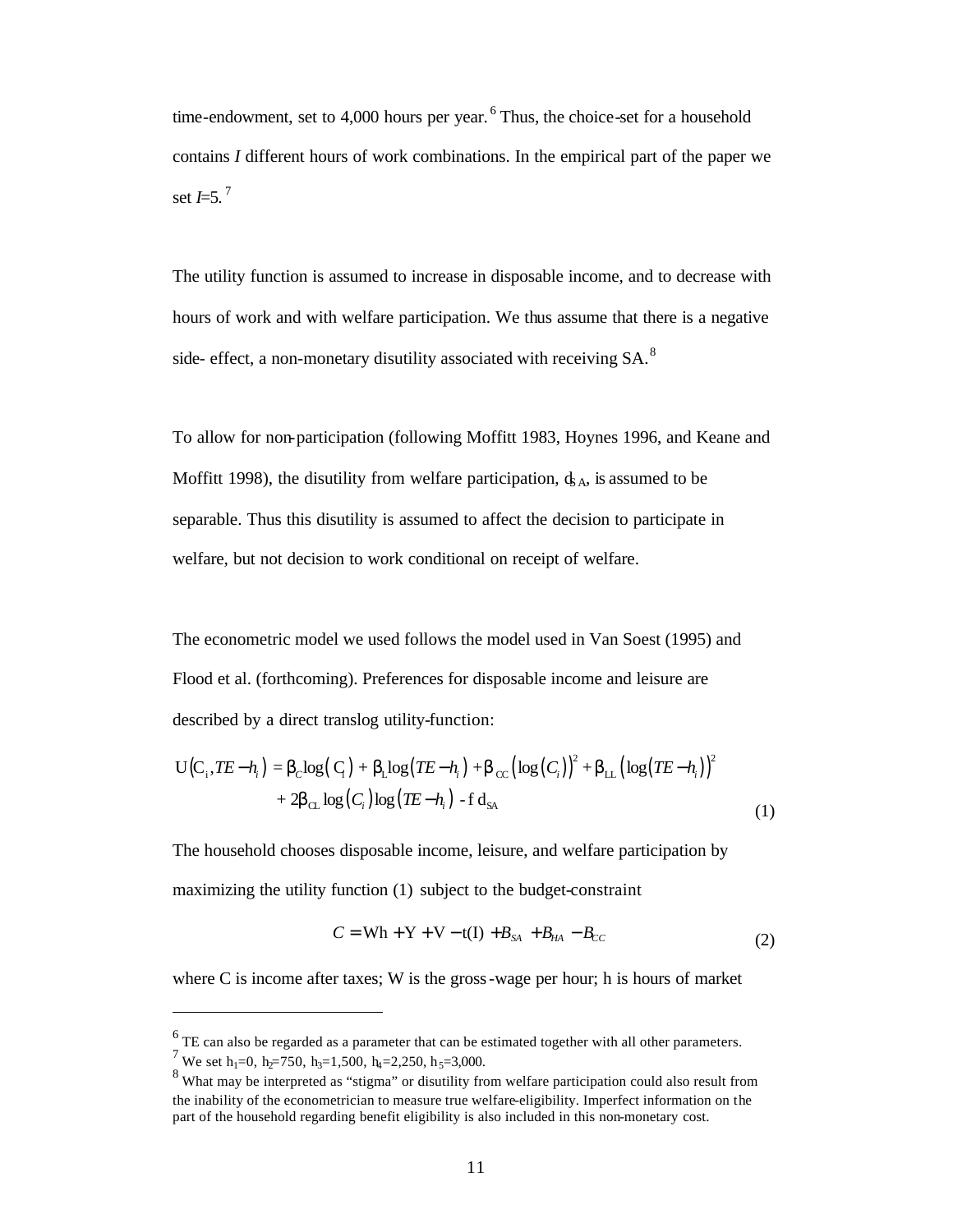work per year; and Y and V are respectively taxable and non-taxable unearned income per year. Income taxes are determined by the tax function  $t(\cdot)$ , where the argument is taxable income. Finally, the amount of household-specific means-tested subsidies is given by  $B_{SA}$  (for SA),  $B_{HA}$  (for HA) and  $B_{CC}$  (for CC). These means tested subsidies depend on family income.

The inclusion of disutility from welfare participation implies that a family faces 2*\*I* work and welfare possibilities, though some might be infeasible if household-income from work were sufficiently high to render the household ineligible for SA. Solving the optimization problem requires evaluating the utility function (1) for each possible work and welfare combination and choosing the one that yields the highest utility.

Fixed Costs of working (FC) can be incorporated in the utility function by replacing the argument log  $(C_i)$  for employed individuals with log  $(C_i)$  – log (FC<sub>i</sub>). Since utility increases with income, positive fixed costs reduce the utility of the employed but do not affect the utility of the unemployed. The level  $\sigma$  fixed costs may depend on the geographical region. Following Van Soest and Das (2001), we modeled the costs loglinearly as:  $log (FC_i) = \gamma_1 z_1 + \gamma_2 z_2 + \ldots + \gamma_k z_k$ .

The flexible discrete specification in Equation (1) does not automatically fulfill the quasi-concavity conditions, but these conditions can be tested *ex post*, in contrast with a continuous model in which quasi-concavity has to be imposed *a priori* in order to guarantee coherency.

In order to empirically implement the model, we needed to specify the nature of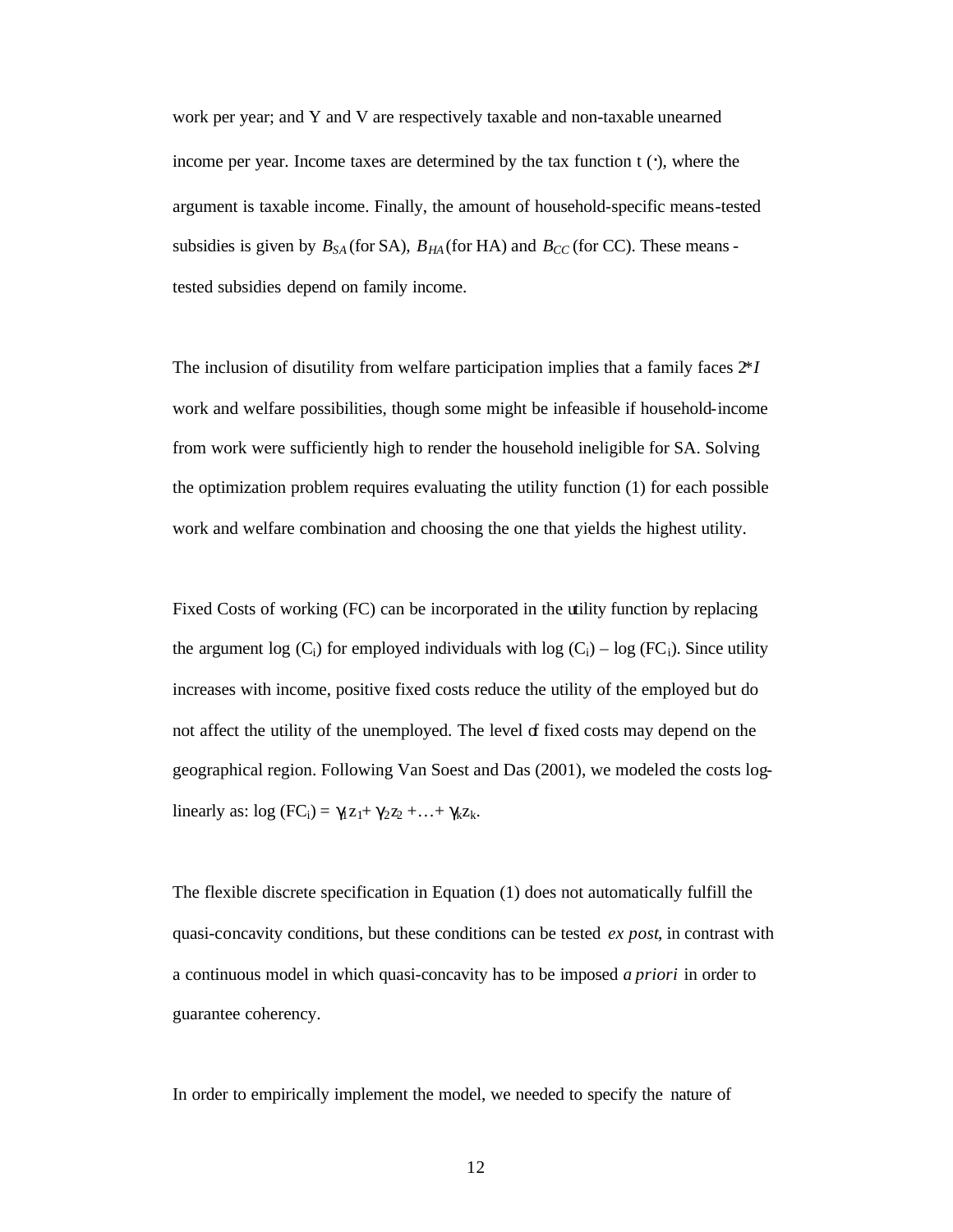heterogeneity in household preferences and the stochastic disturbances. Heterogeneity in preferences for leisure, disposable income, and welfare participation was introduced as

$$
\boldsymbol{b}_L = \sum_{k=1}^K \boldsymbol{b}_{L,k} x_k + \boldsymbol{q}_L
$$
 (3a)

$$
\boldsymbol{b}_C = \sum_{k=1}^K \boldsymbol{b}_{C,k} x_k + \boldsymbol{q}_C \tag{3b}
$$

$$
\boldsymbol{f}_{SA} = \sum_{j=1}^{J} \boldsymbol{b}_{SA,k} \boldsymbol{w}_{k} + \boldsymbol{q}_{SA}
$$
 (3c)

where the elements of the vectors *x* and *w* are observed individual and family characteristics; *K* and *J*, respectively, denote the dimensions of the vectors *x* and *w*; while the  $\theta$ 's represent unobserved variables that affect preferences for leisure, disposable income, and welfare participation.

It is reasonable to assume that an important source of population heterogeneity in terms of preferences is unobserved. In order to take this into account, we formulated a finite mixture model, which allows for unobserved heterogeneity in a very flexible way, without imposing a parametric structure. This idea for incorporating unobserved heterogeneity originates from Heckman and Singer (1984); and there are a number of applications to duration data (Ham and Lalonde, 1996), to count data (Deb and Trivedi, 1997), and to labor supply (Hoynes, 1996). Heckman and Singer (1984) also show that estimation of a finite mixture model might provide a good discrete approximation even if the underlying distribution is continuous. To be specific, we assumed that there exist *M* different sets of  $\{\theta_L, \theta_C, \theta_{SA}\}\$  that determine a family's preferences, each observed with probability  $\pi_m$  (where  $\pi_m > 0$  and  $\Sigma \pi_m = 1, m = 1, \dots$ ) *M*). This specification allows for arbitrary correlations between work effort and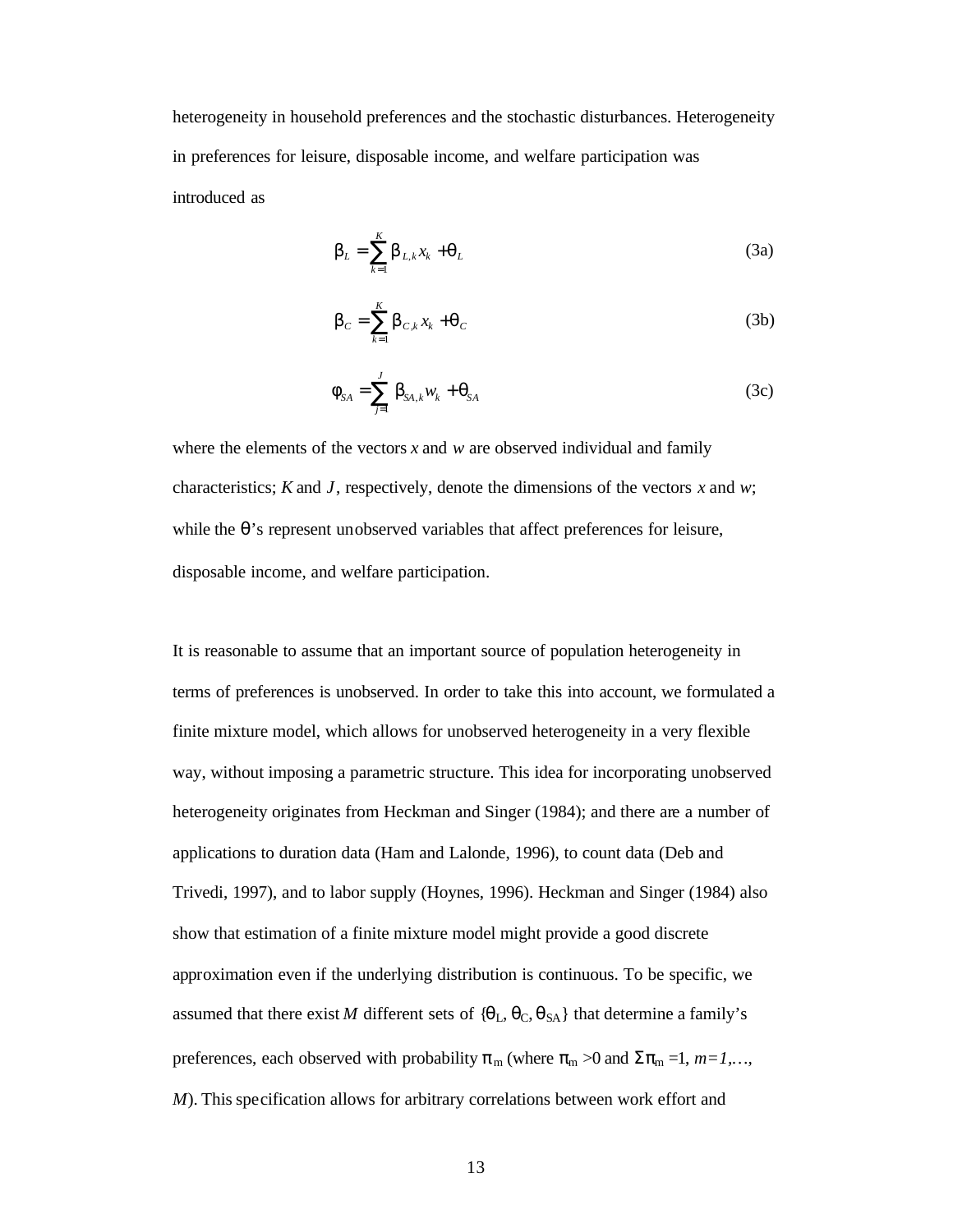preference for welfare participation.

To make the model estimable, additional random disturbances were added to the utilities of all choice-possibilities.

$$
U_{i,q} = U(C_i, TE - h_i) + \mathbf{e}_{i,q}
$$
 (4)

where  $i (= 1,..., I)$  represents the choice of labor supply;  $q (=1, 2)$  represents welfare participation or not;  $U_{i,q}$  denotes the utility of choice  $(i, q)$ . We assumed that  $e_{i,q}$  follows a type I extreme-value distribution with cumulative density  $Pr(e_{i,q} < e) = exp(-exp(-e))$ . The error term  $e_{i,q}$  can be interpreted as an optimization error; thus it has a different interpretation compared to the θ's introduced above, which represent unobserved preferences for leisure, disposable income, and welfare participation.

Given the distributional assumptions of the stochastic terms in the utility function, the contribution to the likelihood function for a given household is

$$
l = \sum_{m=1}^{M} p_m \left\{ \sum_{q=1}^{2} \sum_{i=1}^{I} (p \mid \Theta)_{i,q} \right\} d_{i,q}
$$
 (5)

where

$$
(p \mid \Theta)_{i,q} = \frac{\exp(U_{i,q} \mid \Theta)}{\sum_{s=1}^{2} \sum_{t=1}^{I} \exp(U_{t,s} \mid \Theta)}
$$
(6)

 $T = {\theta_L, \theta_C, \theta_{SA}}$  and  $\boldsymbol{d}_{i, q}$  is an indicator for the observed state for each household. The last expression (6) simply denotes the probability that the utility in state *(i, q)* is the highest amongst all possible work and welfare combinations, conditional on unobserved preferences.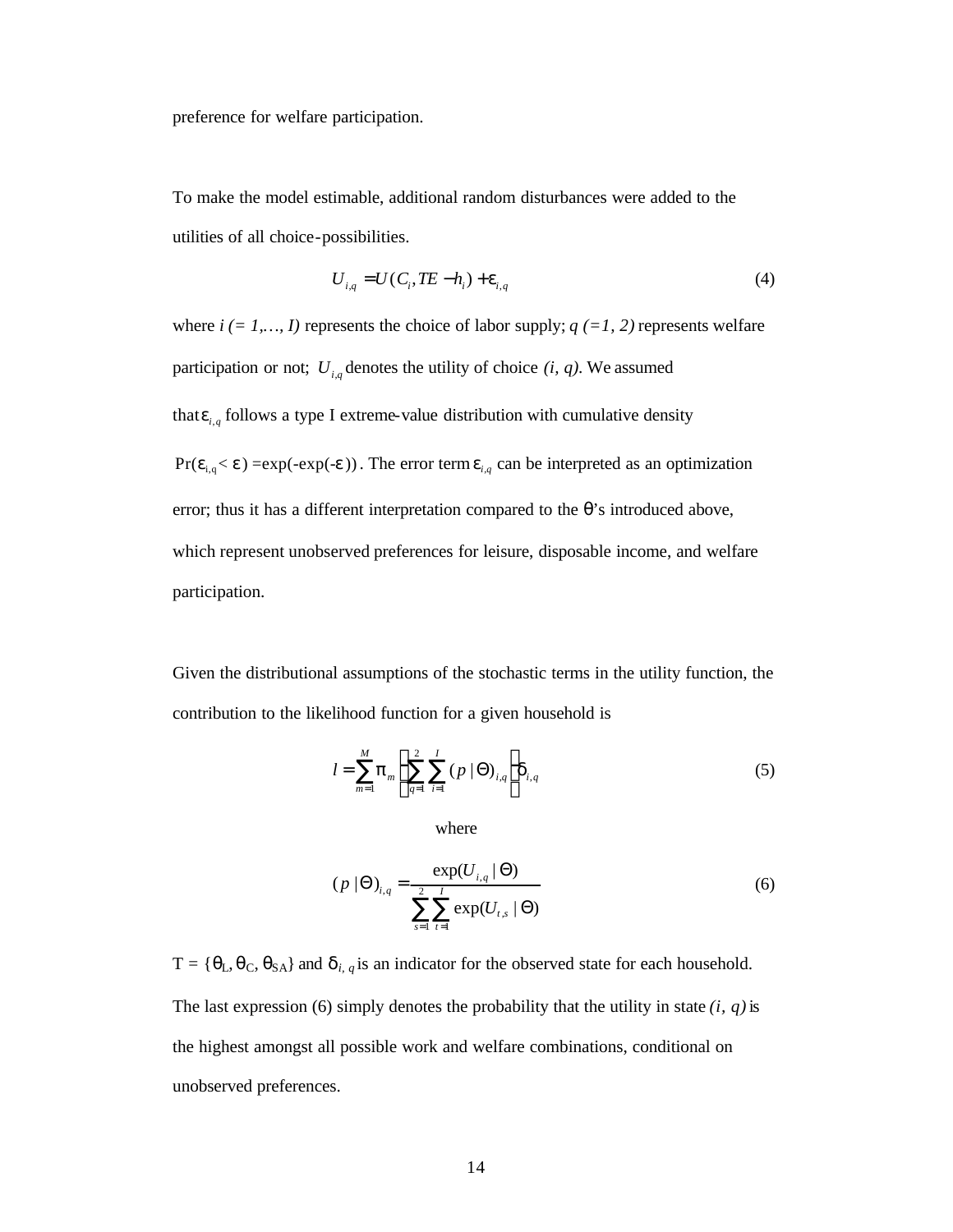#### **5. Description of the data**

The data was taken from the Swedish register-based LINDA. LINDA consists of a large panel of individuals and their household members, representative of the population from 1968 to 2001. The first wave took place in 1994 when 300,000 individuals were drawn (about 3 % of the Swedish population). These individuals were followed back to 1968 but also forward, in order to create a panel, which is updated annually. Each wave is cross sectional representative of the population, since new individuals replace individuals who leave (divorce, dies, or emigrate).

The sample used in this study comes from the 1999 wave of LINDA. We included single mothers older than 17 and younger than 56 with 1 to 5 children, the youngest being 12 year or younger. We excluded single mothers who were students, retired, self-employed, or had taxable wealth. <sup>9</sup> We ended up with a sample of 3,704 single mothers who, apart from their labor income, might have been eligible for SA.

Information on incomes, wages, transfers, taxes, wealth, and educational attainments was obtained from various government registers, where information on capital gains or losses was obtained from income tax returns.

The definition of a household is a problem in most administrative data, and LINDA is no exception. For economic analysis the most natural would be to define "household" as an economic unit, but in LINDA it is defined according to tax status. There is then a possibility that the number of single mothers may be overestimated if, for instance,

 $9^9$  Only wealth above SEK 900,000 is subject to tax, and only a few households are affected by this selection.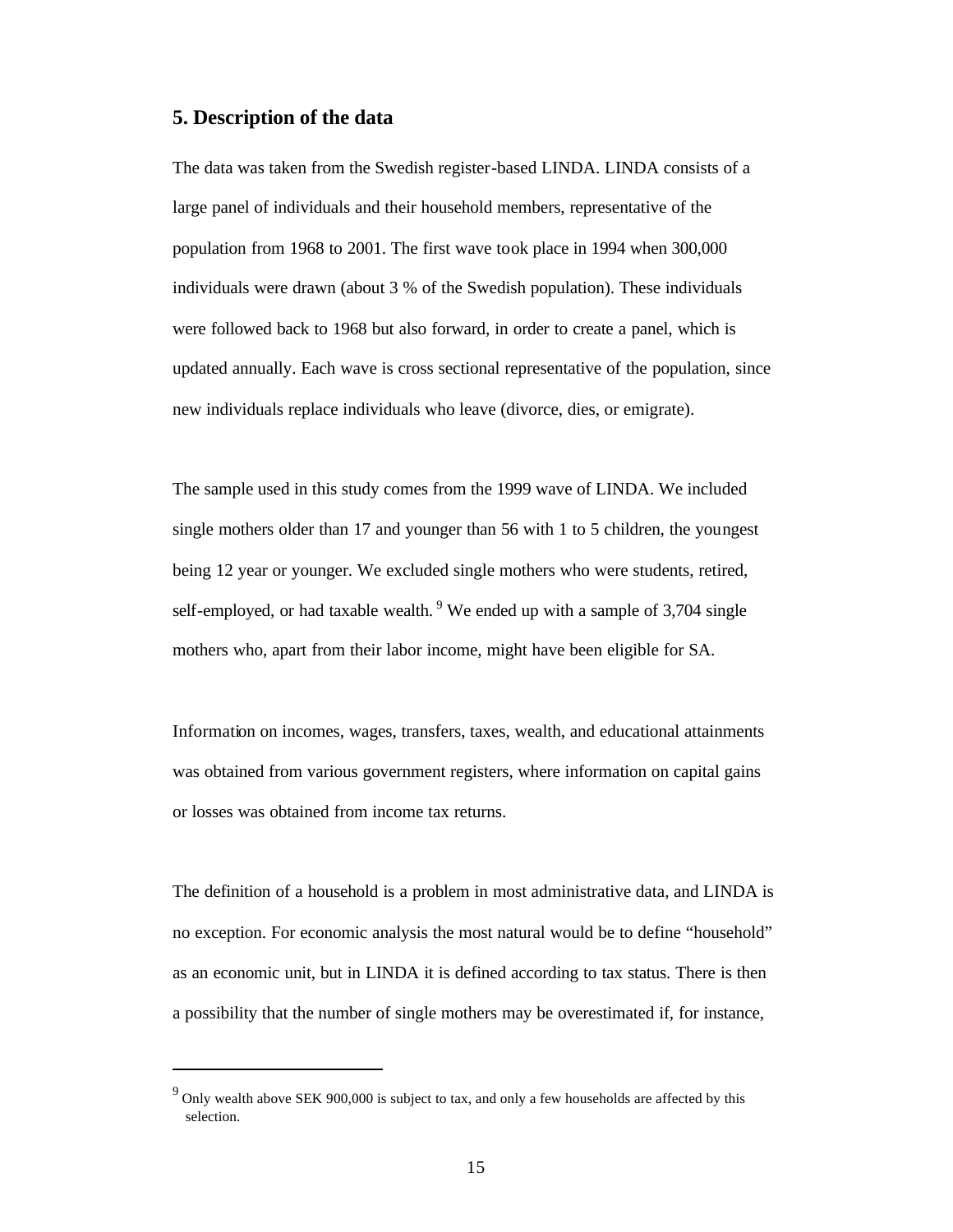she is living together with a man without being married and without having common children. We have not tried to adjust for this, but according to alternative data sources<sup>10</sup>, which are survey-based and therefore use an economic definition, the differences are quite small. About 5 % of all households can be classified as headed by single mothers.

Wage data was collected from the official statistics by Statistics Sweden, based on employers' reports. Employers report monthly earnings, expressed in full-time equivalents and giving the amount the individual would have earned if working fulltime. To obtain hourly wage rates, the monthly earnings are divided by 165. Yearly hours of work, h, is then defined as total labor earnings divided by the hourly wage rate. The hourly wage rate used here is quite different from that obtained by dividing observed earnings by observed hours, which has a tendency to include measurement errors. The data used here is not subject to the same problem.

As usual, a remaining problem is that wage rates are missing for unemployed individuals. We predicted missing wage rates by estimating a wage equation, using a standard Heckit-approach. The labor supply model was then estimated using these predicted wage rates for the unemployed and actual wage rates for the employed. The total income of a household consists of both earned and unearned income. Unearned incomes include any capital gains, the national child allowance, and any child-support payments. Unemployment benefits and other transfers that depend on labor supply were excluded from our measure of unearned income. We allowed the basic deduction that depends on income, as shown in Table 1, to vary with hours of

 $10$  The household income survey (1999), Statistics Sweden, and the household market and non-market activities survey, Flood et al. (1996).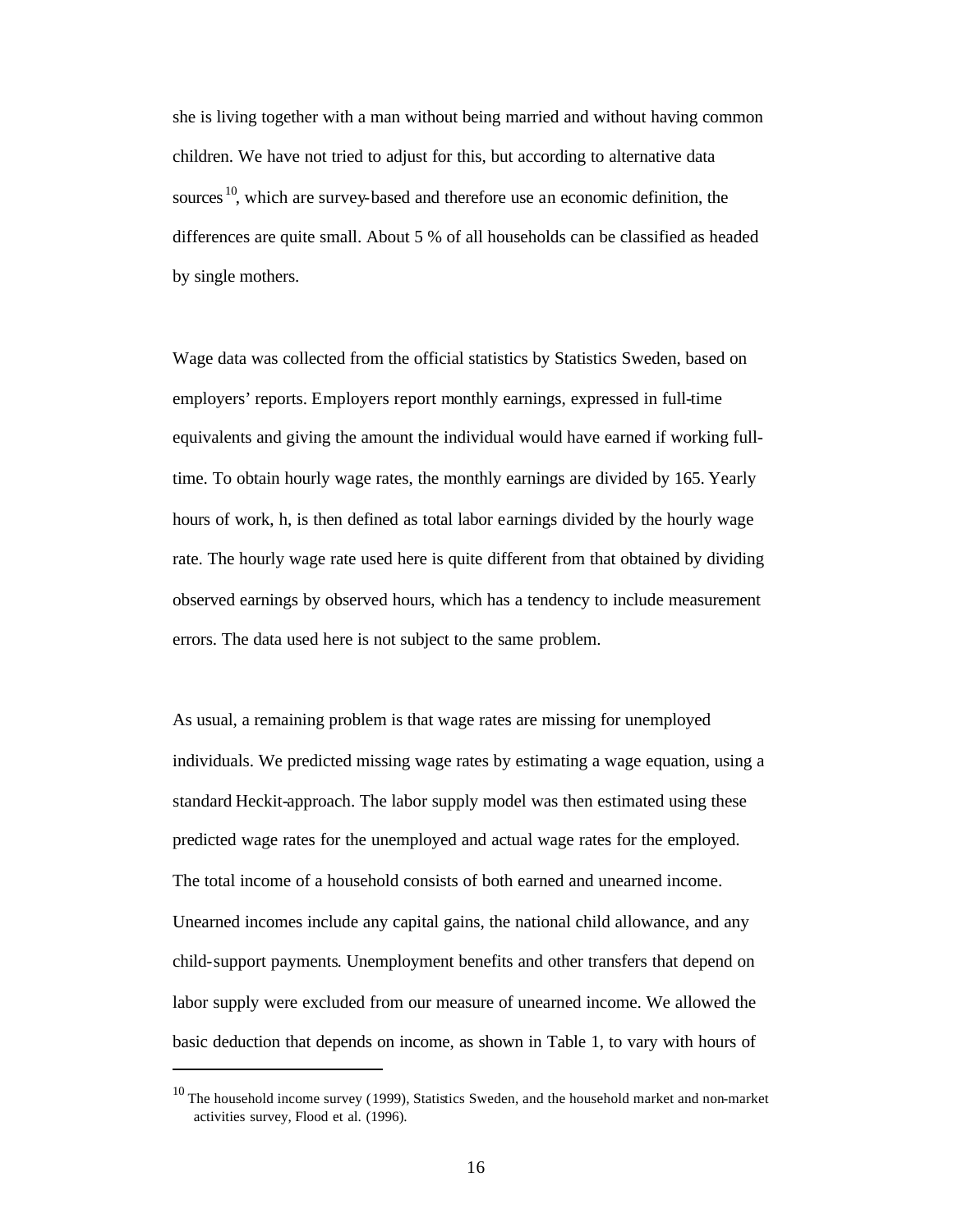work. Other income-dependent deductions were excluded.

Unfortunately, there is no information in LINDA about housing rent or about how many households use municipal childcare. Therefore, the rent of housing was imputed using information from an alternative data source, the Swedish Household Income Survey 1999, also supplied by Statistics Sweden. In the imputation we used the method of minimum-distance, using age, number of children, earnings, place of residence, and citizenship as classification variables. The childcare fees could still be calculated since the rules are known. The budget-set has been constructed assuming that all mothers used municipal childcare.

In LINDA there is register-information on the number of months each household received SA (as well as the amount received), but not *which* months.<sup>11</sup> Thus we were not able use monthly data in the analysis, but instead aggregated all information to an annual basis. A household is then defined as an SA-recipient if it received SA at least two months during the year. Most of the SA-households received benefits for a short period. Of all the SA-recipients, about 46 % received it for three months or less, and about 34 % for more than six months.

To generate net income for various combinations of hours of work and welfare, we use a micro-simulation model (FASIT).  $^{12}$  FACIT contains very precise information on income tax rules, as well as eligibility-rules for a number of welfare programs, such as SA and HA. It also enabled us to calculate the childcare choice of hours of work and

<sup>&</sup>lt;sup>11</sup> Having access to register-data on welfare participation is a great advantage compared to interview-

data, as there is no under-reporting of welfare participation in register-data. <sup>12</sup> FASIT was developed and is used by Statistics Sweden and the Swedish Ministry of Finance.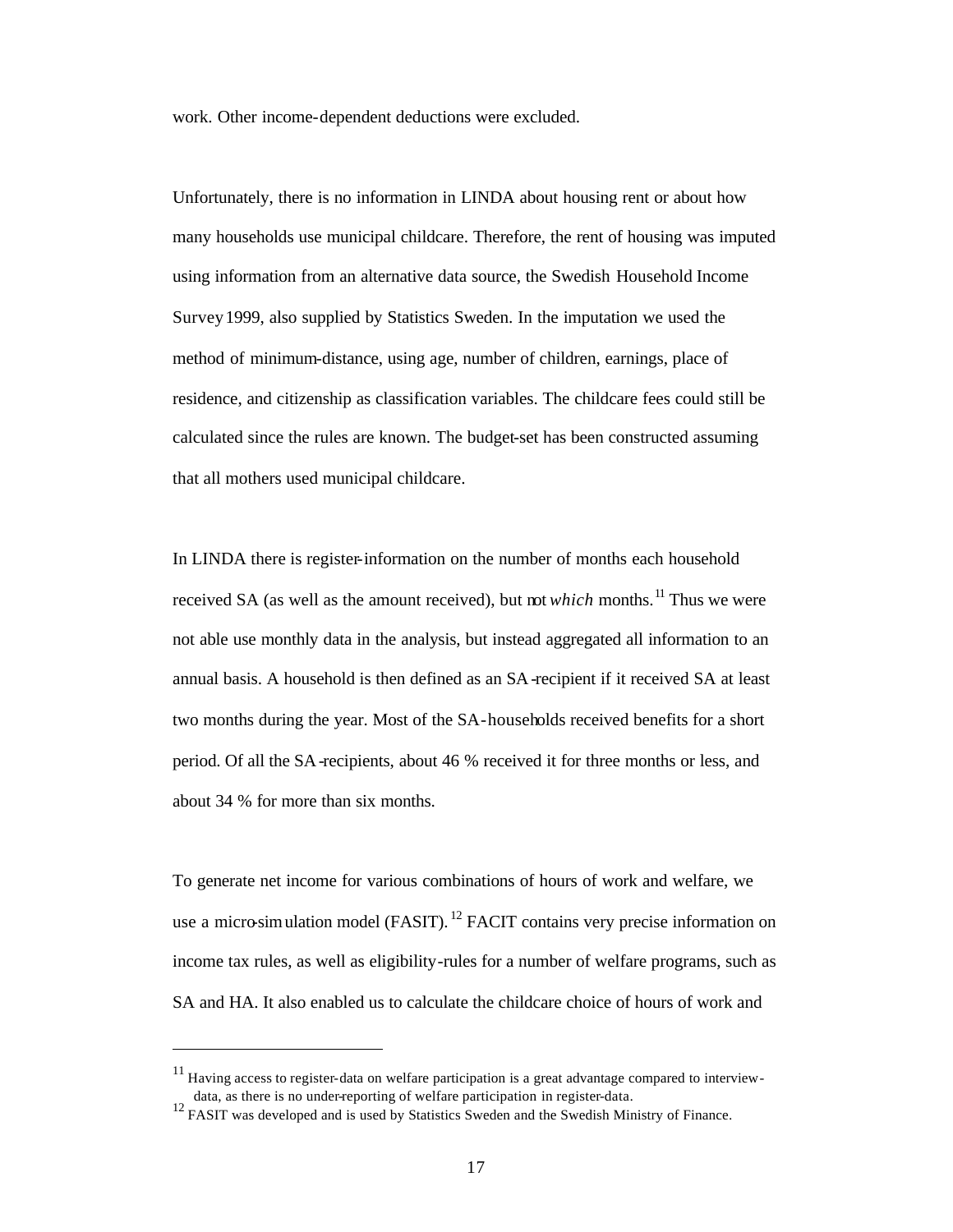welfare. Access to a simulation-model such as FASIT was essential for calculating accurate (net) household incomes, conditional on labor supply, because income tax rules and the various welfare benefit-levels are complicated functions of earned and unearned income. FASIT includes most of the municipalities and their fee-structures for childcare. For municipalities not included, other methods of imputation were used. We added an assumption to FACIT regarding the use of childcare given various hours of work possibilities.

The variables included in the *x*, *w* and *z* vectors (which determine observed heterogeneity in leisure, disposable income, welfare participation, and fixed costs of working) were: age; age squared; a dummy variable for the single mother being in the age cohort 18-29; two dummy variables describing the highest education level completed (primary school or high school); three dummy variables for the age of the youngest child; a dummy variable indicating if the single mother was born in Sweden; and finally, four dummy variables for residence Stockholm; Göteborg or Malmö; bigger cities; or the south central area.

Table 3 shows sample average, by SA status. Of the 3,704 households, 528 (14.3 %) received SA. Single mothers receiving SA were younger, less educated, and less likely to be born in Sweden. They worked less than those not receiving SA, and their wage rate was also lower. The average SA and HA, was SEK 36,490 and SEK 22,587 per year, respectively. Single mothers not participating in SA had a lower HA participation rate, 71 % versus 97 % and less average HA benefits, SEK 11,858.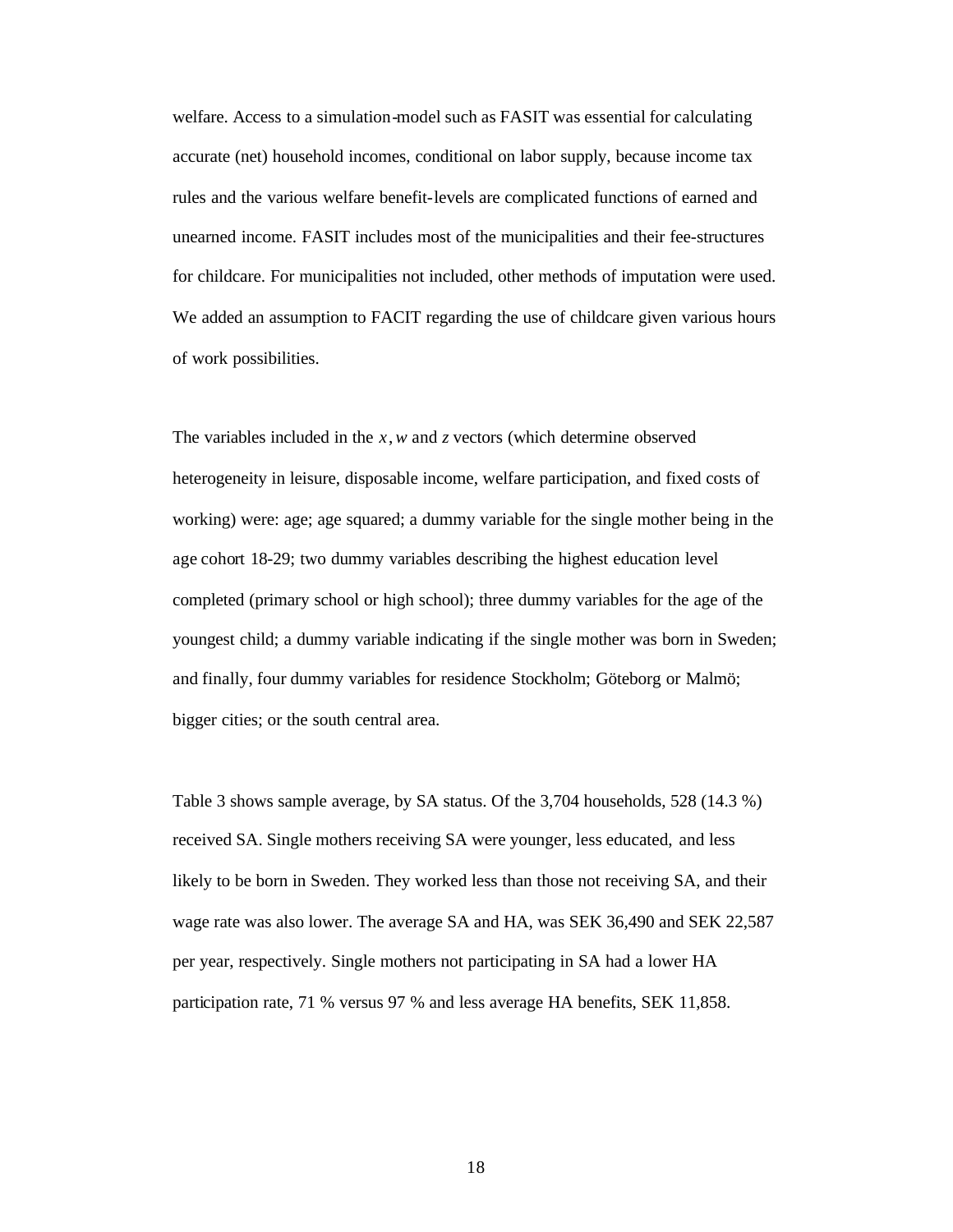#### **6. Results**

#### 6.1. Structural estimates

The estimated parameters of the structural model associated with observed heterogeneity are presented in Table 4. Before discussing the implications of these estimates, it is worthwhile noting that the utility function evaluated at these estimates and at observed hours of work and disposable income fulfills the conditions for quasiconcavity for virtually all-single mother households (the condition was rejected for only 52 household or 1.4 %). Since there is a fair amount of variation in both hours of work and disposable income, this suggests that the utility function is concave over a large region. Given that the estimated utility function satisfies the theoretical requirements, we used it for predictions and simulations.

All parameters reflecting observed heterogeneity in preferences for leisure (column one) have a statistically significant effect. As expected, there is a strong and positive effect of younger children on the preference for leisure. A lower level of education also has a strong positive effect. Age has a negative effect, while age squared is positive as does living in Stockholm. Fixed costs of working (column 3) depend on the region of residence. The fixed cost parameters are jointly significant and are positive for all individuals in the sample. The estimated intercept indicates that the costs increase the preference for leisure and that residence in Stockholm; Göteborg or Malmö; bigger cities; or the south central area have higher fixed cost compared to residence living in the northern region of Sweden. The last column in Table 4 refers to the disutility associated with SA participation. A positive coefficient implies that disutility increases in that variable, since  $f_{sA}$  enters negatively in the utility function.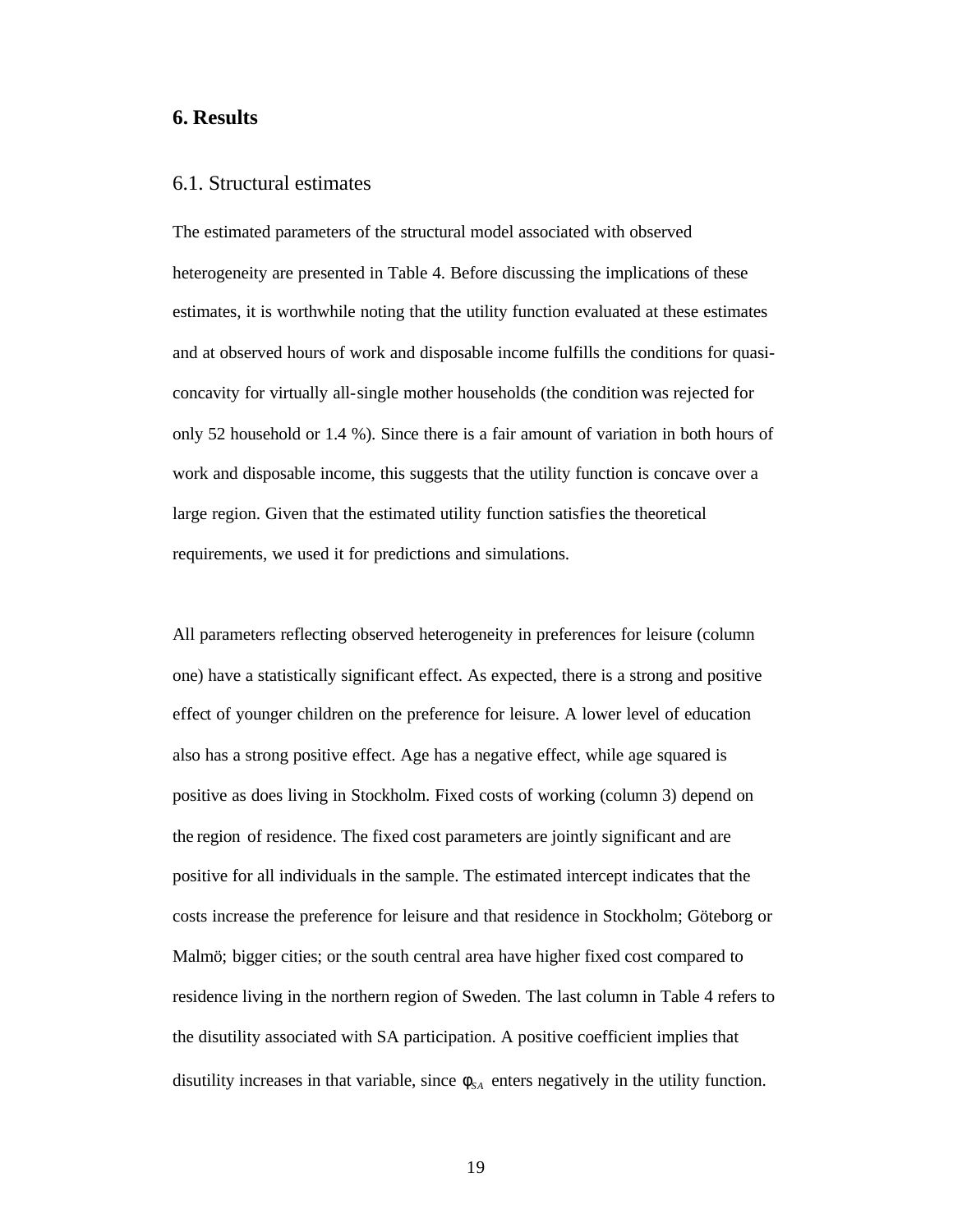The estimates suggest that the disutility of SA participation is higher among Swedish born households. Mothers who are young, have low education, and have young children, have lower disutility of SA participation.

Estimates of the distribution of the unobserved heterogeneity components are shown in Table 5. We report estimates based on four support points  $(M=4)$  and used Akaike information criteria to compare models with different support points.

To illustrate the variation due to unobserved heterogeneity, we obtained type-specific predictions of hours of work and participation in SA. That is, we first assumed that every household in the sample has the unobserved preference-structure of type -one families, and predicted outcomes based on this. This was repeated for all four types, and the results are shown in Table 6. Type-one households, which comprise about 11 % of the sample, show a low preference for work but also a strong disutility from SA participation, indicated by the zero predicted participation rate. Type-two households show a mild preference for work and high-predicted SA participation (72%). Types three and four households show progressively higher preference for work. Type-three households show a mild preference for SA participation, while type -four shows a zero SA participation rate.

The specification used for the distribution of unobserved heterogeneity allows for unrestricted correlations with unobserved elements of work effort and welfare participation. For single mothers, the empirical correlation coefficient between work effort and participation in SA is -0.14. Negative correlations between work effort and welfare participation were a lso found by Hoynes (1996) and Flood et al.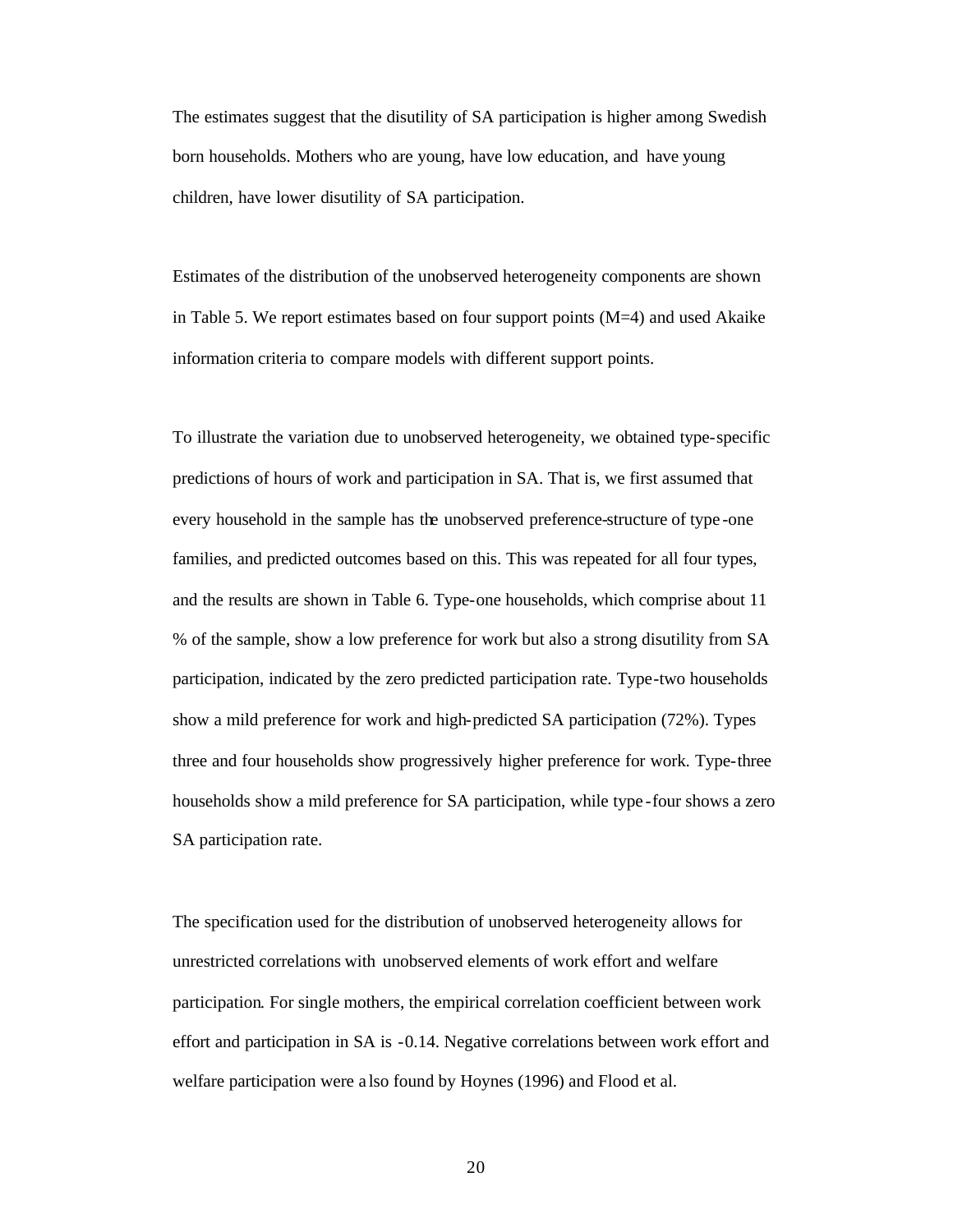(forthcoming), and suggest self-selection into welfare programs.

A well-known problem of labor supply models is their poor ability to fit the observed distribution of hours of work. One way to improve the fit of these models is to control for unobserved fixed costs of work (see for example Kapteyn et al. 1990 and Van Soest 1995). Alternatively, we specified a flexible model with respect to unobserved heterogeneity, which might represent unobserved fixed costs of work, as well as unobserved preferences for leisure. As can be seen in Table 7, the observed distribution of hours is quite similar to the predicted distribution.

The effects of wage changes were assessed using simulations. Specifically, wages were increased by 1 % for everyone in the sample and the resulting changes in predicted working hours were calculated. Everything else constant, the simulated result of a 1 % wage increase for single mothers, is an average increase in hours of 0.62 %. Table 8 presents previous results of uncompensated labor supply elasticities for single mothers. There is a great deal of variation, from 0.13 to 1.82. Our result are somewhere in the middle.

#### 6.2. Simulation of the proposed tax and benefit reform

Table 9 presents the results from simulation of the proposed tax and benefit reform. Average hours of work are predicted to increase by 5 %. Disposable income increases by almost 7 % and employment to increase from 78 % to 82 %, while welfare participation drops from 12 % to 7 %, and average SA received is cut in half. Finally, due to the "maxtaxa" reform, childcare fees drop by more than 30 %. Overall, the dramatic tax cut, together with increased working hours and reduced childcare fees, results in an increase of disposable income by SEK 10,000 per year. The reform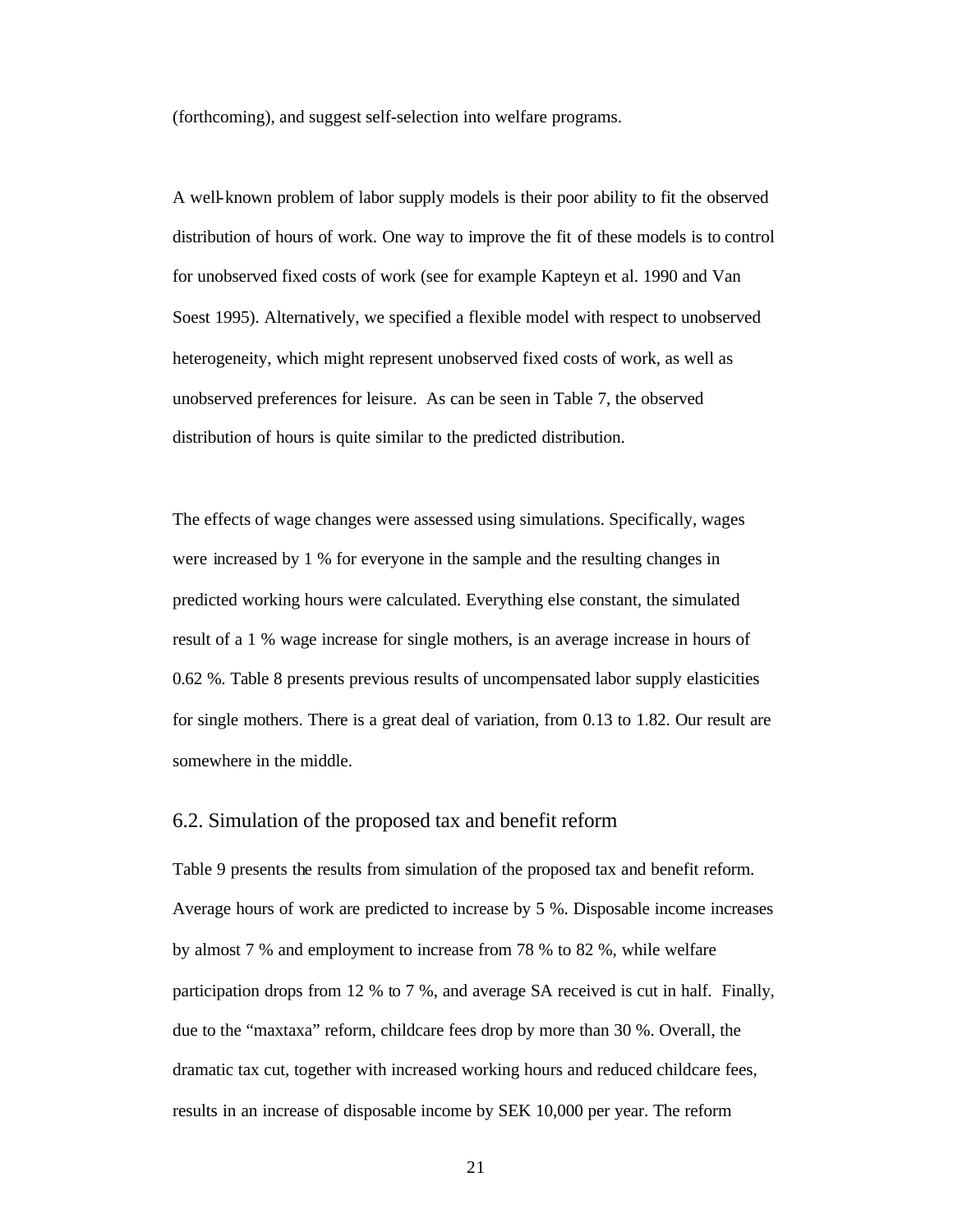brings welfare-gains for almost everyone in the sample; EV is 6.6 % of disposable income before the policy reform.

Table 9 also shows the distributional effects of the reform: a dramatic increase in working hours for low-income households (38 %), and an increase in first quartile disposable income by 11 %. SA participation decreased considerably, from 18 % to 10 %, about the same relative decline as for the whole sample. The reason is that SA is to such a large degree an in-work support; even some mothers in the upper quartile receive SA. However, the amounts received vary with income; for the lower quartile the drop is SEK 4,817, compared to SEK 2,549 for the upper quartile.

The "maxtaxa" reform of childcare fees disproportionably benefited the upper quartile, for which the drop is 33 %, compared to 25 % for the median and only 6 % for the lower quartile. This is because low-income mothers already paid low fees, since most fees before the reform were based on earnings. Furthermore, mothers who started to work as a result of the reform now pay fees that they did not do before. Since many of those new workers are in first quartile, the result is that low-income households do not gain much from the "maxtaxa" reform.

Even if the childcare reform does not benefit low-income households very much the overall reform does. EV is 10 % of disposable income before the policy reform, for the lower quartile, compared to about 8 % for the median and 5 % for the upper quartile.

#### 6.3. The cost of the proposed tax and benefit reform

In this section we focus on the effects on government tax revenues and expenditures.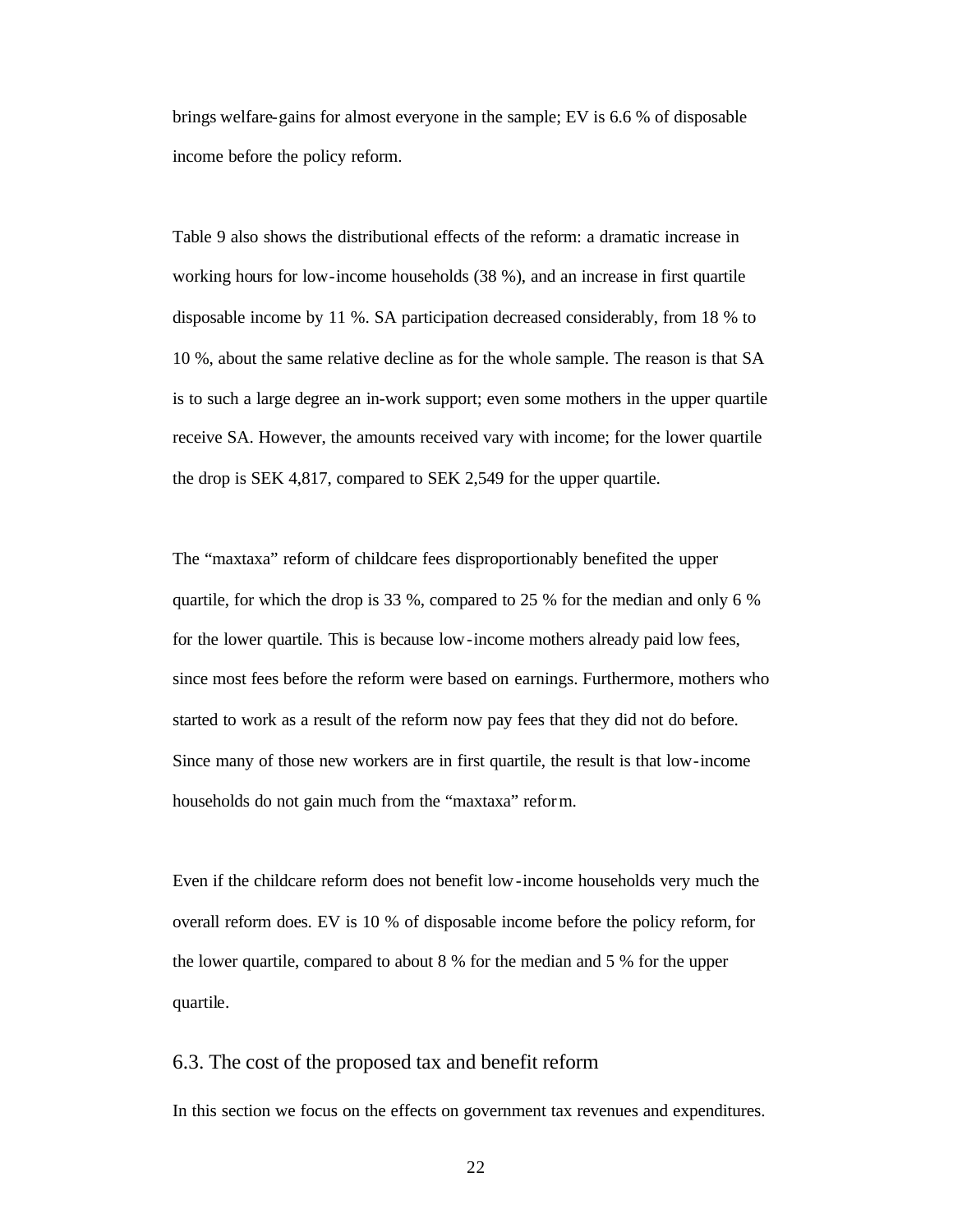Total taxes and benefits were calculated for each household before and after the reform, and then the weighted population-sums were calculated. Revenues were calculated as the sum of income and payroll taxes, plus Value-Added Taxes (VAT) and also the childcare fees paid by household. The cost of the reform was calculated as the amount of HA and SA received by the household.

Payroll tax was calculated as 33.06 % of the wage rate net of payroll taxes. VAT was calculated as 17.6 % on 90 % of disposable income.<sup>13</sup>

Table 10 summarizes the total effects of the reform with and without labor supply adjustments. A static comparison before and after the reform shows a deficit SEK 9,186 million – SEK 8,477 million = SEK 709 million. The major impact is the drop in income tax revenues, from SEK 4,586 million to SEK 3,765 million. Revenues from childcare fees drop SEK 626 million to SEK 422 million, though VAT goes up. Finally, the 10 % decrease in SA benefits together with the tax-reduction and decreased level of SA participation reduces the cost of SA from SEK 825 million to SEK 626 million. However, allowing for labor supply adjustments, the drop in income taxes is smaller since earnings have increased due to an increase in working hours, and payroll taxes have increased as well. The childcare fees paid by households are below the level before the reform, due to "maxtaxa", but higher then the static results, since working hours have increased, and more childcare are utilized. <sup>14</sup>

There is only a minor effect on HA, because most single mothers would be eligible even with increased income. Even high-income mothers may receive HA (see Figure

 $\overline{\phantom{a}}$ 

 $^{13}$  Governmental proposition 2002/03:1, page 137.

<sup>&</sup>lt;sup>14</sup> It is important to remember that this might result in higher government cost for providing childcare.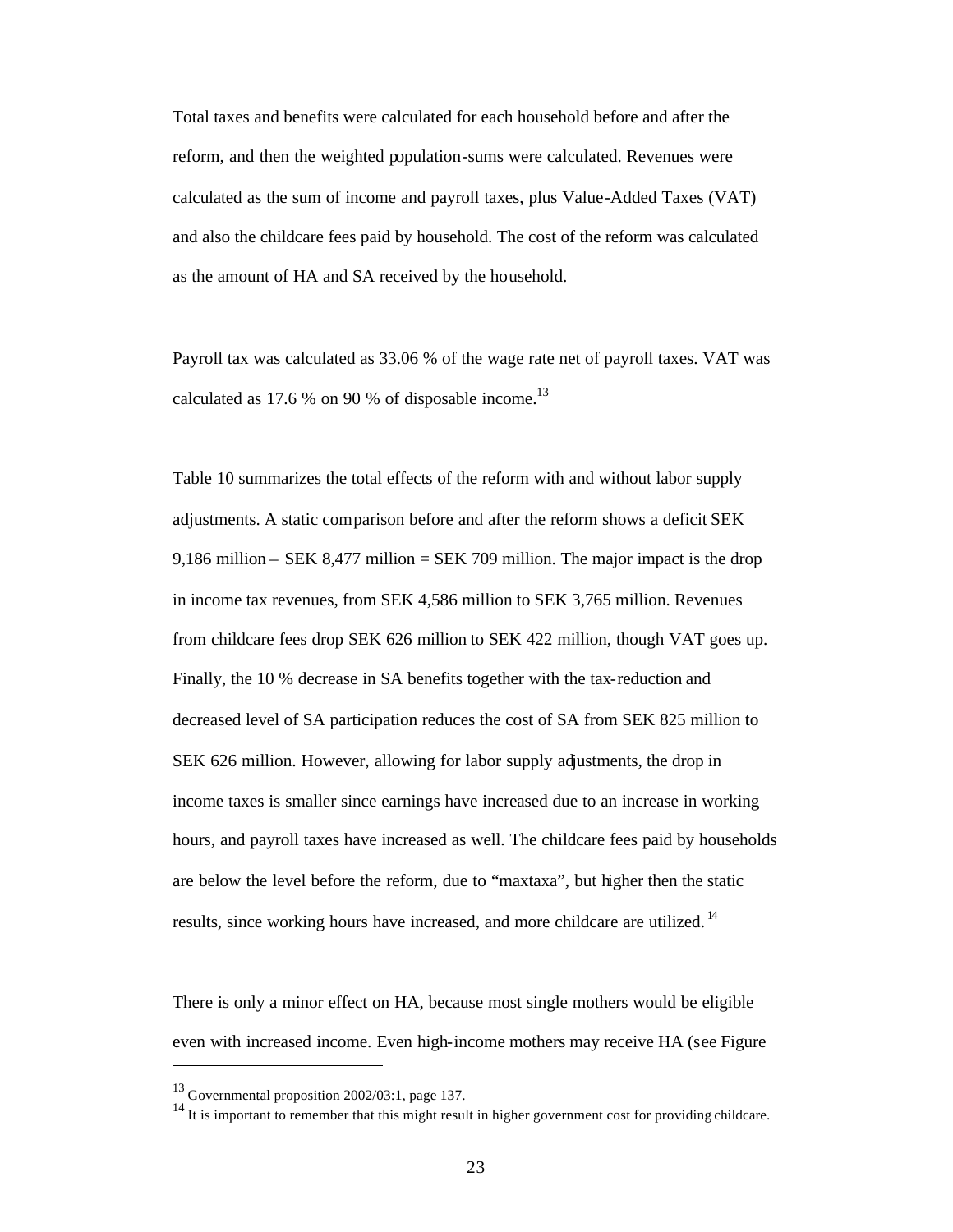3). An important and major effect is the further dramatic reduction in cost of SA, to SEK 400 million, because of increased earnings due to more hours worked. Finally, there is a further slight rise in VAT, paid on increased disposable income spent.

To summarize, due to dynamic effects, the reform was almost revenue -neutral. Government revenues from income taxes and childcare fees dropped but this were compensated for by increased revenues from payroll taxes and VAT, as well as reduced cost for SA.

#### 6.4. Robustness

This subsection examines the robustness of our results to different model assumptions as well as to a different definition of SA participation. Regarding alternative model specifications, we considered a model with no unobserved heterogeneity; a model with three support points; and three models where we have three, seven, and nine working hours classes, respectively. To assess the effects of wage changes on labor supply, we again increased wages by 1 % and calculated the resulting changes in predicted working hours. Depending on model specification, a 1 % wage increase was associated with increased hours of work ranging from 0.50 % to 0.69 %, compared to 0.62 % in our preferred specification.

We then re-estimated the main model using a different definition of SA participation. Previously a household was recorded as SA participating if it received SA for more than one month during the year. To verify that our results were not driven by our assignment rule for SA participation, we now used the definition that households are recorded as SA participating only if they received SA for more than three months during the year. The labor supply effects from wage changes using this new definition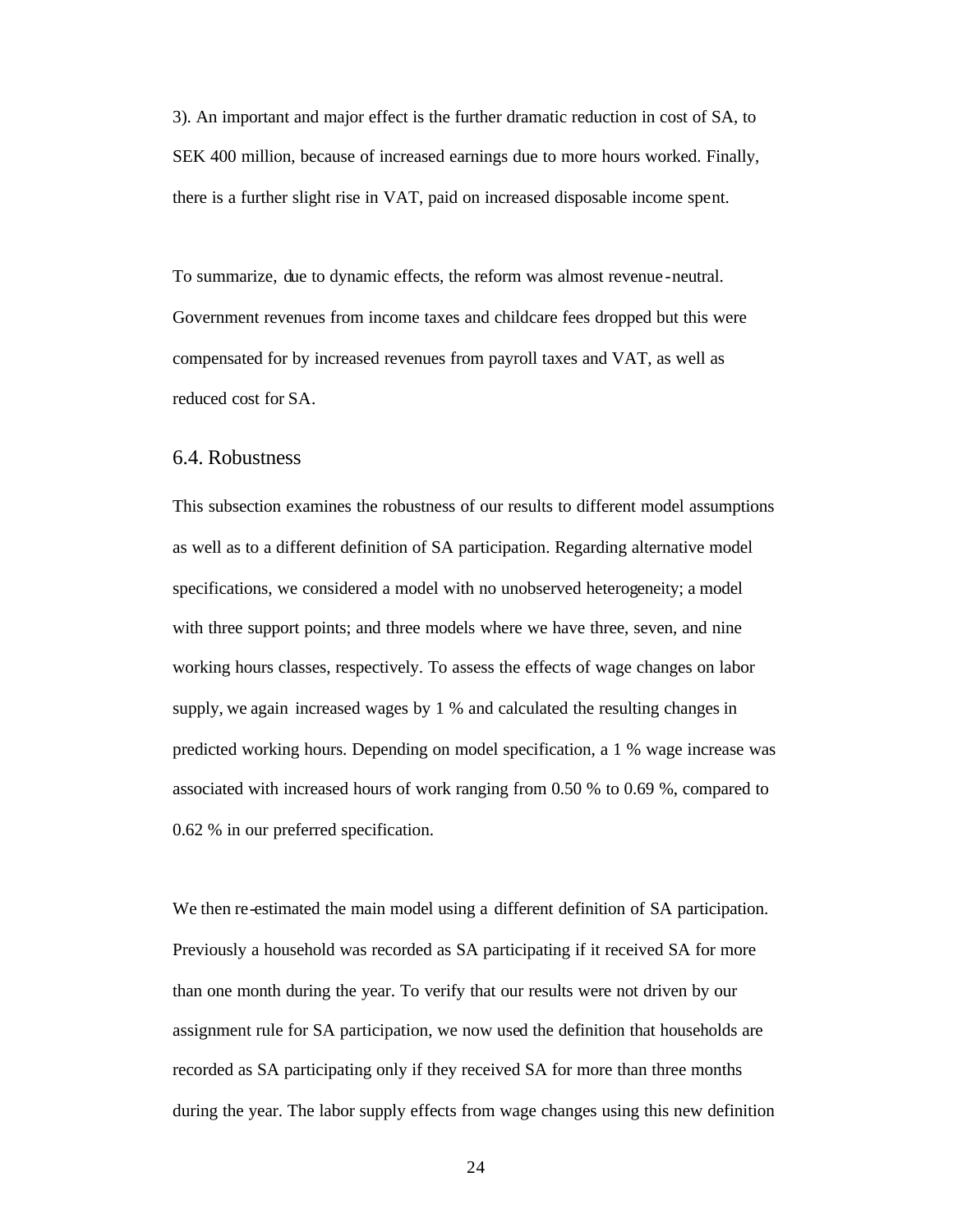of SA were similar to the ones reported above, with an increase in hours of work by  $0.63\%$ .

Overall, we found that the results and model-implications were quite robust towards changes both in different working classes and the specification of unobserved heterogeneity.

#### **7. Conclusions**

The main purpose of this study was to evaluate a proposed tax and benefit reform, targeted at single mothers, designed to increase labor-market participation as well as working hours. The reform includes reducing income taxes, and the level of SA, as well as childcare fees.

We used a sample of Swedish single mother households with detailed and unique information on incomes and benefits and estimated a structural labor supply model, with labor supply and welfare participation jointly determined. We allowed for unobserved heterogeneity and also for these effects to be correlated across alternatives. One distinctive feature of the study is the detailed construction of the budget-sets using a modified tax-benefit program designed at Statistics Sweden and the Swedish Ministry of Finance.

As an illustration of the possible incentive effects of this reform, we calculated the net-replacement rates for the non-working females in our sample. Before the reform, the net- replacement-rate for going to part-time work was 91 %, while full-time work was 79 %; after the reform; these rates were 82 % and 68 %.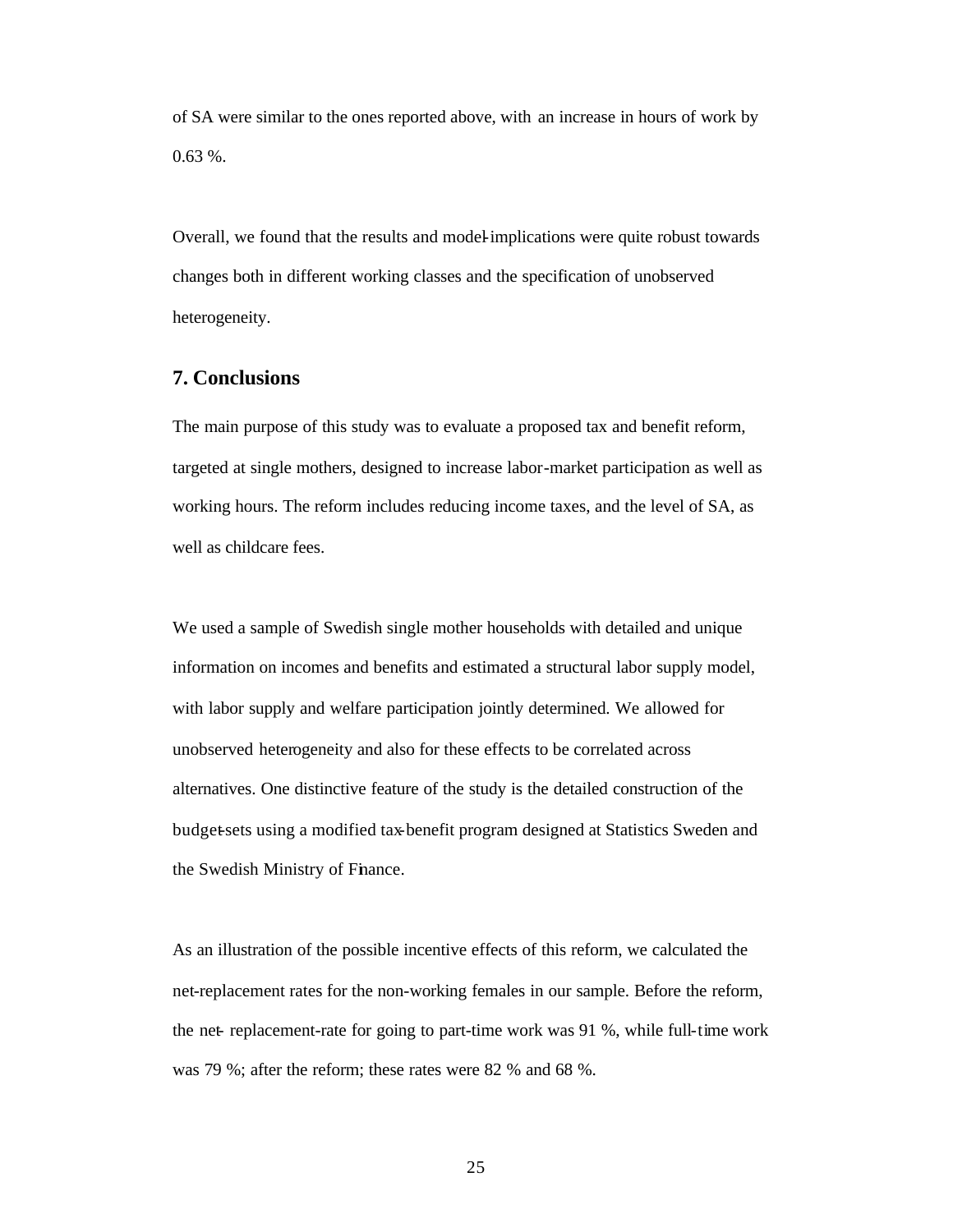In simulated results, 6 % of single mothers change their working hours in response to the policy change and working hours increased 5 % on average, while disposable income increased almost 7 %, SA participation decreases by almost 41 %, and the cost of SA decreased by 50 %.

There were welfare-gains for virtually everyone in the sample. The average EV for the whole sample was almost 7 % of before-reform disposable income with the lower quartile gaining almost 10%.

Due to dynamic effects, the reform was almost revenue -neutral. Government revenues from income taxes and childcare fees dropped but this were compensated for by increased revenues from payroll taxes and VAT, as well as reduced cost for SA.

The reform is not Pareto-optimal. The losers are those mothers who did not work either before or after the reform. Given that they were eligible for SA they would be directly affected by the 10 % decrease in benefit-level.

How can we justify a reform that "hurts" the poorest? Less than 5 % of mothers belong to this group. Not very surprisingly these are mothers with attributes that produced a low predicted probability of work, such as young immigrant mothers with low education and young children. This suggests that other reforms or programs are needed apart from changes in the tax and benefit systems. Labor-market training programs targeted at these mothers as well as educational programs aimed at increasing labor-market participation, are a necessary complement to a reform that includes a reduction in benefit-levels. The so-called "Storstadssatsningen" is one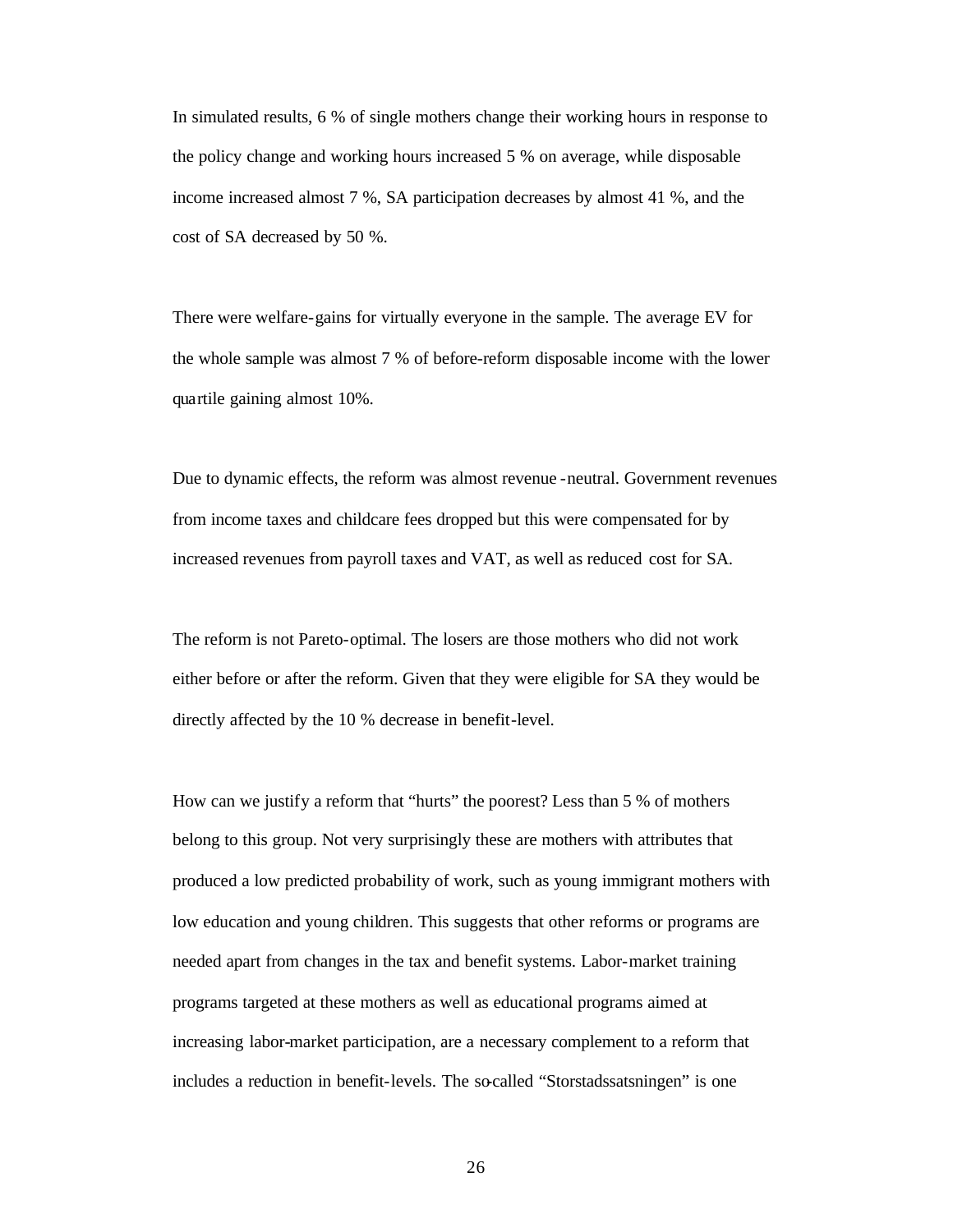example of such a program, targeted at large-city areas with a large proportion of immigrant households. Similar programs are also quite frequent in the U.S., and since participation in them has been mandatory for welfare recipients, they can be considered as integral part of the welfare system. To include such programs in the proposed reform would increase the possibility of reducing economic disincentives. SA traditionally has been considered as a last resort, the last safety net. Our overall ambition must be to reduce the number of people dependent on welfare, and especially those who are long-term dependent. This can only be achieved by economic incentives accompanied by well-targeted training and educational programs.

To conclude, our findings suggest that the goal of reducing SA by half can be met via a reform that is easy to implement, benefits low-income households, and would at the same time be more or less revenue neutral.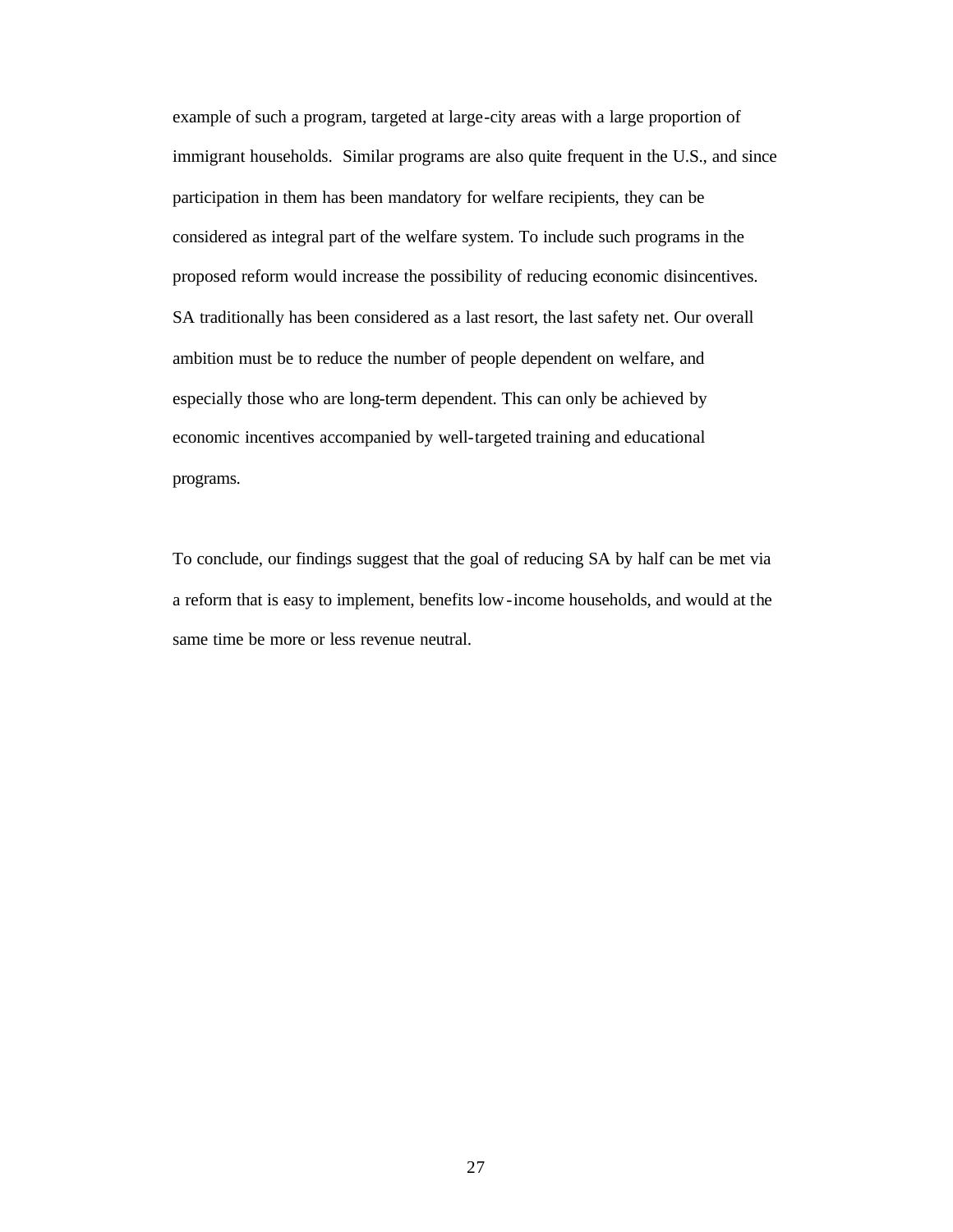#### **Acknowledgements**

We would like to thank Thomas MaCurdy and Alan Duncan, as well as seminar participants at Göteborg University, for helpful comments and suggestions. Financial support from the Jan Wallander and Tom Hedelius Foundation for Research in Economics is also gratefully acknowledged.

#### **References**

Andrén, T. 2003. The choice of paid childcare, welfare, and labor supply of single mothers. Labour Economics 10, 133-147.

Blank, R. 2002. Evaluating welfare reform in the United States. Journal of Economic Literature 40, 1105-1166.

Blundell, R., Duncan, A., Meghir C., 1992. Taxation in empirical labour supply models: Lone mothers in the U.K. Economic Journal 102, 265-278.

Blundell, R., Duncan A., McCrae J., Meghir C. 2000. Evaluating in-work benefit reform: The Working families tax credit in the U.K. Working paper, University of Nottingham: http://www.nottingham.ac.uk/~lezad/work/.

Blundell, R., Hoynes, H. 2003. Has "in-work" benefit reform helped the labour market? In: Card, D., Blundell, R., Freeman, R.B. (Eds), Seeking a premiere economy: the economic effects of British economic reforms, 1980-2000. Forthcoming from The University of Chicago Press,

http://www.nber.org/books/bcf/blundell-hoynes2-3-03.pdf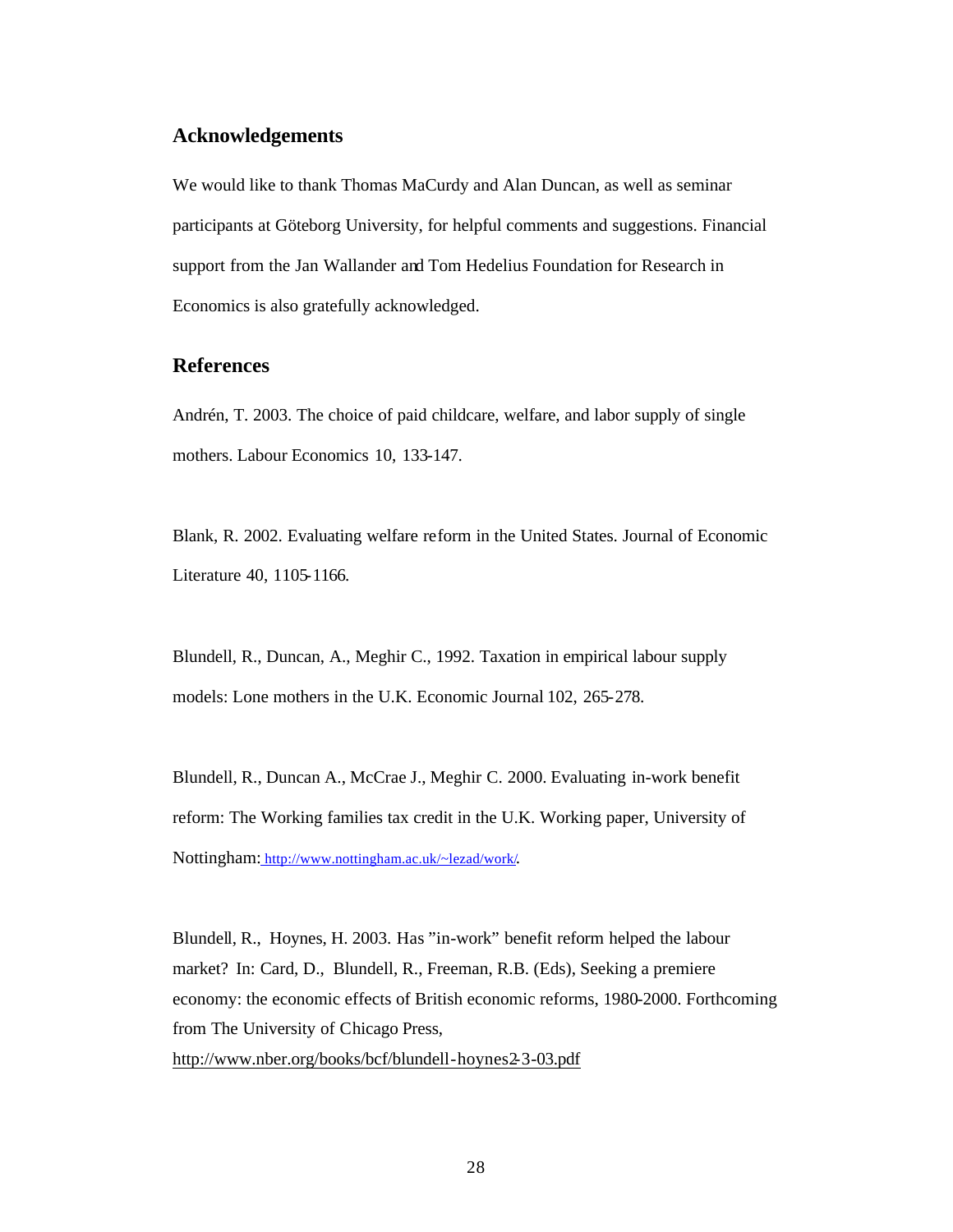Blundell, R., MaCurdy, T. 1999. Labor supply: A review of alternative approaches. In: Ashenfelter, O., Card, D. (Eds), Handbook of Labor Economics, Vol. 3, Elsevier Science Press, New York, pp. 1559-1694.

Deb, P., Trivedi, P. K. 1997. Demand for medical care by the elderly: A finite mixture approach. Journal of Applied Econometrics 12, 313-336.

Duncan, A., Giles, C. 1998. The labour market impact of the working families tax credit in the U.K.. Working paper, University of Nottingham:

http://www.nottingham.ac.uk/~lezad/work/.

Eklind, B., Eriksson, I., Holmberg, C., Hussenius, J., Lindeborg, K., Lindholm, L. E. 1997. Lönar sig arbete? ESO, DS 1997:73.

Flood, L., Hansen, J., Wahlberg, R. forthcoming. Household labor supply and welfare participation in Sweden. Journal of Human Resources.

Flood, L., Klevmarken, N.A, Olovsson, P. 1996. Household market and nonmarket activities (HUS), Volumes IV-VI, Department of Economics, Uppsala University, Uppsala.

Fraker, T., Moffitt, R. 1988. The effect of food stamps on labor supply: A bivariate selection model. Journal of Public Economics 35, 25-56.

Governmental proposition 2002/03:1.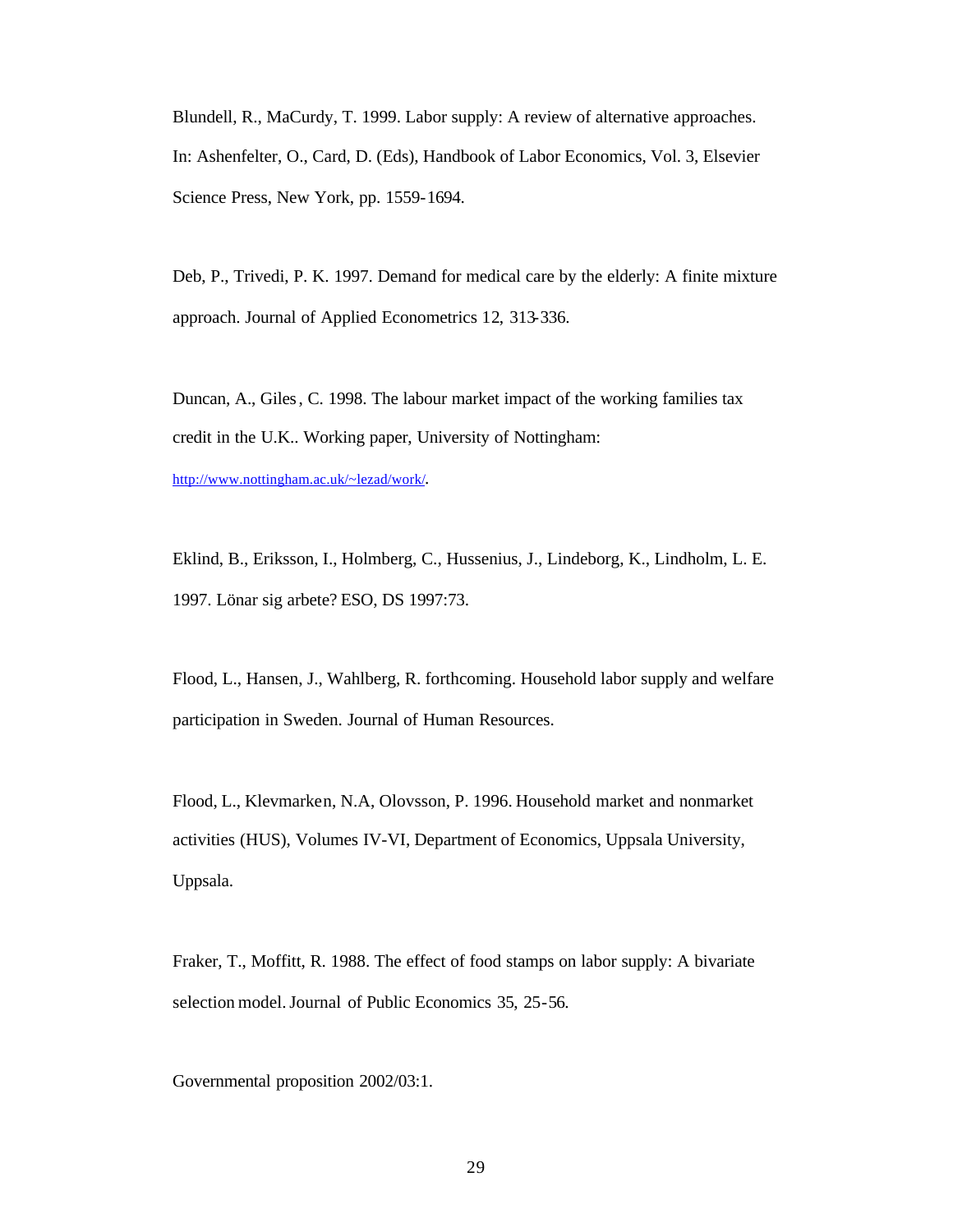Graversen, E. K. 1996. Male and female labour supply in Denmark. Working Paper 96-15, Aarhus: Center for Labour Market and Social Research.

Ham, J., Lalonde, R. 1996. The effects of sample selection and initial conditions in duration models: Evidence from experimental data on training. Econometrica 64, 175- 205.

Heckman, J., Singer, B.L. 1984. A method for minimizing the distributional assumptions in econometric models for duration data . Econometrica 52, 271-320.

Hoynes, H. W. 1996. Welfare transfers in two-parent families: Labor supply and welfare participation under AFDC-UP. Econometrica 64, 295-332.

Kapteyn, A., Kooreman, P., Van Soest, A. 1990. Quantity rationing and concavity in a flexible household labor supply model. Review of Economics and Statistics 70, 55-62.

Keane, M., Moffitt, R. 1998. A structural model of multiple welfare program participation and labor supply. International Economic Review 39, 553-589.

Levy, F. 1979. The labor supply of female household heads, or AFDC work incentives don't work too well. Journal of Human Resources 14, 76-97.

MaCurdy, T., Green, D., Paarsch, H. 1990. Assessing empirical approaches for analyzing taxes and labor supply. Journal of Human Resources 25, 415-490.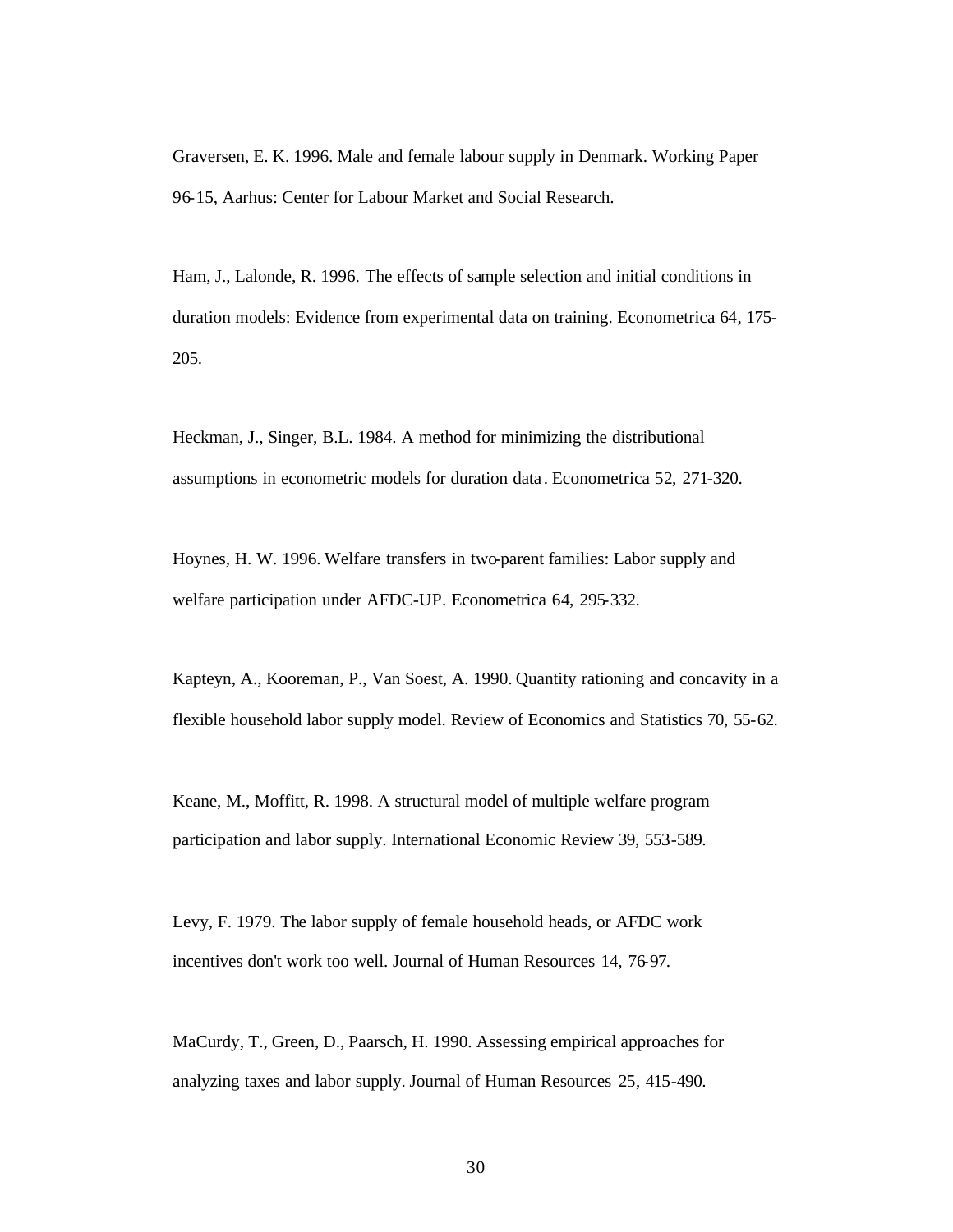Meyer, B.D., Rosenbaum, D.T. 2000. Making single mothers work: Recent tax and welfare policy and its effects. National Tax Journal 53, 1027-1062.

Meyer, B.D., Rosenbaum, D.T. 2001. Welfare, the earned income tax credit, and the labor supply of single mothers. Quarterly Journal of Economics 116, 1063-1114.

Moffitt, R. 1983. An economic model of welfare stigma. American Economic Review 73, 1023-1035.

Moffitt, R. 1986. Work incentives in the AFDC System: An analysis of the 1981 reforms. American Economic Review 76, 219-223.

Moffitt, R. 1992. Incentive effects of the U.S. welfare system: A review. Journal of Economic Literature 30, 1-61.

Preston, I., Walker, I. 1999. Welfare measurement in labour supply models with nonlinear budget constraints. Journal of Population Economics 12, 343-61.

The Swedish national health and welfare board 2002. Ekonomiskt bistånd 2001, Socialtjänsten 2002:6.

Van Soest, A. 1995. Structural models of family labor supply. Journal of Human Resources 30, 63-88.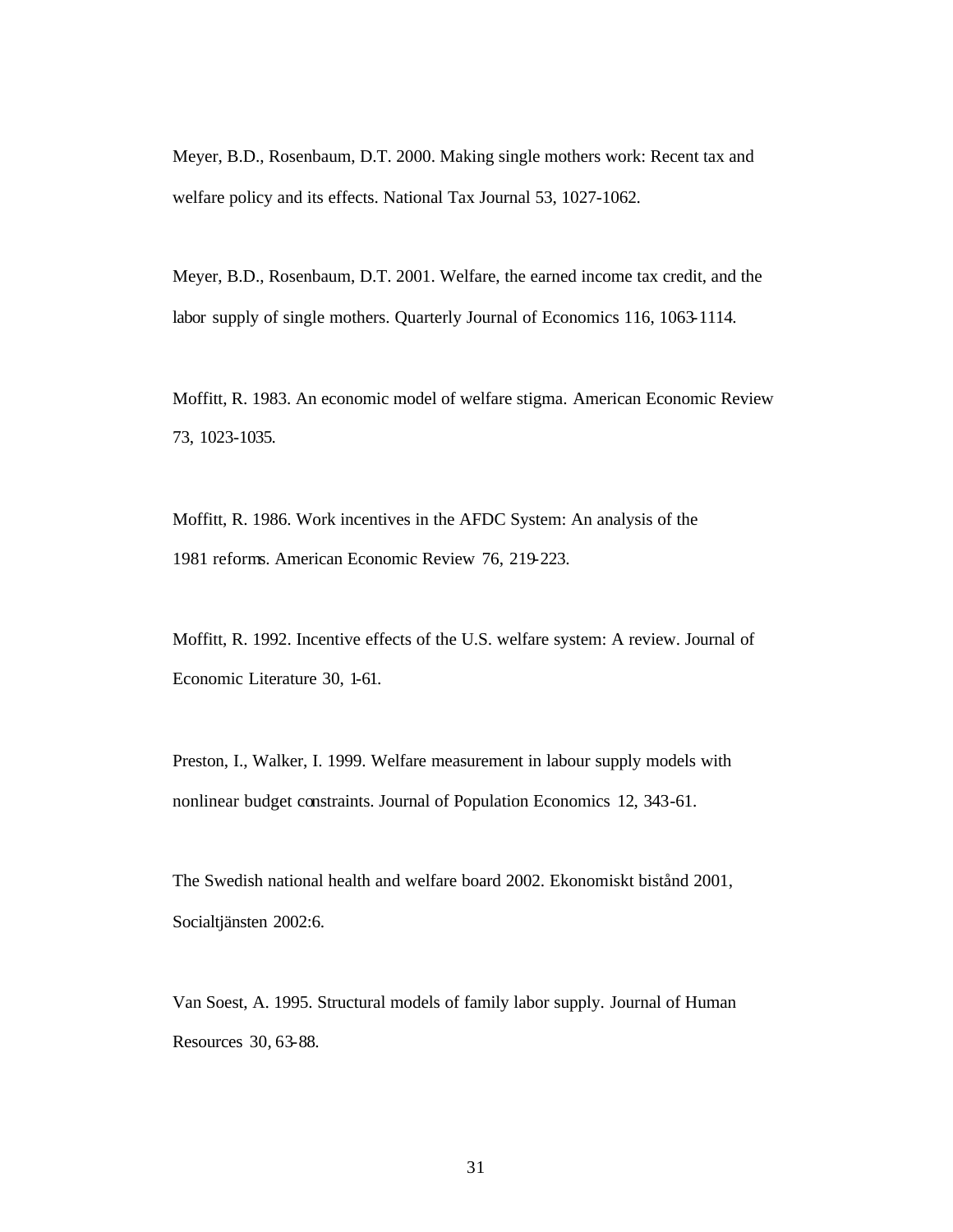Van Soest, A., Das, M. 2001. Family labor supply and proposed tax reforms in the

Netherlands. De Economist 149, 191-218.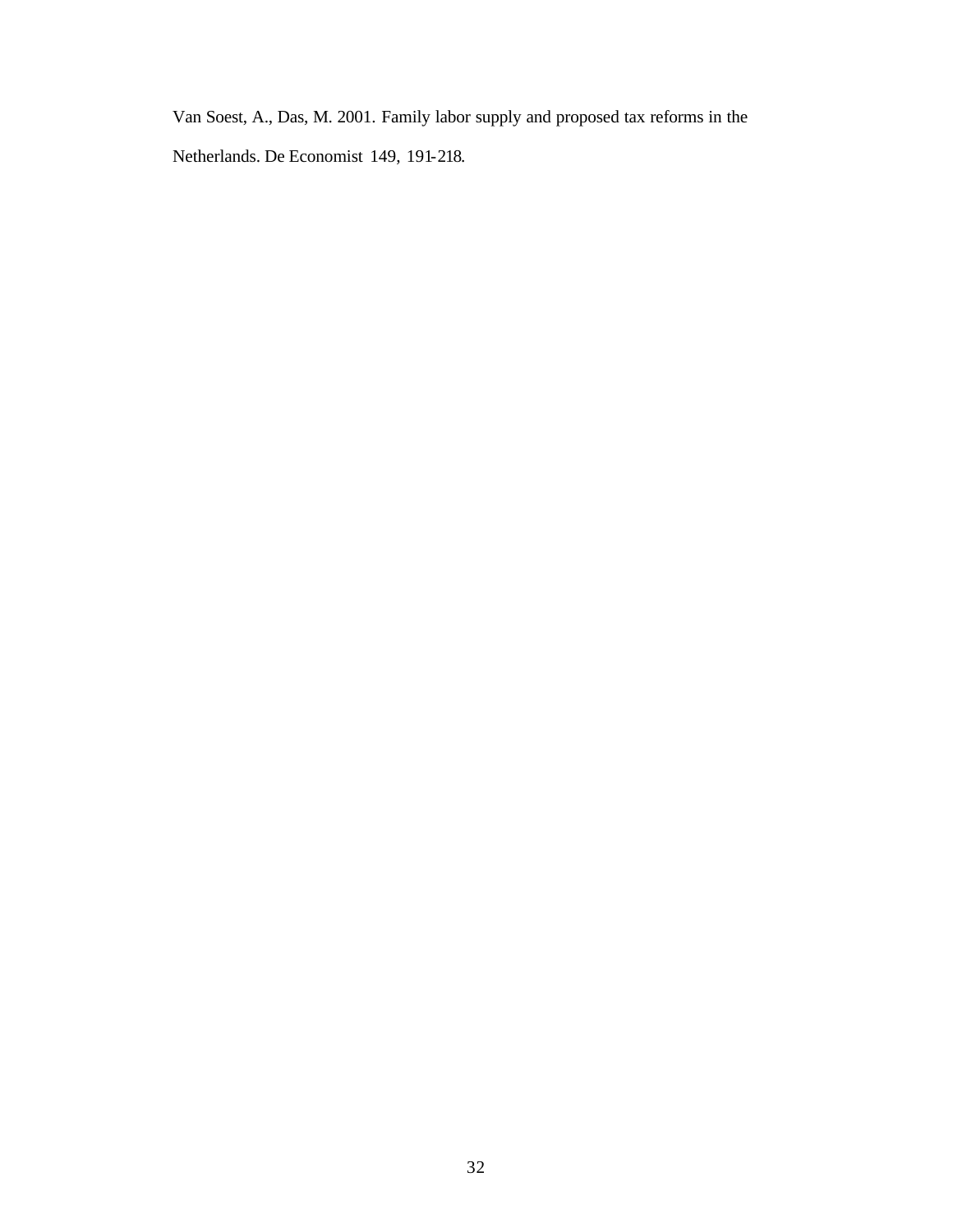The Swedish income tax system in 1999

| <b>Income Levels (SEK)</b> | <b>Basic Deduction (SEK)</b> | <b>Marginal Tax-rate</b> |
|----------------------------|------------------------------|--------------------------|
| 100-8,600                  | All Income                   | $0\%$                    |
| 8,700-67,900               | 8,700                        | 30%                      |
| 68,000-105,200             | $8,700+0.25*(Income-68,000)$ | 22.5%                    |
| 105,300-110,700            | 18,100                       | 30%                      |
| 110,800-203,700            | 18,100-0.1*(Income-110, 800) | 33%                      |
| 203,800-219,300            | 8,700                        | 30%                      |
| 219,400-360,000            | 8,700                        | 50%                      |
| 360,100-                   | 8,700                        | 55%                      |

Note: The marginal tax-rate is calculated assuming a municipal tax-rate of 30 %.

### Table 2

SA for single parents in Sweden (per month)

| Single individual SA: SEK 2,320                       |     |                         |  |         |     |                                                  |       |
|-------------------------------------------------------|-----|-------------------------|--|---------|-----|--------------------------------------------------|-------|
| $+$ Child component                                   |     | Child's Age:            |  |         |     |                                                  |       |
|                                                       |     |                         |  |         |     | $0 \t 1-2 \t 3 \t 4-6 \t 7-10 \t 11-14 \t 15-18$ |       |
| <b>SEK</b>                                            |     |                         |  |         |     | 1,100 1,310 990 1,230 1,530 1,830 2,070          |       |
| + <b>Common component</b> Number of household members |     |                         |  |         |     |                                                  |       |
|                                                       |     | $1 \t 2 \t 3 \t 4 \t 5$ |  |         |     | 6                                                | 7     |
| <b>SEK</b>                                            | 580 | 670                     |  | 760 820 | 910 | 960                                              | 1,020 |

Source: Swedish national health and welfare board.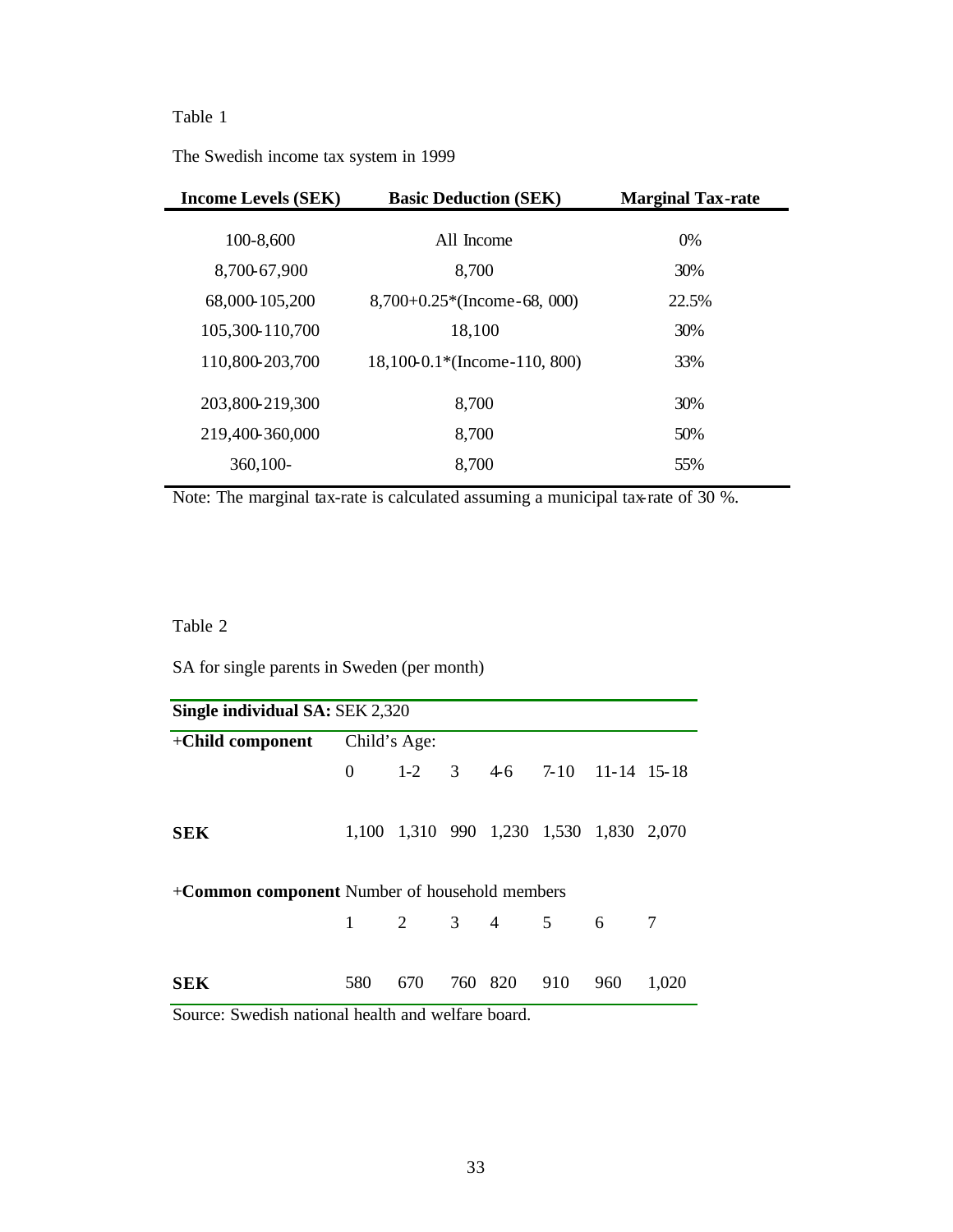Sample averages by welfare status  $(N = 3,704)$ 

|                                            |             | <b>Welfare</b> | No welfare  |           |
|--------------------------------------------|-------------|----------------|-------------|-----------|
| Variables:                                 | <b>Mean</b> | <b>SD</b>      | <b>Mean</b> | <b>SD</b> |
| Welfare / no welfare                       | 14.3%       |                | 85.7%       |           |
| Age                                        | 33          | 7              | 37          | 6         |
| Education (highest)                        |             |                |             |           |
| - Primary school $(1=Yes)$                 | 0.51        | 0.50           | 0.25        | 0.43      |
| - High school $(1=Yes)$                    | 0.46        | 0.50           | 0.65        | 0.48      |
| - University $(1=Yes)$                     | 0.03        | 0.18           | 0.10        | 0.30      |
| Born in Sweden $(1=Yes)$                   | 0.67        | 0.47           | 0.87        | 0.34      |
| Place of residence                         |             |                |             |           |
| - Stockholm $(1=Yes)$                      | 0.22        | 0.42           | 0.23        | 0.42      |
| - Göteborg or Malmö (1=Yes)                | 0.19        | 0.40           | 0.16        | 0.37      |
| - Bigger cities $(1=Yes)$                  | 0.34        | 0.47           | 0.34        | 0.48      |
| - Southern central $(1 = Yes)$             | 0.15        | 0.36           | 0.16        | 0.37      |
| - Northern region $(1=Yes)$                | 0.10        | 0.30           | 0.10        | 0.30      |
| Youngest child 1 year old $(1=Yes)$        | 0.10        | 0.30           | 0.02        | 0.16      |
| Youngest child $2-5$ years old $(1=Yes)$   | 0.42        | 0.49           | 0.27        | 0.44      |
| Youngest child $6-9$ years old $(1=Yes)$   | 0.30        | 0.46           | 0.42        | 0.49      |
| Youngest child $10-12$ years old $(1=Yes)$ | 0.18        | 0.38           | 0.29        | 0.45      |
| Working $(1=Yes)$                          | 0.42        | 0.49           | 0.85        | 0.36      |
| Working-hours per year                     | 371         | 550            | 1,328       | 761       |
| Wage/hour (SEK)                            | 88          | 14             | 101         | 23        |
| SA per year (SEK)                          | 36,490      | 29,581         |             |           |
| Receiving HA                               | 0.97        | 0.17           | 0.71        | 0.46      |
| HA per year (SEK)                          | 22,587      | 10,969         | 11,858      | 11,561    |
| Number of observations                     |             | 528            |             | 3176      |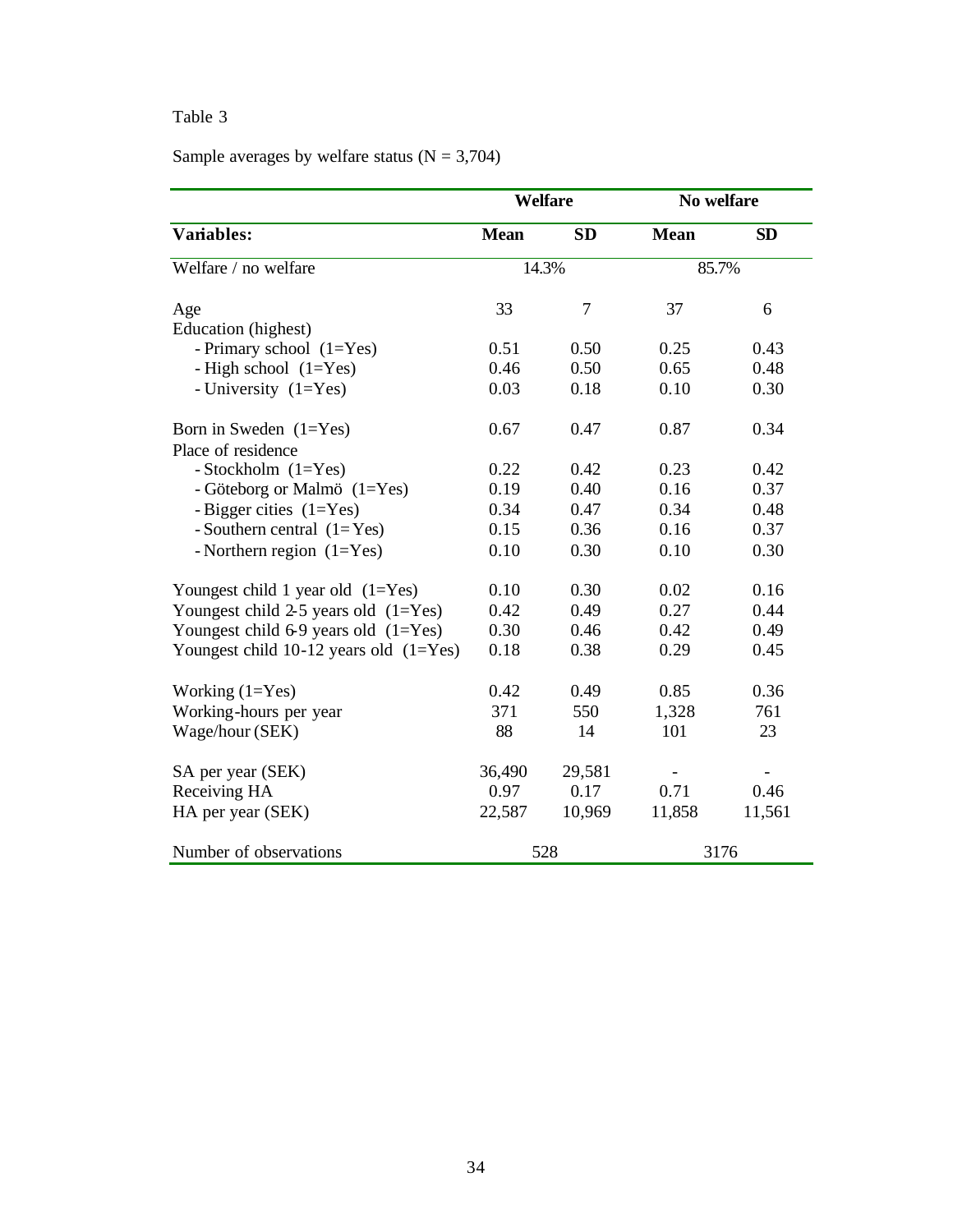|  | Estimates of a structural single mother labor supply model $(N=3704)$ |  |  |  |  |
|--|-----------------------------------------------------------------------|--|--|--|--|
|  |                                                                       |  |  |  |  |

| <b>Variables:</b>               | $\mathbf{b}_{\mathsf{L}}$ | $\mathbf{b}_c$ | <b>FC</b>   | $\mathbf{b}_{\text{SA}}$ |
|---------------------------------|---------------------------|----------------|-------------|--------------------------|
| Intercept                       | ÷,                        |                | 1.69(0.08)  |                          |
| Age                             | $-0.31(0.14)$             | $-0.12(0.13)$  |             |                          |
| Age <sup>2</sup> /100           | 0.45(0.18)                | 0.23(0.17)     |             |                          |
| Age 18-29                       |                           |                |             | $-1.17(0.37)$            |
| Education (highest)             |                           |                |             |                          |
| -Primary school                 | 1.27(0.42)                | $-0.28(0.73)$  |             | $-1.75(0.32)$            |
| -High school                    | 0.90(0.38)                | $-0.30(0.69)$  |             |                          |
| Born in Sweden                  |                           |                |             | 2.51(0.32)               |
| Place of residence              |                           |                |             |                          |
| -Stockholm                      | $-0.88(0.40)$             | $-0.42(0.29)$  | 0.22(0.08)  |                          |
| -Göteborg or Malmö              |                           |                | 0.12(0.05)  |                          |
| -Bigger cities                  |                           |                | 0.15(0.04)  |                          |
| - Southern central              |                           |                | 0.07(0.05)  |                          |
| Youngest child 1 year old       | 5.73(0.96)                | $-6.28(0.79)$  |             | $-5.29(0.80)$            |
| Youngest child 2-5 years<br>old | 0.80(0.39)                | $-1.41(0.50)$  |             | $-2.50(0.81)$            |
| Youngest child 6-9 years<br>old | 0.41(0.25)                | 0.17(0.29)     |             |                          |
| Utility parameters:             |                           |                |             |                          |
| $\mathbf{b}_{\mathrm{CC}}$      |                           | $-0.65(0.26)$  |             |                          |
| $\mathbf{b}_{\rm LL}$           |                           | $-12.36(0.99)$ |             |                          |
| $\mathbf{b}_{\rm LC}$           |                           | $-1.50(0.32)$  |             |                          |
| Log-likelihood value:           |                           |                | $-5,682.30$ |                          |

Note: Standard errors in parentheses.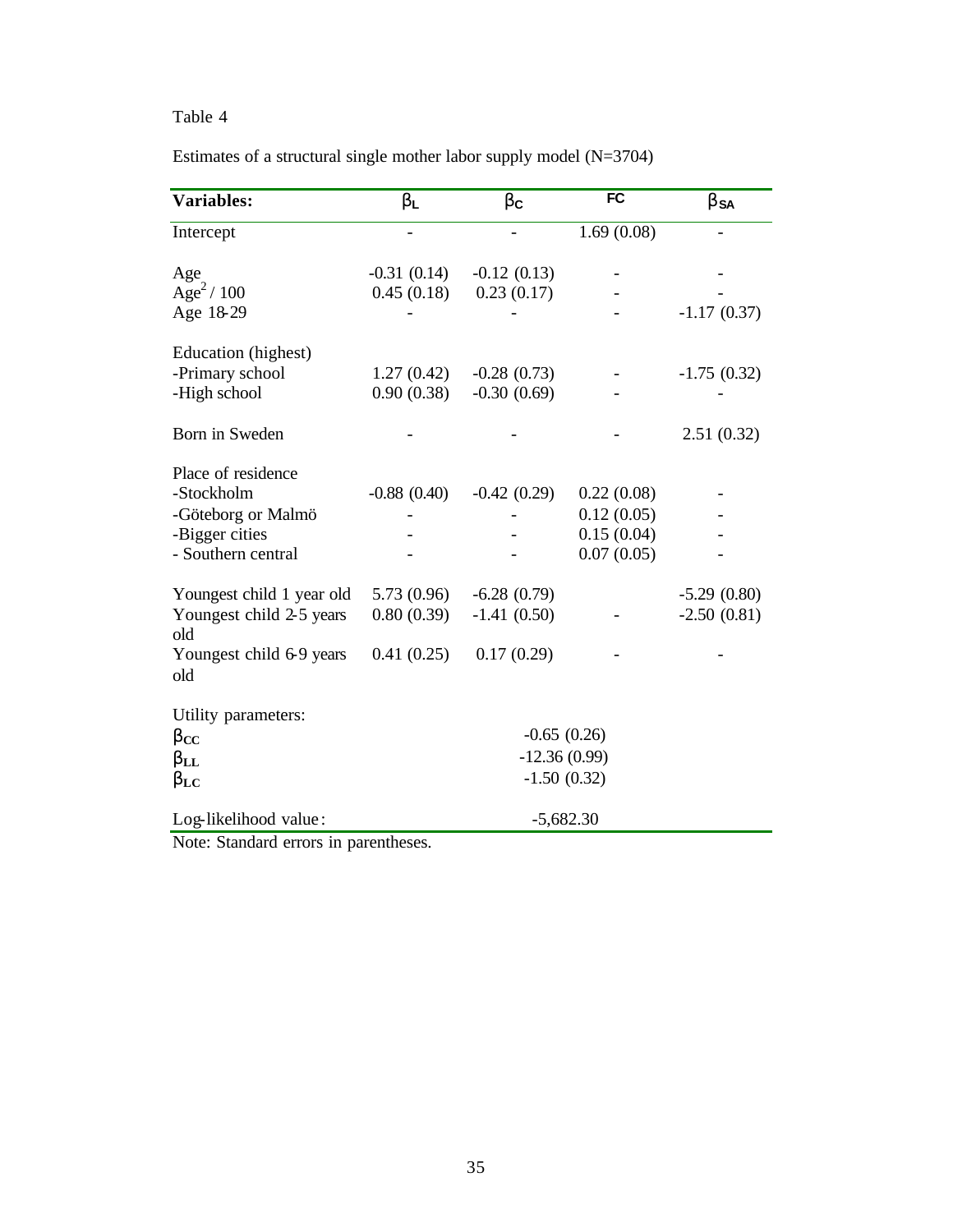| Type (m) | Type probabilities $(p_m)$ Leisure $(q_L)$ Income $(q_C)$ |           |             | $SA(q_{\scriptscriptstyle SA})$ |
|----------|-----------------------------------------------------------|-----------|-------------|---------------------------------|
|          | 0.11                                                      | 41.2(4.7) | 1.1(2.2)    | 12.6(0.1)                       |
|          | 0.13                                                      | 31.8(3.1) | 7.7(2.1)    | $-1.6(0.6)$                     |
|          | 0.73                                                      | 30.5(3.0) | 14.5(2.2)   | 7.1(0.6)                        |
|          | 0.03                                                      | 6.8(4.6)  | $-8.9(4.4)$ | 14.8(0.2)                       |

Estimates of the distribution of unobserved heterogeneity

Note: Standard errors in parentheses.

#### Table 6

Type specific predic tions of hours of work (PH) and prediction of SA participation

#### (SAP)

| Type $(m)$ : | <b>Type probabilities <math>(\boldsymbol{p}_m)</math></b> | PН    | SAP  |
|--------------|-----------------------------------------------------------|-------|------|
|              | 0.11                                                      | 239   |      |
|              | 0.13                                                      | 675   | 0.72 |
|              | 0.73                                                      | 1,346 | .07  |
|              | 0 03                                                      | 2,340 |      |

#### Table 7

Observed and Predicted Hours of Work Frequencies

| Hour's category $(h_i)$ : | <b>Observed</b> | <b>Predicted</b> |
|---------------------------|-----------------|------------------|
| $h=0$                     | 21.14 %         | 21.76 %          |
| $0 < h \le 750$           | 11.61 %         | 10.96 %          |
| $750 < h \le 1500$        | 20.65 %         | 21.17 %          |
| $1500 < h \le 2250$       | 42.90%          | 41.58 %          |
| h > 2250                  | 3.70 %          | 4.54 %           |

Note: Predicted proportions were obtained using the estimates in Table 4.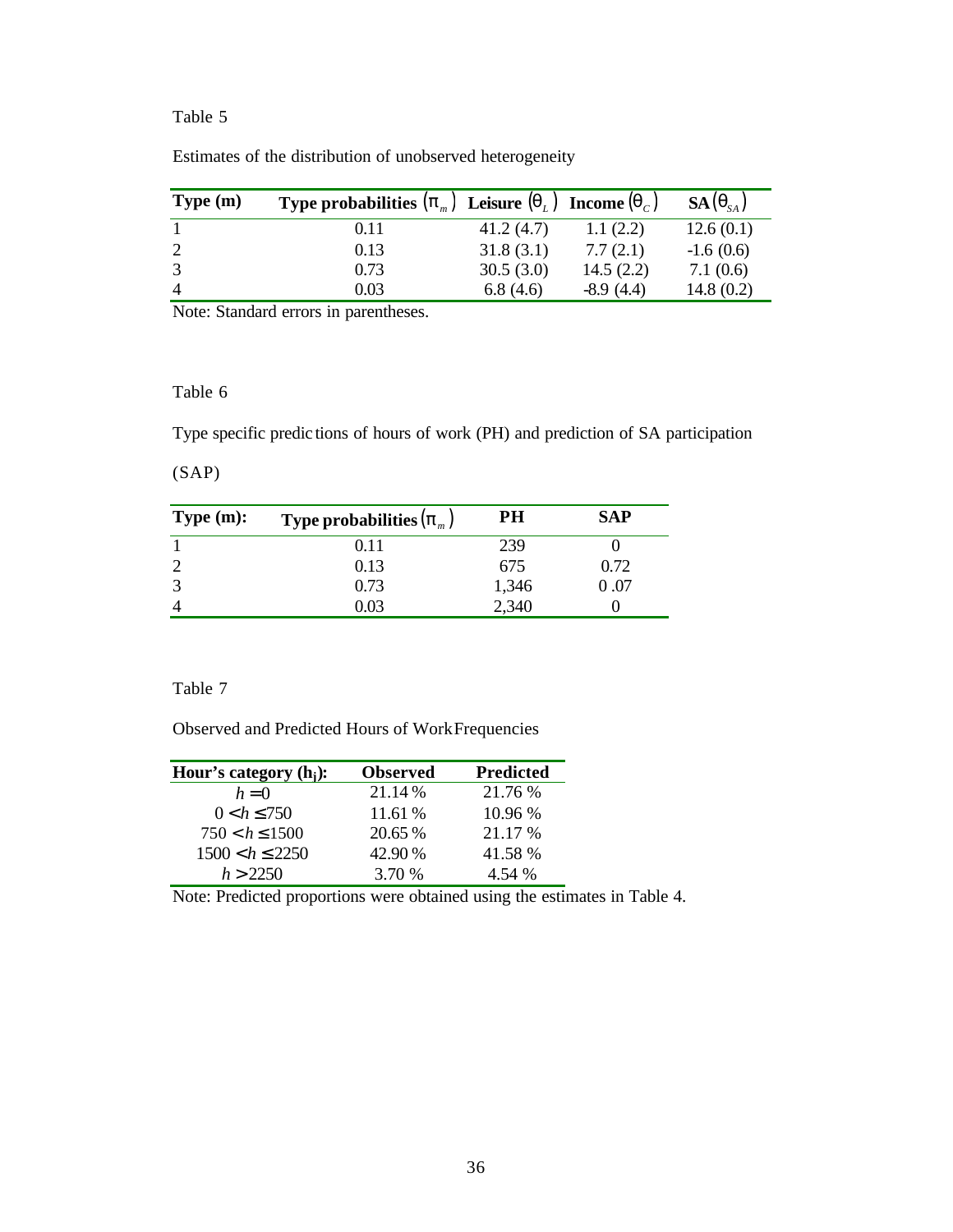Labor supply elasticities for single mothers

| <b>Study:</b>             | <b>Data Source</b> | <b>Wage Elasticity</b> |
|---------------------------|--------------------|------------------------|
| Fraker and Moffitt (1988) | 1979 ISDP          | $0.26$ to $0.35$       |
| Blundell et al. (1992)    | 1981-86 FES        | 0.16                   |
| Graversen (1996)          | 1990 DAP           | 0.13                   |
| Duncan and Giles (1998)   | 1994-95 FRS        | 0.52                   |
| Keane and Moffitt (1998)  | 1984 SIPP          | 1.82                   |
| Preston and Walker (1999) | 1990 FES           | 0.29                   |
| Andrén (2003)             | 1997-98 HEK        | 0.77                   |

Note: ISDP=US Income Survey Development Program; FES = UK Family

Expenditure Survey;

DAP=Danish Adult Population; FRS= UK Family Resources Survey;

SIPP=US Survey of Income and Program Participation; HEK= Swedish Income

Distribution Survey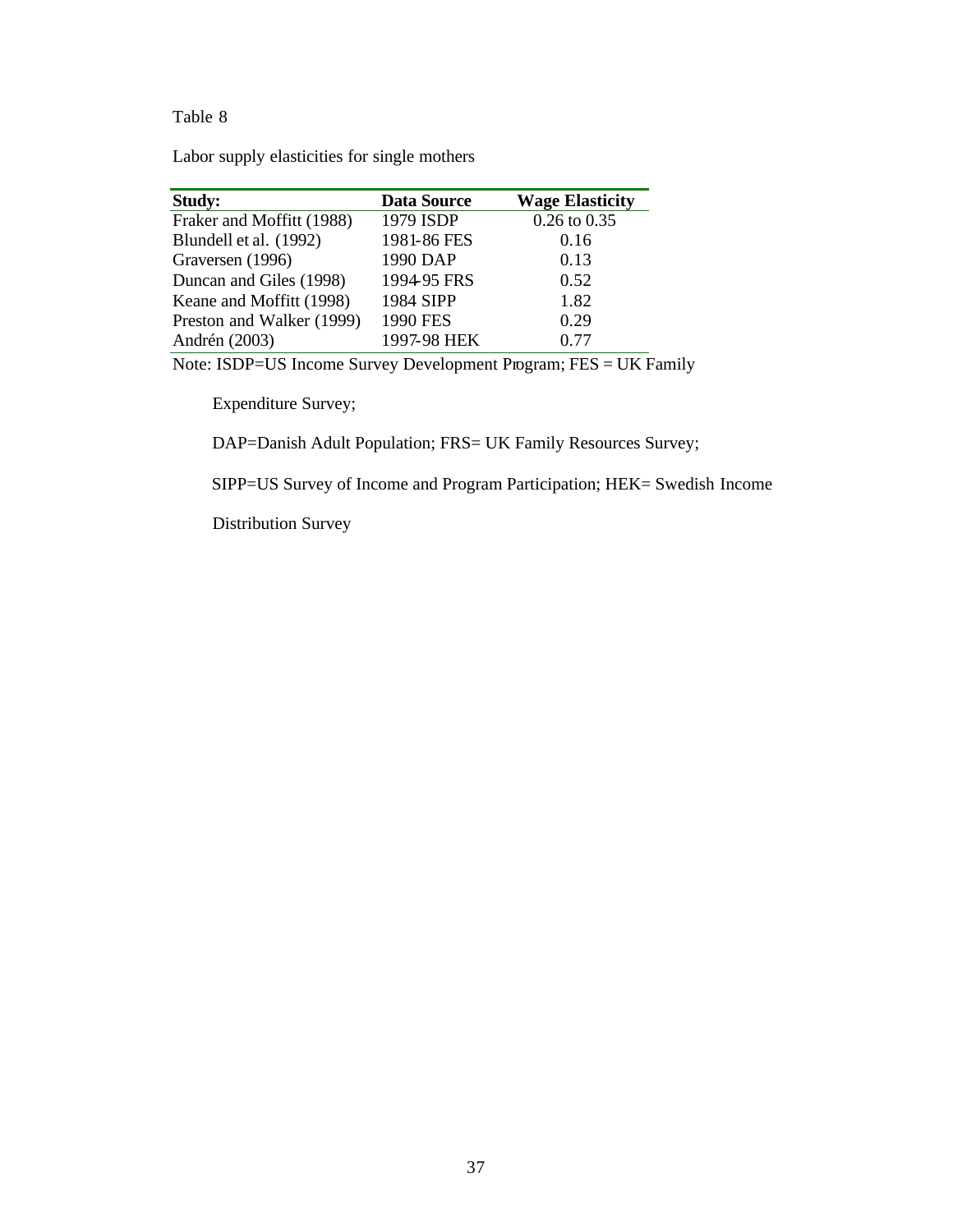Results from a simulation of the proposed tax and benefit reform

|                                                                          | Whole<br><b>Sample</b> | Lower<br>quartile | <b>Median</b> | <b>Upper</b><br>quartile |
|--------------------------------------------------------------------------|------------------------|-------------------|---------------|--------------------------|
| Variable:                                                                |                        |                   |               |                          |
| Working hours before reform                                              | 1,189                  | 377               | 738           | 1,795                    |
| Working hours after reform                                               | 1,252                  | 519               | 842           | 1,813                    |
| Working before reform                                                    | 78.2%                  | 48.9%             | 65.0%         | 94.7%                    |
| Working after reform                                                     | 82.4%                  | 57.6 %            | 71.6 %        | 96.1%                    |
| Disposable income before reform<br>(SEK)                                 | 139,737                | 86,064            | 107,681       | 191,232                  |
| Disposable income after reform<br>(SEK)                                  | 149,707                | 95,275            | 117,059       | 200,771                  |
| SA participation before reform                                           | 11.9%                  | 17.6 %            | 15.4 %        | 6.6 %                    |
| SA participation after reform                                            | 7.0 %                  | 10.4 %            | 8.8%          | 4.1 %                    |
| SA before reform (SEK)                                                   | 7,561                  | 9,509             | 8,867         | 5,104                    |
| SA after reform (SEK)                                                    | 3,665                  | 4,692             | 4,207         | 2,555                    |
| Childcare fees before reform (SEK)                                       | 5,885                  | 2,422             | 4,053         | 8,422                    |
| Childcare fees after reform (SEK)                                        | 4,044                  | 2,283             | 3,017         | 5,619                    |
| Equivalent variation as percentage of<br>disposable income before reform | 6.6 %                  | 9.8%              | 8.4%          | 5.0%                     |

Note: Reported values for the whole sample refer to sample means.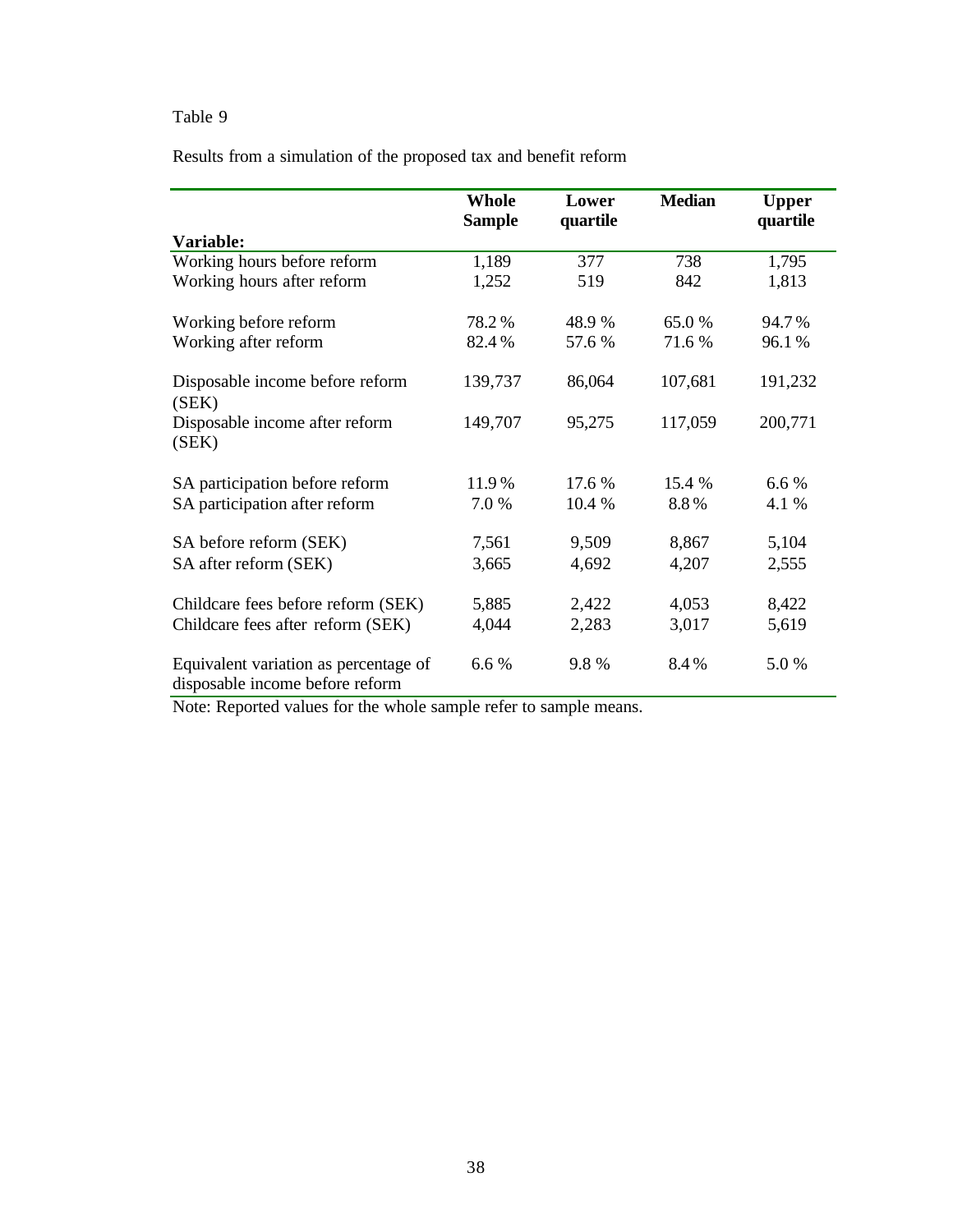|                           | <b>Before</b> | After,<br>no labor supply<br>adjustments | After,<br>with labor supply<br>adjustments |
|---------------------------|---------------|------------------------------------------|--------------------------------------------|
| <b>Revenues:</b>          |               |                                          |                                            |
| Income tax                | 4,586         | 3,765                                    | 3,913                                      |
| Payroll tax               | 4,371         | 4,371                                    | 4,574                                      |
| <b>VAT</b>                | 2,414         | 2,547                                    | 2,574                                      |
| Childcare fees            | 642           | 422                                      | 441                                        |
| <b>Expenditures:</b>      |               |                                          |                                            |
| HA                        | 2,002         | 2,002                                    | 1,950                                      |
| <b>SA</b>                 | 825           | 626                                      | 400                                        |
| <b>Total:</b>             |               |                                          |                                            |
| (Revenues - expenditures) | 9,186         | 8,477                                    | 9,152                                      |

Government revenues before and after the proposed reform (SEK million)

Note: The payroll tax is 33.06 %, measured as percentage of the wage-rate net of

payroll taxes; for the value-added tax we applied a rate of 17.6 % on 90 % of

disposable income, see Government Proposition 2002/03:1, page 137.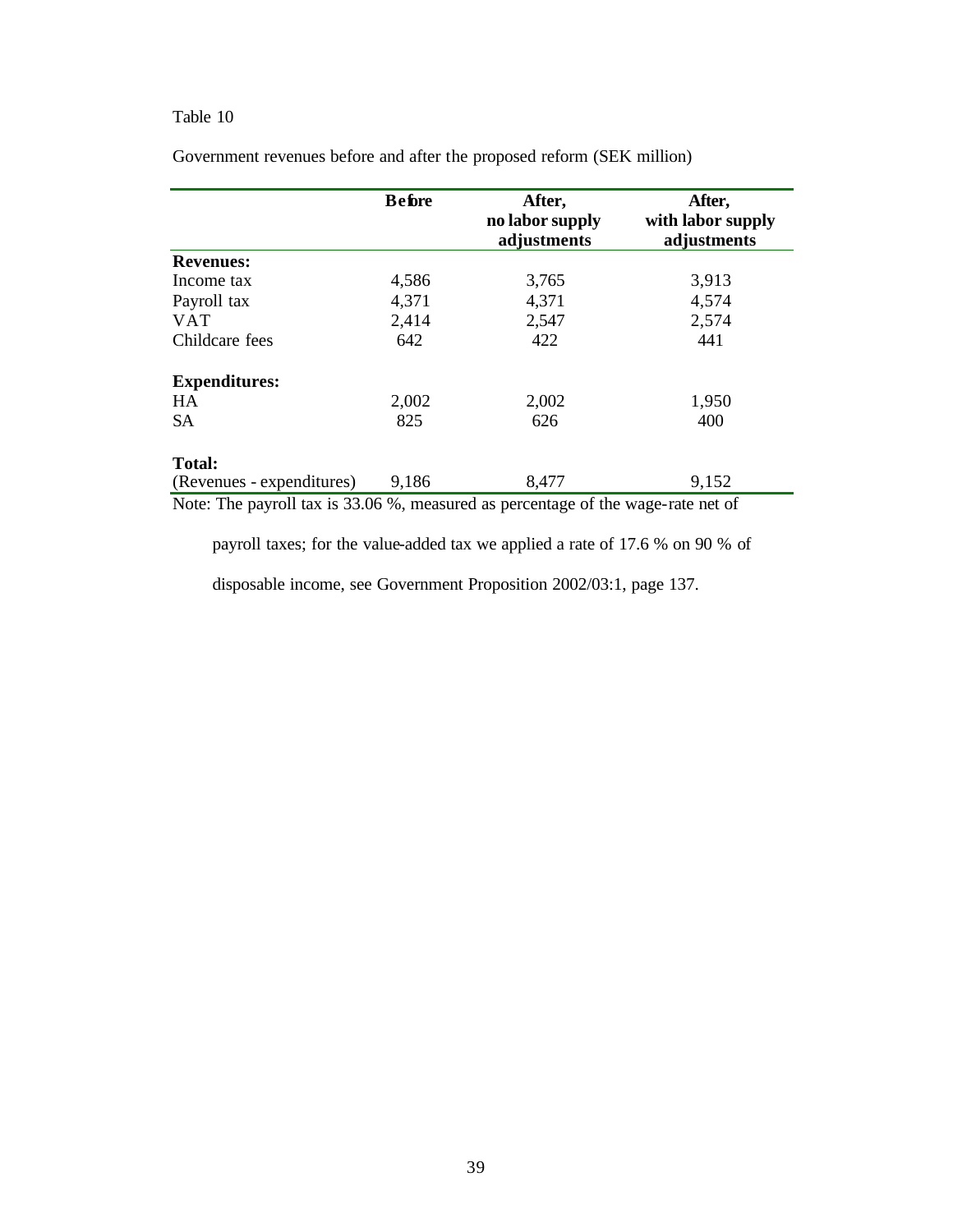

Figure 1. Marginal and average income tax-rate in 1999 and after the proposed reform (SEK).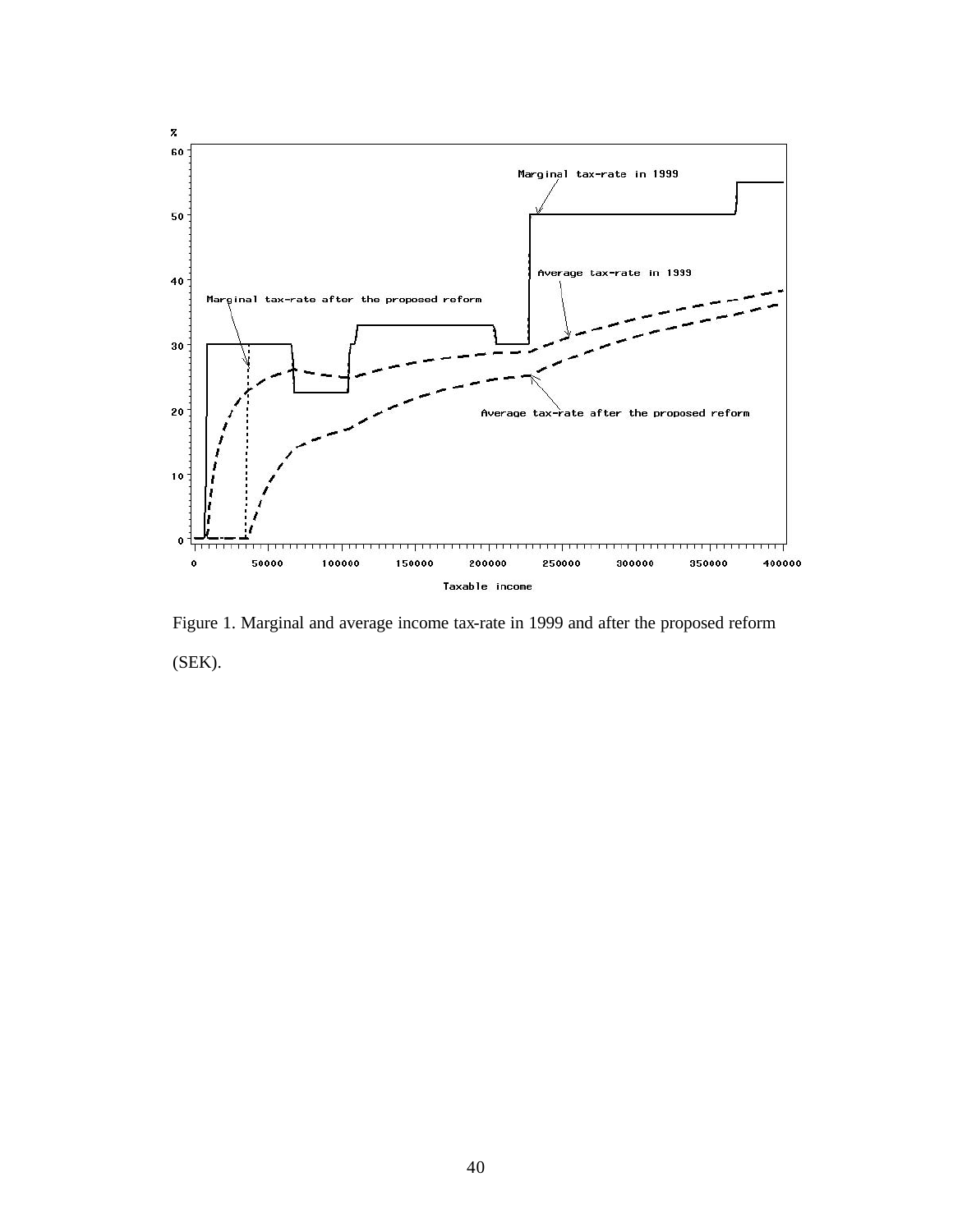



Figure 2. Basic deduction before and after the proposed reform (SEK).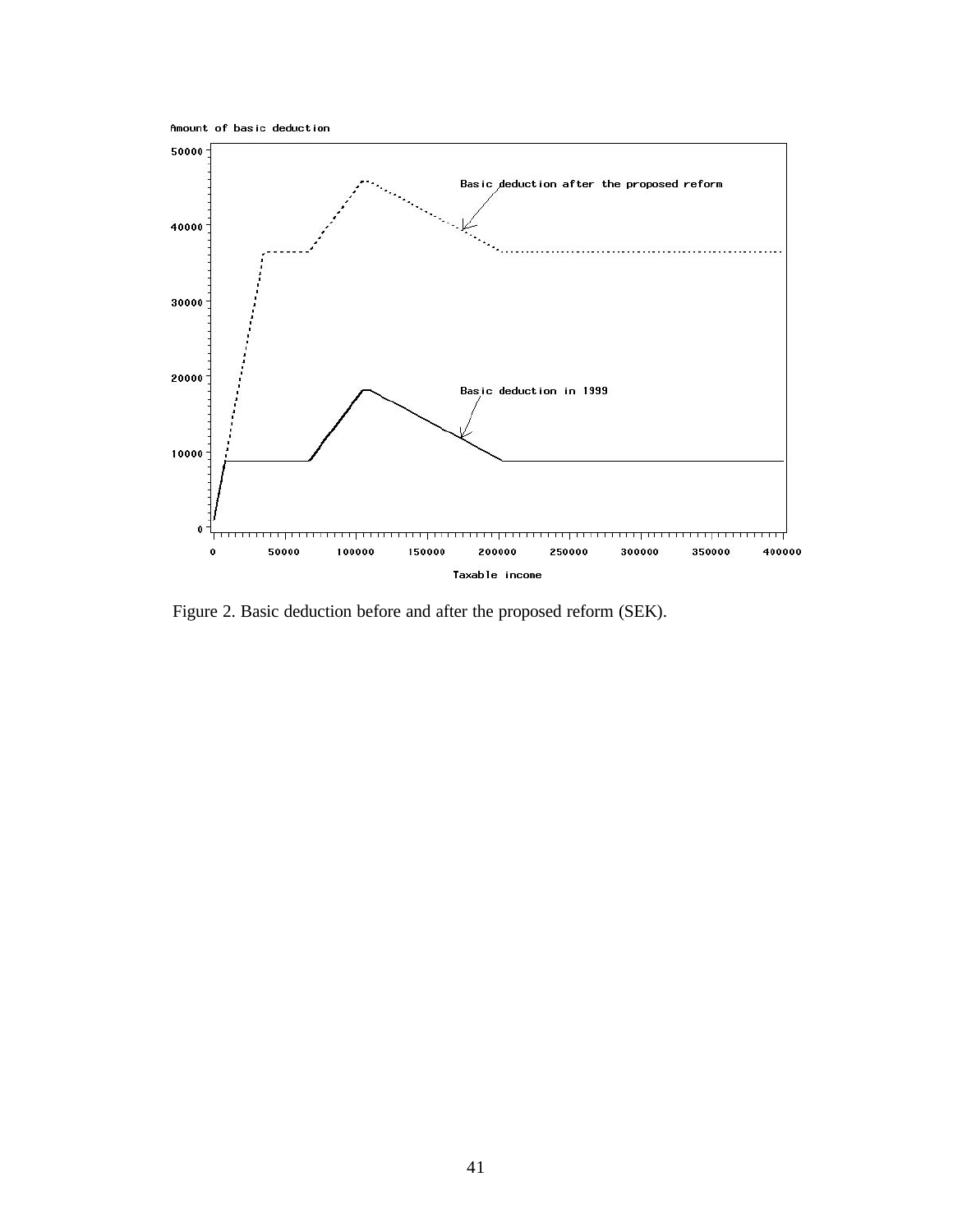



Figure 3. Means-tested subsides in Sweden (SEK).

Note: This figure is based on a single mother household with two children, aged 2 and

4, using an average housing-cost.